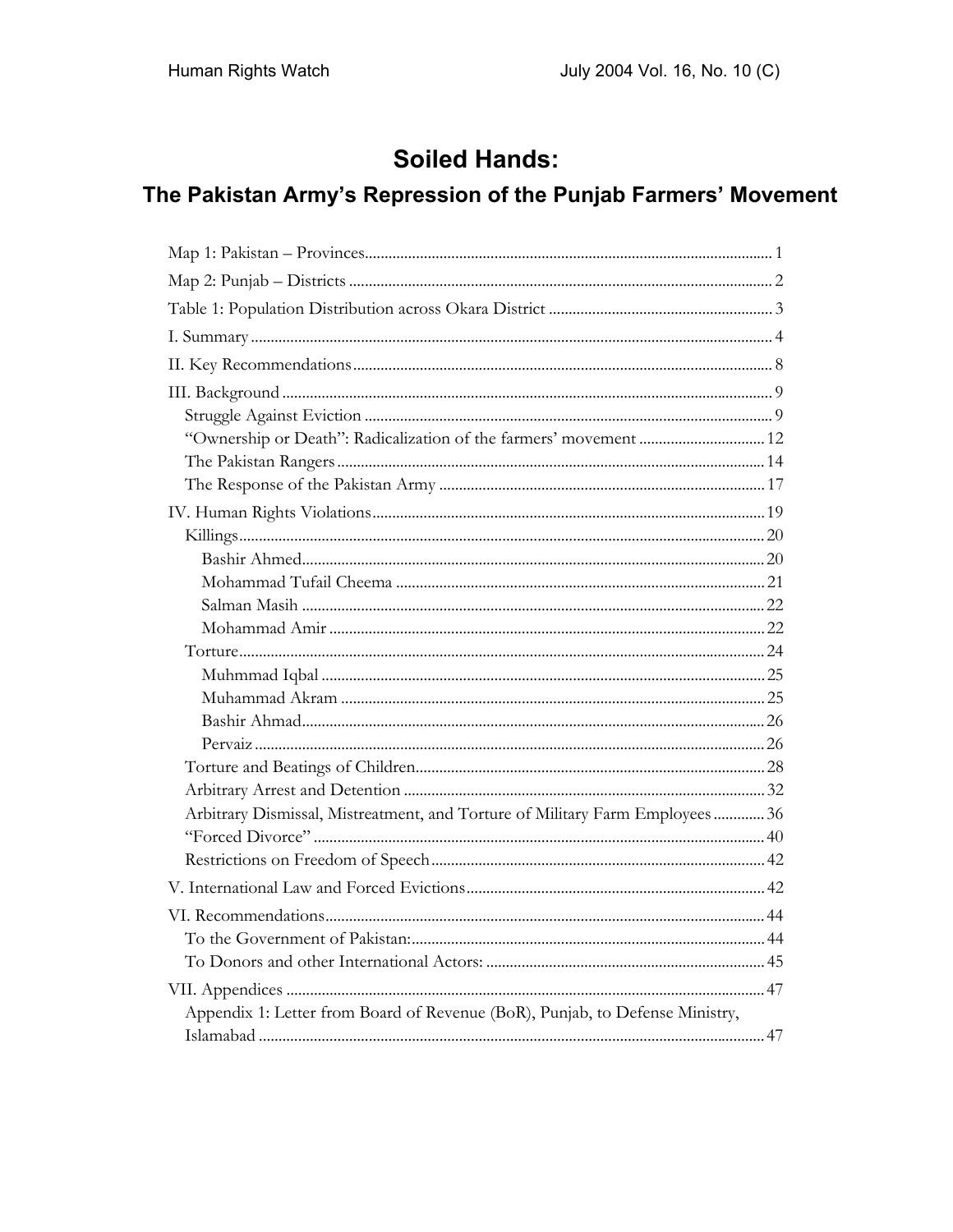| Appendix 3: Request for Confirmation of Divorce to Union Council 50           |  |
|-------------------------------------------------------------------------------|--|
| Appendix 4: Union Council's Notice on Request for Confirmation of Divorce  51 |  |
| Appendix 5: Union Council's Notice on Receipt of Request for Cancellation of  |  |
|                                                                               |  |
| Appendix 6: Affidavit from Basharat Mehmood Seeking Withdrawal of "Forced"    |  |
|                                                                               |  |
|                                                                               |  |
|                                                                               |  |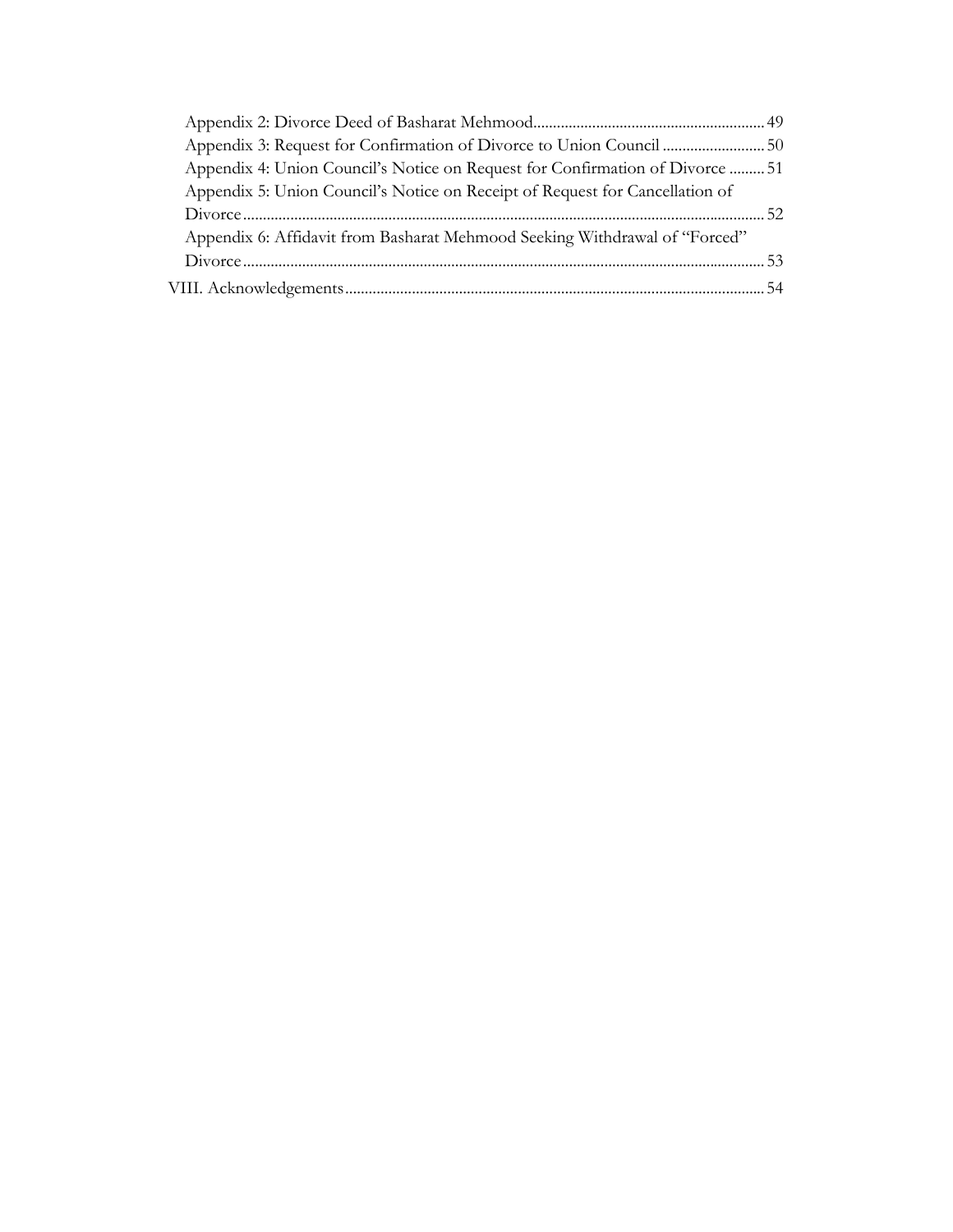**Map 1: Pakistan – Provinces** 

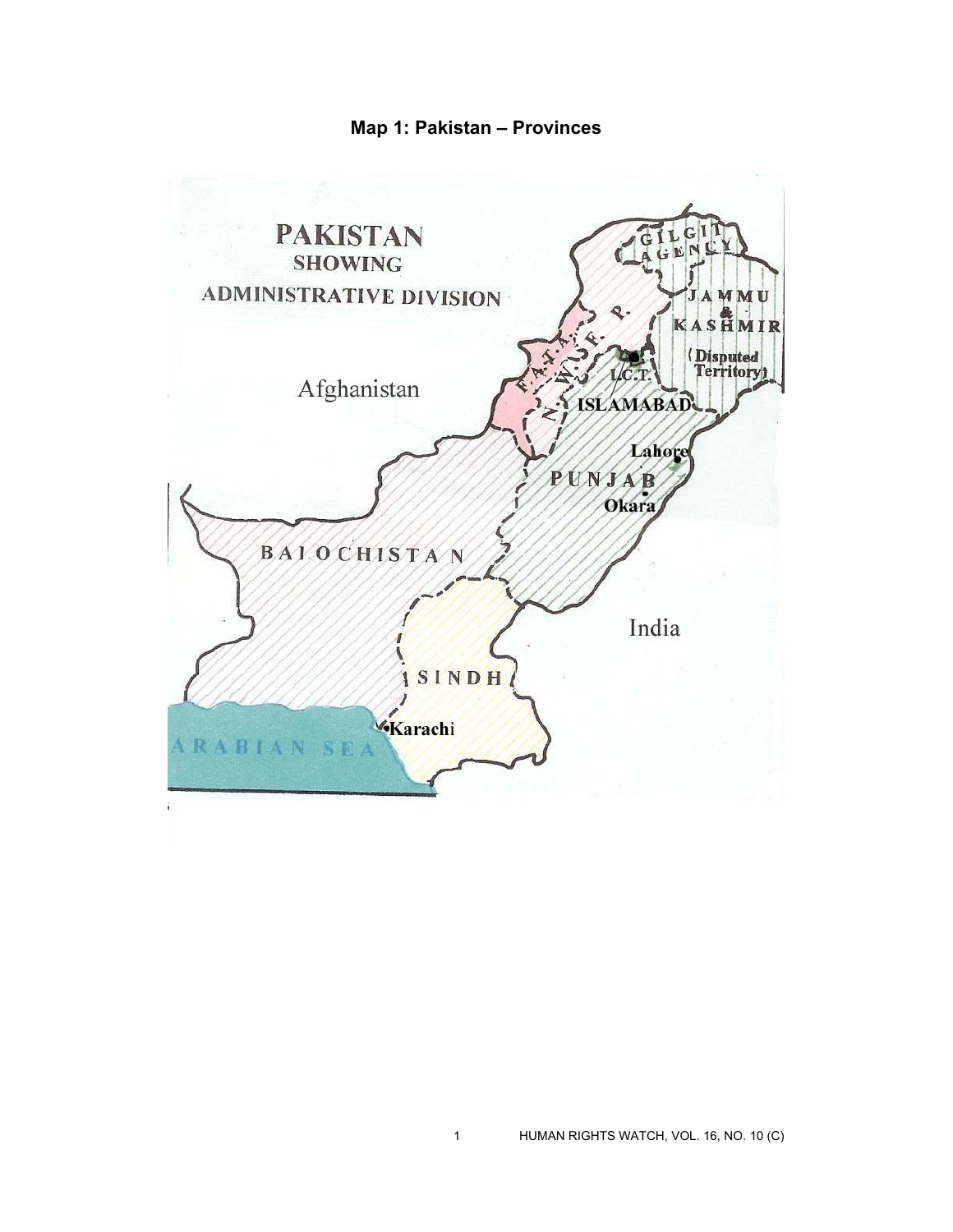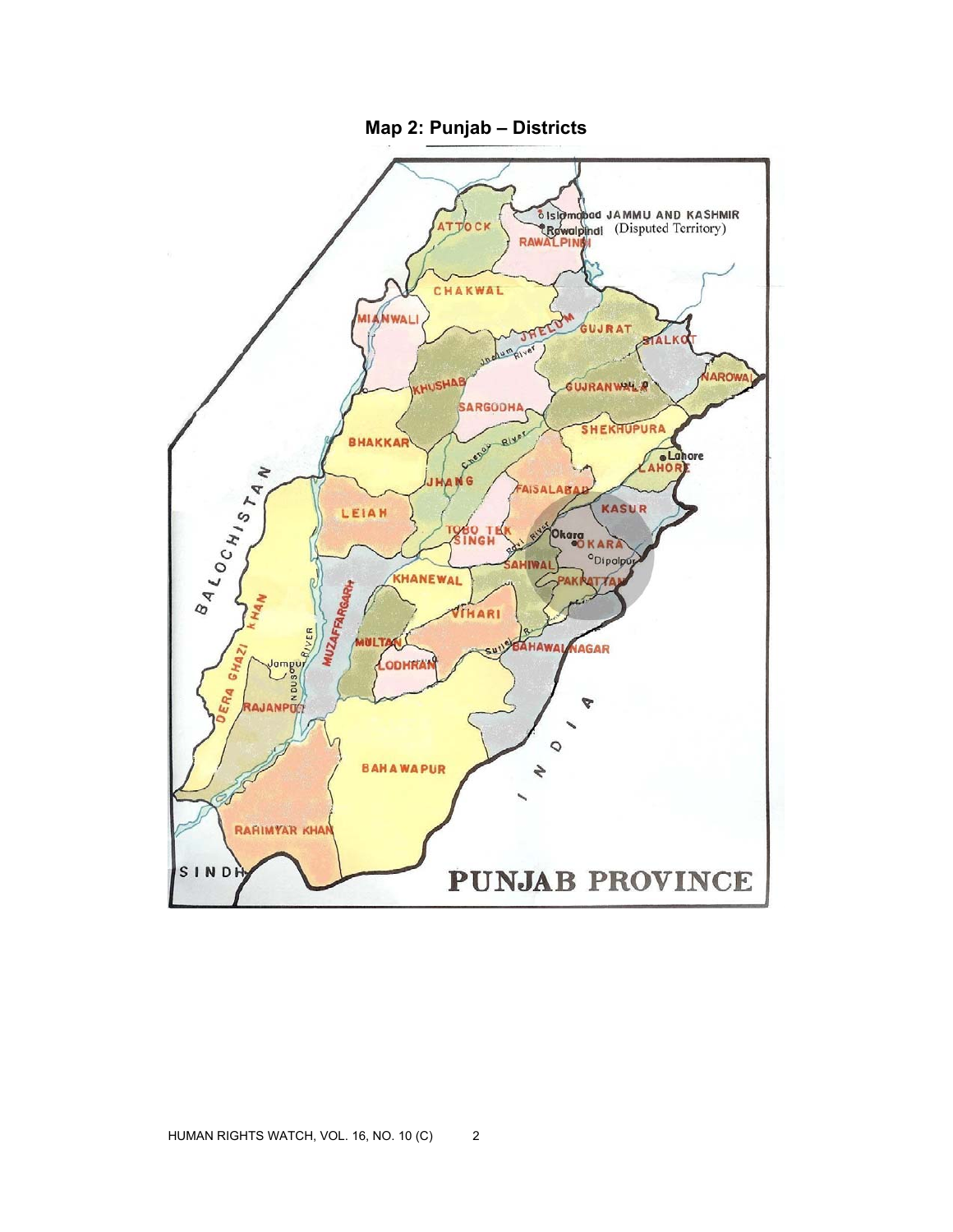# **Table 1: Population Distribution across Okara District**

| <b>Tehsil Name</b> | <b>Urban Population</b> | <b>Rural Population</b> | Total |
|--------------------|-------------------------|-------------------------|-------|
| Dipalpur           | 210                     | 821                     | 1031  |
| Okara              | 272                     | 590                     | 862   |
| Renala Khurd       | 32                      | 307                     | 339   |
| Total              | 514                     | 1718                    | 2232  |

*(Population measured in Thousands of Persons)*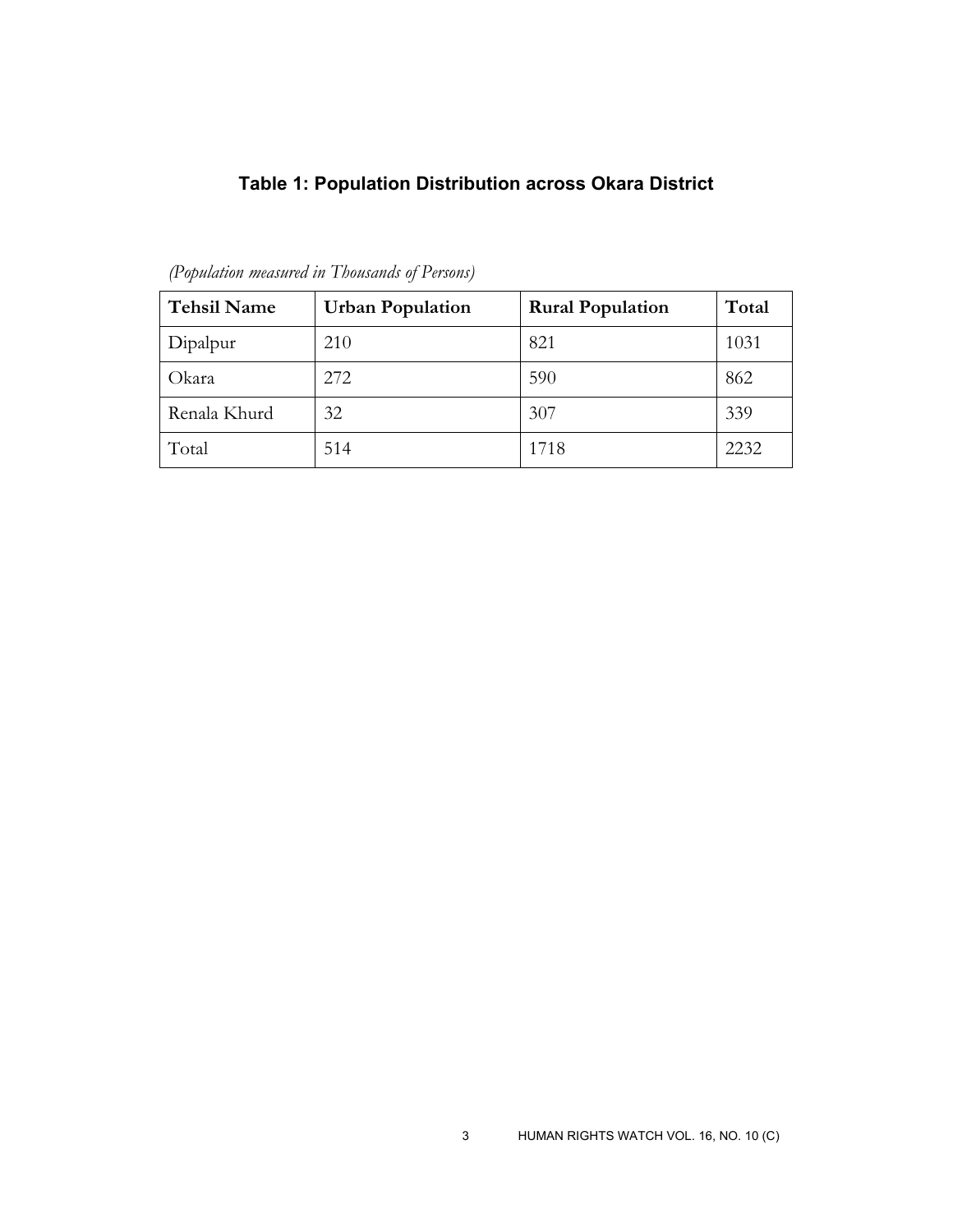# **I. Summary**

We were produced before Major Tahir Malik. He asked why we had not made the contract payments. We answered that we had no money. They took us to the torture cell and *Jallad* ["tormentor"] Munir started thrashing us with a leather whip. He made us all strip naked and whipped us till we bled. Major Tahir Malik would personally supervise the whippings, abuse us, laugh at us, and punch us…. We were produced before officers again in the morning. They would insist that we pay the contract money. Upon our refusal, it would begin again. —Interview with Mohammad Iqbal, Okara, October 23, 2003

They snatched our milk and our bicycles. Gomi, the informer, took away the milk and bicycles. They blindfolded us and took us to Rangers Headquarters. As soon as we got there, they started beating us with sticks. After a while we even stopped crying or screaming… There were sixteen [adult] farmers [already present when] we arrived there. [We saw them being] beaten badly with a flat leather whip by Munir "Jallad" and Inspector Aashiq Ali in the presence of Major Tahir Malik. The farmers were bleeding and crying in pain. Some were weeping out of fear and sitting with their heads bowed.

—Interview with Abid Ali, age ten, Okara, October 24, 2003

Approximately 68,000 acres of state-owned agricultural land in Punjab are now the site of the most significant popular protest movement that Pakistan has witnessed in recent times. Spread out over ten districts, this land is tilled by the almost one million descendants of migrants settled in the area by the British Raj a century ago.

The problems in the affected districts result from a straightforward disagreement. Traditionally, farmers have been sharecroppers, handing over part of their produce as rent to the military, which acts as landlord through military-run farms. In 2000, the military unilaterally tried to change the rules, demanding that the farmers sign new rental contracts requiring them to pay rent in cash. The farmers have refused, fearing that cash rents would, when times were lean, place them at risk of being evicted from land that their families have lived on for generations. Instead, as the situation has grown more polarized, they have begun demanding outright ownership of the land.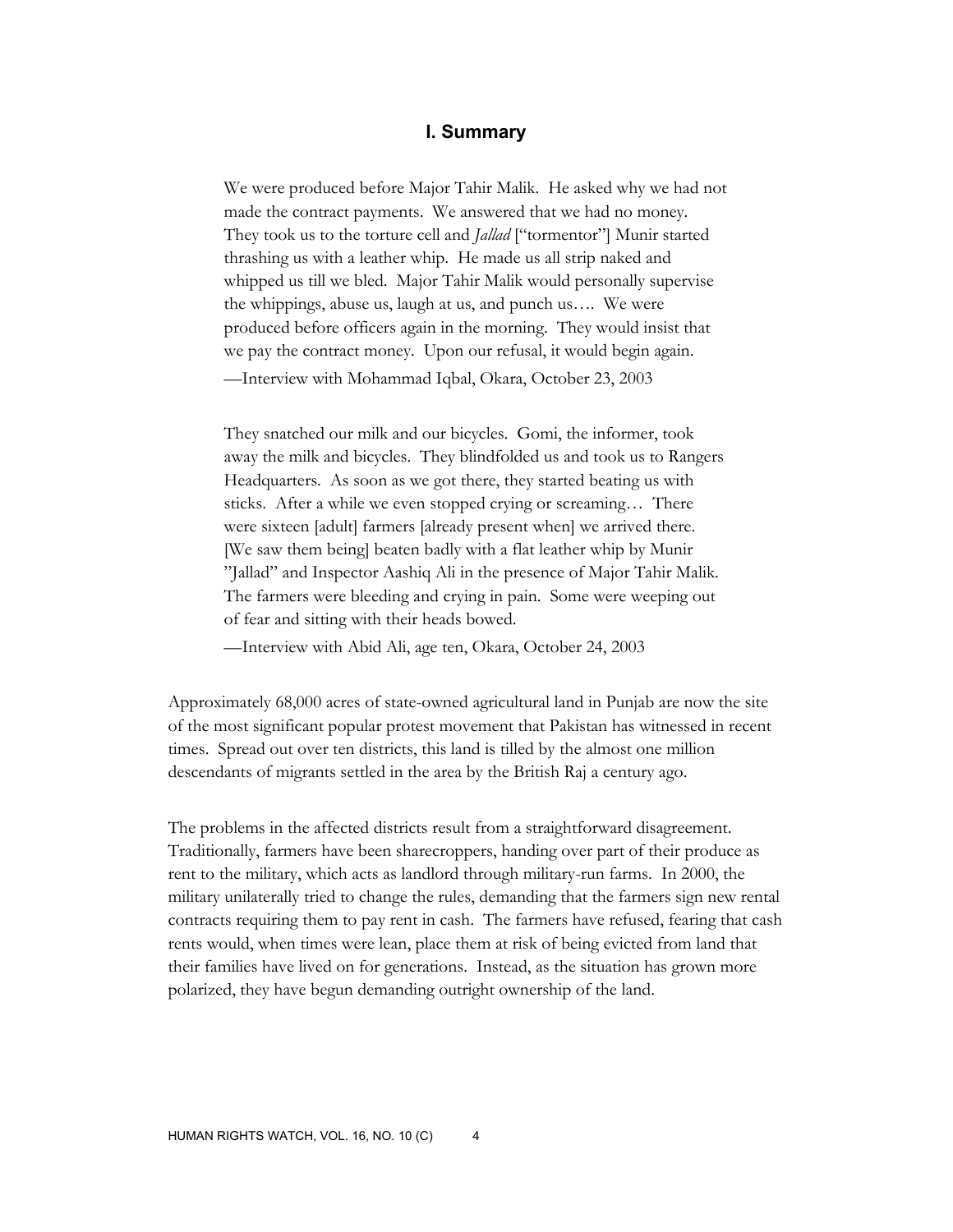This dispute––over some of Pakistan's most fertile land––has led to an extraordinarily tense standoff between the Pakistani army, paramilitary and police forces, and the tenant farmers. Since 2002, tenant farmers resisting efforts by the military to undercut their legal rights to the land—especially those from the movement's epicenter in the Okara district, where the military claims to own at least 17,000 acres and where farmers are in direct confrontation with military authorities—have been subjected to a campaign of killings, arbitrary arrest and detention, torture, "forced divorces," and summary dismissals from employment. Twice, paramilitary forces literally besieged villages in the area of dispute, preventing people, food and public services from entering or leaving for extended periods of time.

Based on over one hundred interviews with tenant farmers, their children, and some of the alleged perpetrators in Okara district, this report details the abuses committed by Pakistani security forces in the course of the dispute. Particularly egregious violations include claims of widespread torture including that of children. Human Rights Watch interviewed thirty children, among many more, who claimed to have been beaten and tortured by paramilitary forces in the course of the dispute.

The emergence and persistence of such a movement remains particularly unusual in the Pakistani context and the lengths the military has gone to crush the farmers' movement highlights just how important the land is to the military. However, given the massive scope of the Pakistan Army's economic interests, it would be misleading to suggest that it is avoiding a compromise for purely economic reasons. The Pakistan Army is one of the largest and quite possibly the largest landholder in the country. Urban land is publicly used by the military to dispense patronage to civilians and perks to its own officers. Similarly, agricultural land is a resonant and enduring symbol of the powerful status of the military.

The army likely fears the potential knock-on effects of a compromise in Okara for its land operations nationwide and the damage that any compromise might do to its status as Pakistan's most powerful and feared institution. The army's evident fear is that such a revolt, if allowed to fester or be accommodated, may lead to a reworking of the patronclient relationships carefully nurtured by the military establishment between itself and traditional landed elites, between itself and the tenant farmers and, between the traditional landed elites and peasant farmers.

The location of the dispute is also problematic for the Pakistan Army. The Punjab is the power-base of the military. It has traditionally drawn the overwhelming majority of its rank and file from the province and particularly from the districts that are now offering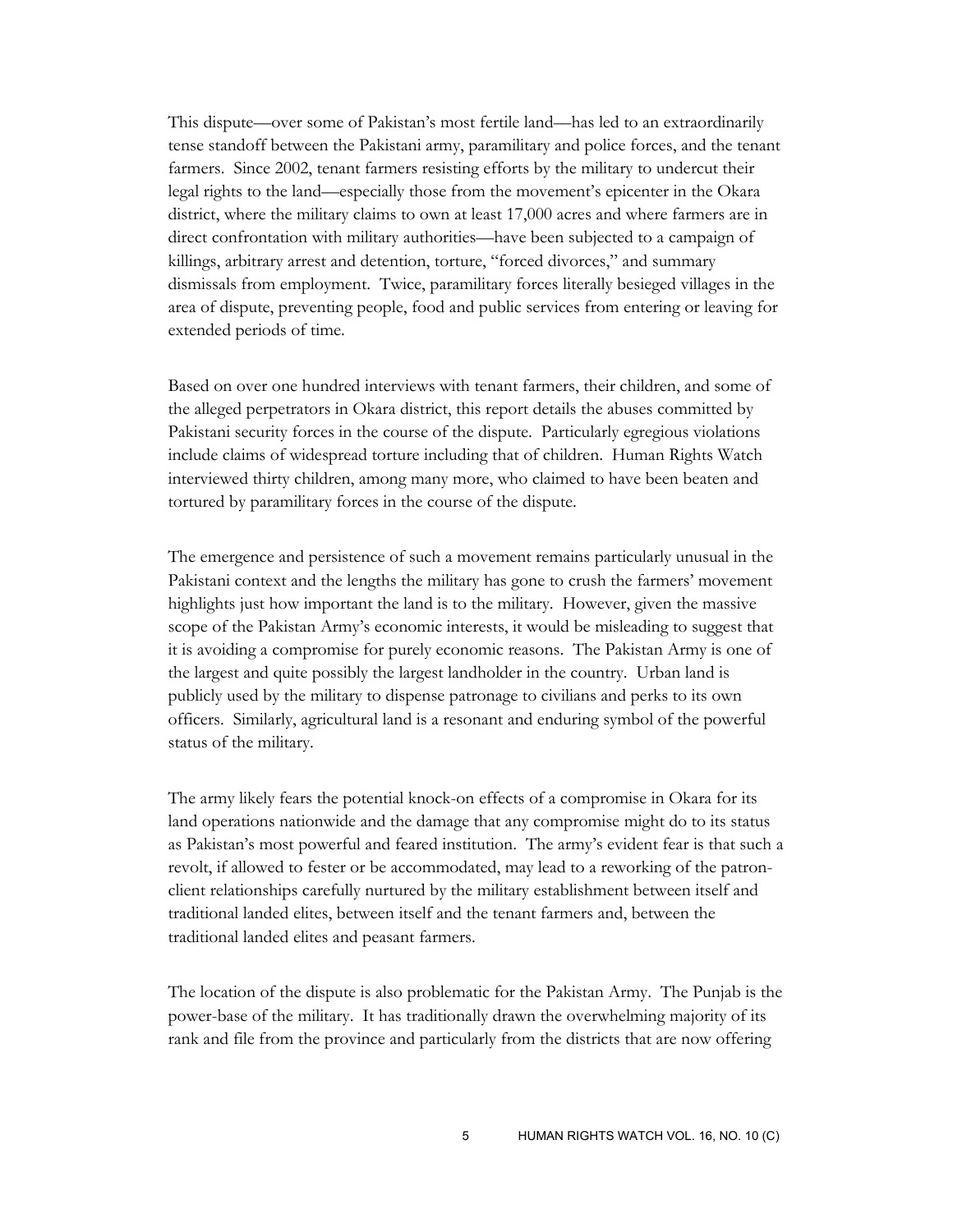resistance. Historically, the army has viewed the area as its backyard and the local people as subservient allies, given the latter's role as laborers in a military-dominated economy. Hence, many in the military are outraged that peasant farmers would dare to revolt against any tenancy system that it saw fit to impose upon them.

This is a dispute that both sides believe they cannot afford to lose. For the Pakistani military establishment, control of land is essential for maintaining its position within the Pakistani political structure –– it believes that it cannot allow tenant farmers to challenge this position. For tenant farmers, access to land is often the difference between economic survival and abject poverty, between a full belly and hunger, between a viable future and complete marginalization.

The armed group responsible for most of the abuses against the farmers is the Pakistan Rangers, a paramilitary force normally used for border security. In some cases the Rangers have been assisted by the police in perpetrating abuses. Though the Pakistan Rangers are nominally under the jurisdiction of Pakistan's federal interior ministry, they draw their cadres from military personnel and work in close conjunction with, and often at the behest of, the Pakistan Army.

The Rangers have set up "torture cells"—a term commonly used in Pakistan by officials and citizens alike to describe areas within detention centers that are used for coercive interrogations of suspects—to coerce the tenant farmers into signing the tenancy agreements. Schools in the affected areas have periodically closed down as the Rangers have targeted children for kidnapping and torture. In several cases, Pakistani security forces have targeted the sons-in-law of tenants who refused to consent to the new contracts, torturing them until they agreed to divorce their wives. Divorce, though sanctioned by Islam, remains taboo in much of Pakistan. The objective of such "forced divorces" is thus to publicly shame the fathers-in-law (divorce is deeply frowned upon in rural Pakistani society and it is the reputation of the bride's father and his family that suffers most when a couple divorces).

In many instances, employees at military farms who are related to farmers who have refused to sign the new contracts have been barred from work until their relatives signed. They have been threatened with arrest and torture if they attempted to go to work. And many who have persisted in going to work have been illegally detained and tortured as punishment for not forcing their relatives into signing. In many cases, such individuals have been fired from employment. Relatives of farmers were issued "showcause" notices from their state employers warning of disciplinary action if they did not convince the tenants to cooperate. Some of these employees were subsequently fired.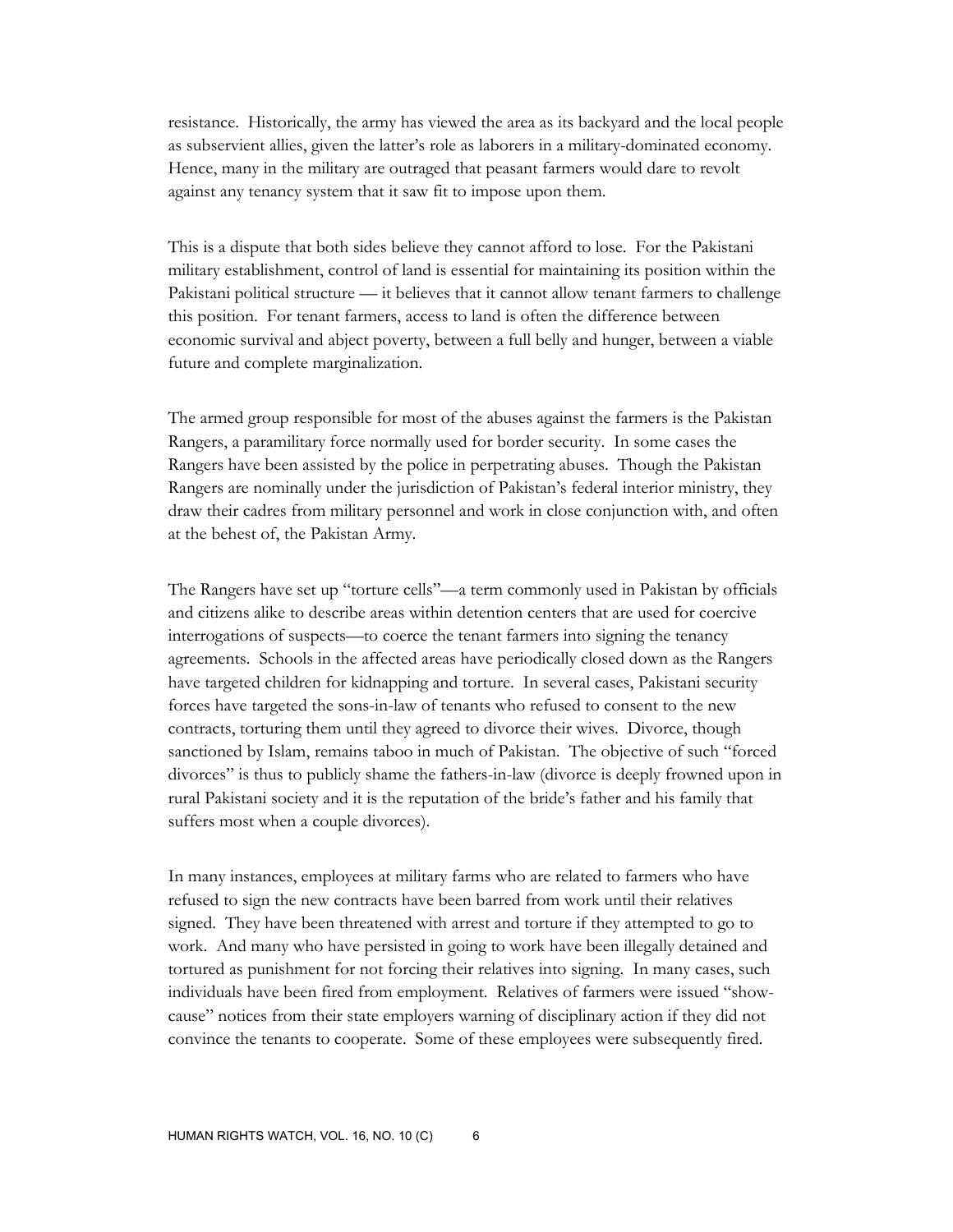In sum, much of the violence––unprecedented and now routine in this dispute––appears to be aimed at intimidating farmers into compliance or silence.

The dispute reached its peak between May 5, 2003 and June 12, 2003, when Okara Military Farms––and the 150,000 people who live in eighteen villages there––were besieged for over a month by police and the Pakistan Rangers. The siege, which involved the imposition of a curfew, severe restrictions on movement within and into the district, and the disconnection of water, electricity and telephone lines, ended only when farmers were forced to sign contracts.

In an interview with Human Rights Watch, Federal Interior Minister Faisal Saleh Hyat "categorically" denied that the Pakistan Rangers have "ever been involved in human rights violations in Okara." The interior minister added that the farmers were simply "greedy" and that local "NGOs [non-governmental organizations] have acted as troublemakers in the dispute." When Human Rights Watch noted that there was clear evidence of the Rangers' involvement in serious human rights violations, he responded: "I don't agree that the Rangers can commit abuses. They are an extremely well-trained and professional force. There are no rogue elements in the Pakistan Rangers." At the end of the discussion, he acknowledged that discipline was not perfect within the Rangers, but claimed that: "The occasional case of indiscipline has nothing to do with Okara."

In a separate meeting, however, Punjab Chief Minister Pervaiz Ilahi acknowledged to Human Rights Watch that some serious "human rights violations had taken place during this conflict."

Ironically, the Pakistani military does not actually have legal title to land at the heart of the dispute—the Okara Military Farms. Although the military has had long-term leases to the land in the past and has exerted effective control over it, in some cases for decades, formal title to the land continues to rest with the government of Punjab province. Repeated attempts by the military to effect a permanent transfer of the land to the federal ministry of defense have been rebuffed by the Punjab provincial body that holds title to the land.

This point was emphasized to Human Rights Watch by Chief Minister Ilahi. In his government's view, the land belongs to Punjab province and not to the army. However, he indicated that this was a "sensitive issue" given the "transition" from military to civilian rule currently underway in Pakistan. When presented with this claim, the Federal Interior Minister disagreed: "The Punjab Chief Minister is wrong," he said flatly, neither offering nor suggesting proof. "I know that the army owns this land."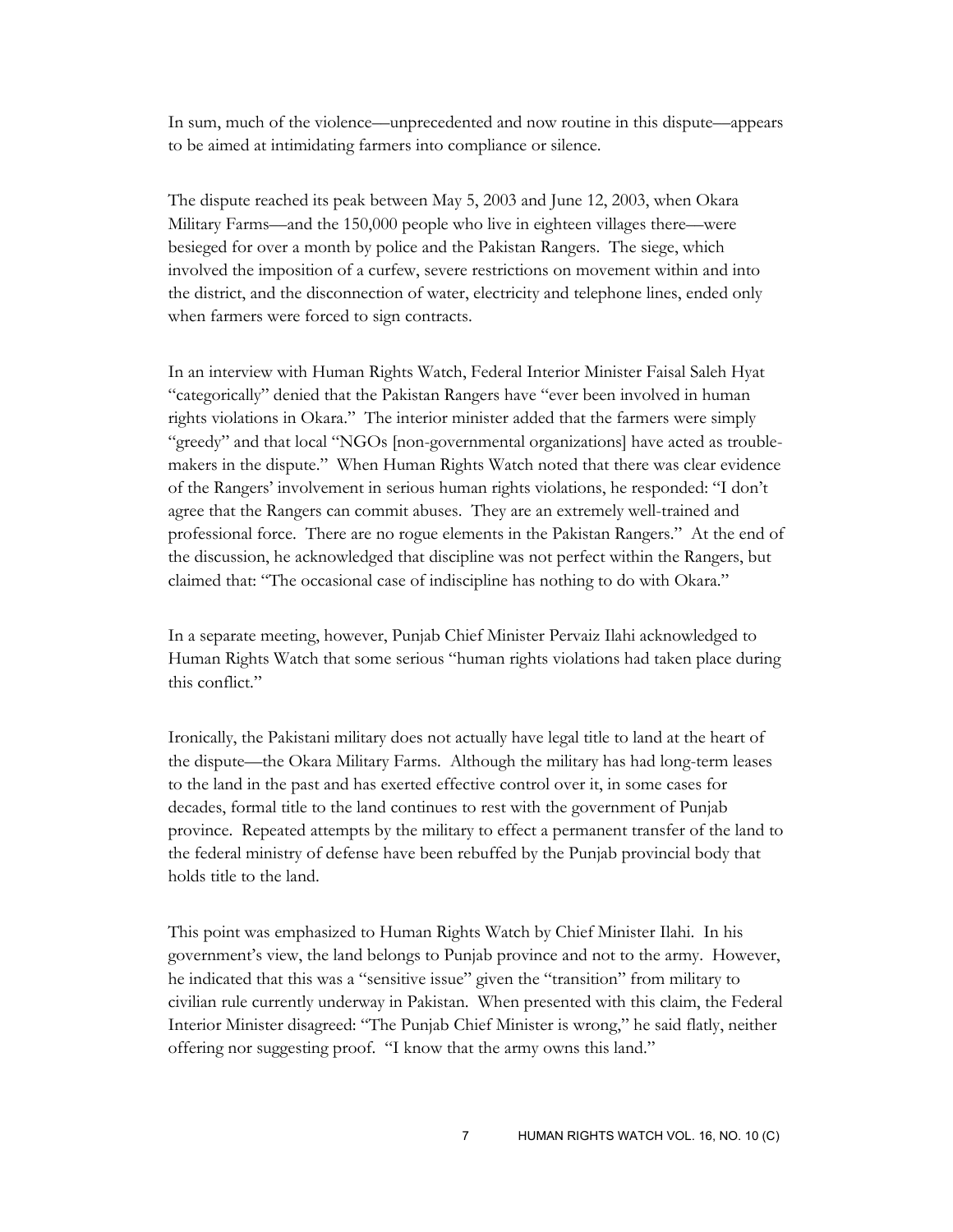Officers of the Pakistan Rangers interviewed by Human Rights Watch in Okara take a similar line. They are adamant that the farmers are ready and willing to cooperate with the authorities in signing new contracts and that it is only a handful of troublemakers, including outside parties, who have incited the otherwise peaceful tenants into conflict. Some also suggested that these outside influences had links to RAW, the Indian intelligence agency. "Its nothing we cannot deal with. These people only understand the language of the stick" explained an army major serving with the Rangers on promise of anonymity.

The dispute appears to be nowhere near resolution. Reflecting the military's entrenched power and continuing impunity, senior military and political officials in Pakistan have either participated in or allowed violations to occur. The determination of the Pakistani Army and some local civilian political leaders (themselves members of the landed elite), to subdue the farmers' rebellion and to set an example for other tenant farmers in Punjab and the rest of Pakistan has ensured that the people of Okara and other Punjabi districts live in fear for their lives and personal security. Protesting tenant farmers continue to be subject to ongoing threats to life, liberty, and movement.

## **II. Key Recommendations**

Human Rights Watch urges the government of Pakistan to:

1. Order the immediate withdrawal of the paramilitary Pakistan Rangers from Okara district and ensure that the Pakistan Rangers and their personnel play no role relating to the conflict there or in other affected districts.

2. Investigate fully allegations of violations of Pakistani and international human rights law committed in the context of the Punjab land dispute. Suspend all officials for whom there is prima facie evidence of misconduct. Prosecute all officials, members of the armed forces, and police personnel implicated in serious abuses, including extra-judicial executions; kidnappings; torture; extortion; and other ill-treatment, such as "forced divorces."

3. Reinstate all employees of Okara Military Farms and others unfairly dismissed from employment.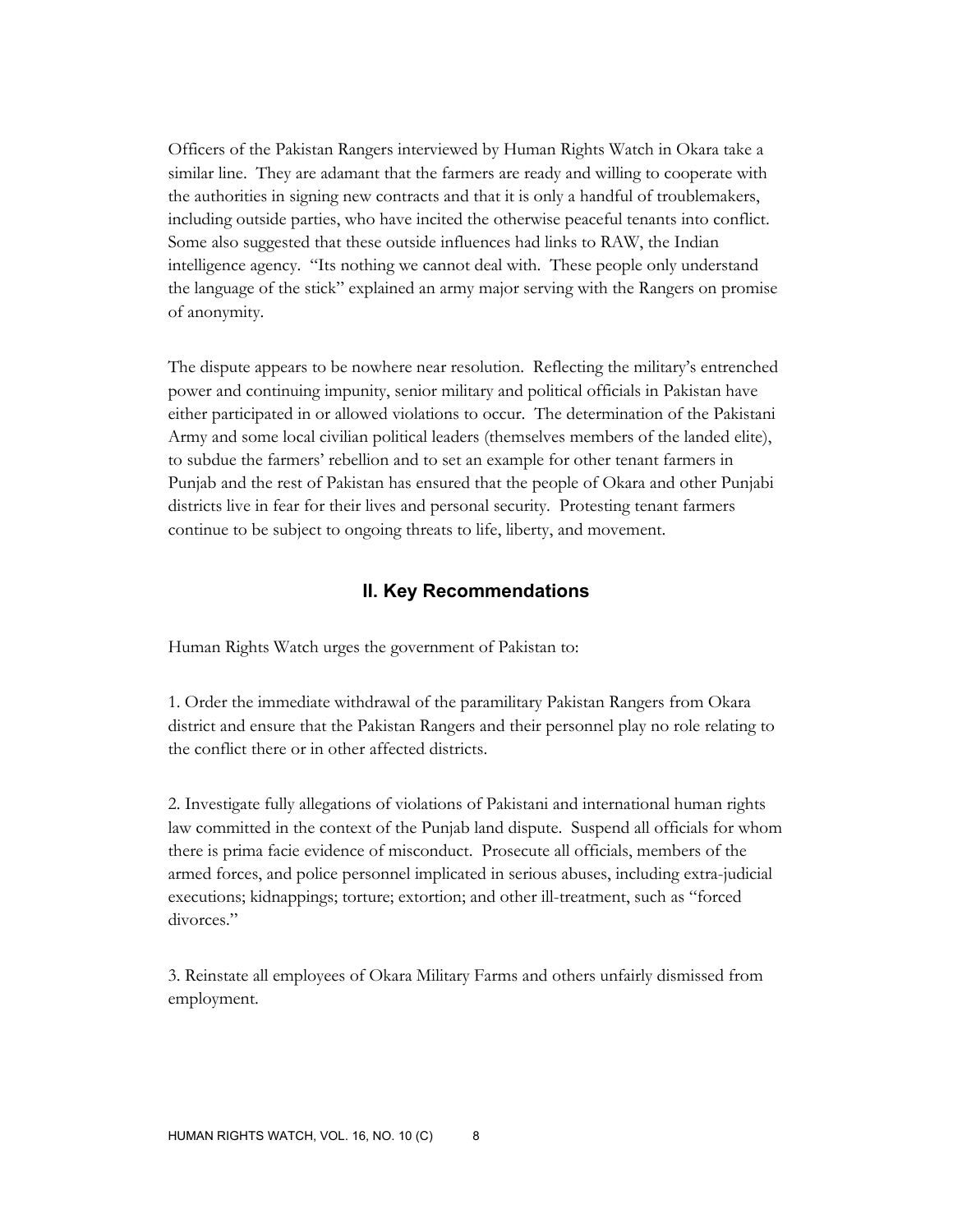4. Withdraw immediately all criminal cases registered against farmers from the affected districts unless there is a sound factual basis for the charges or claims brought against them.

5. Hold all detainees only in officially recognized places of detention and recognize the procedural rights of all persons detained and/or accused of crimes. Inform the families of detained persons of their detention, and the reason for and location of the detention.

6. Ensure that human rights organizations and journalists have free access to all affected districts and allow them to carry out investigations and fact-finding missions free from intimidation or interference by military and paramilitary authorities. Respect press freedom and do not interfere with full and independent coverage of both past and ongoing events in the affected districts.

## **III. Background**

#### *Struggle Against Eviction*

-

At the beginning of the twentieth century, the British introduction of canal-irrigated agriculture brought with it the complementary creation of a landed elite. The migration associated with the development of the so-called "canal colonies" was an important part of the process. Thousands of the inhabitants of Eastern Punjab (in what is now India**)**  were encouraged by the British to move across to the western part of the province (in what is now Pakistan), including what are now Okara, Sahiwal, Khanewal, and Sargodha districts. These areas were largely uninhabited forest, and the migrants were brought in to clear the land and develop the canal colonies.

This radical social upheaval brought about unprecedented demographic and economic shifts in the Punjab. Ironically referred to by the British as "colonists," the migrants were promised proprietary rights to the land once it was made arable. The land turned out to be the richest in the Punjab, and therefore, it was not surprising that the British retained their control over it, rather than giving it up, as promised, to the "colonists."<sup>1</sup>

A century later, this land remains the most fertile in the Punjab, and at least part of it now the most disputed. In Punjab and Sindh provinces, the "colonists" ended up with most of the irrigated land. Some portions however, were retained by the state.

<sup>1</sup> For in-depth analysis of the issue, see Imran Ali, *The Punjab under Imperialism, 1885-1947,* (Princeton, NJ: Princeton University Press, 1988).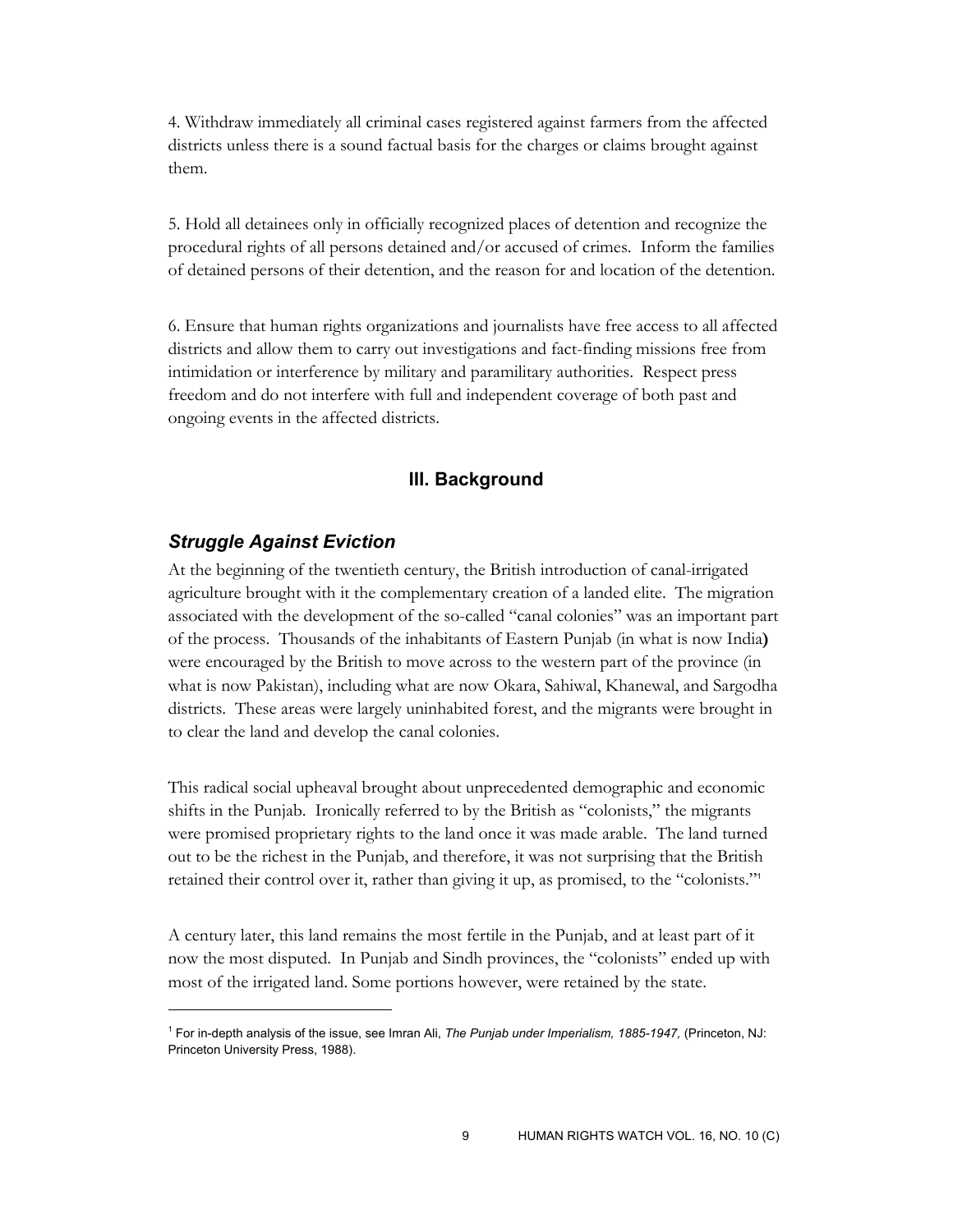The Punjab Tenancy Act of 1887 governs the legal relationship between the landlords who own and the tenant farmers who occupy rural land in the Punjab. The Tenancy Act divides farmers into two categories: "occupancy tenants," who have a statutory right to occupy the land, and "simple tenants," who occupy it on the basis of a contract with their landlord. Most crucially, a simple tenant can be evicted from land when his contract with his landlord expires or for other reasons set out in the Act. Occupancy tenants––and farmers must meet stringent criteria spelt out in the Act to qualify as such– –can only be evicted by court decree. Central to the dispute between the army and farmers addressed in this report is the ability of the farmers to retain their rights as occupancy tenants under the Act. How the issue is resolved will also have much to say about the Pakistani government's broader commitment to private property rights in the face of vested landholding interests of the military and other government agencies.

Tenant farmers, as sharecroppers, have been surrendering harvest shares to the state since they settled in the area a century ago. In the spring of 2000, Pakistan's defense ministry unilaterally imposed a cash payment contract system for the tenants occupying the 17,000-acre Okara Military Farms. This cash contract system was intended to replace the harvest shares, known as the *battai* system, the outlines of which are set forth in the Tenancy Act.<sup>2</sup> Under the *battai* system, individual farmers do not have contracts with landowners. The new contracts require cash payments of rent ("cash rents") at fixed intervals throughout the year.

The Ministry of Defense decision directly led to the farmers' movement in Punjab. For the farmers, the new system meant that they would have to pay cash rents to the authorities instead of a share of their harvests. The farmers refused, well aware that under existing tenancy laws they were occupancy tenants protected from eviction, but would not be if they became contract workers. Many believed they would be unable to pay their rent if it was in cash instead of produce and that, as simple tenants, they could be evicted from their land when their contracts expired.

As pressure increased on tenant farmers to accede to the military farm administration's demand, the tenants started to organize large-scale public meetings. A consensus among the farmers soon emerged to reject the new contracts.

 $^2$  The Tenancy Act envisages a division of the harvest in a pre-determined ratio between the landlord and the tenant farmer. The Act stipulates that during such divisions, which are to be carried out in the presence of both tenant and landlord, the latter cannot collect more than 43 percent of the harvest. Disputes between tenants and military farm authorities, of course, did not begin with the military's recent attempts to switch to a cash contract system. Farmers report that, even under the harvest share system, the military routinely carried out divisions in the absence of the tenants and regularly extracted crop shares as high as 60 percent.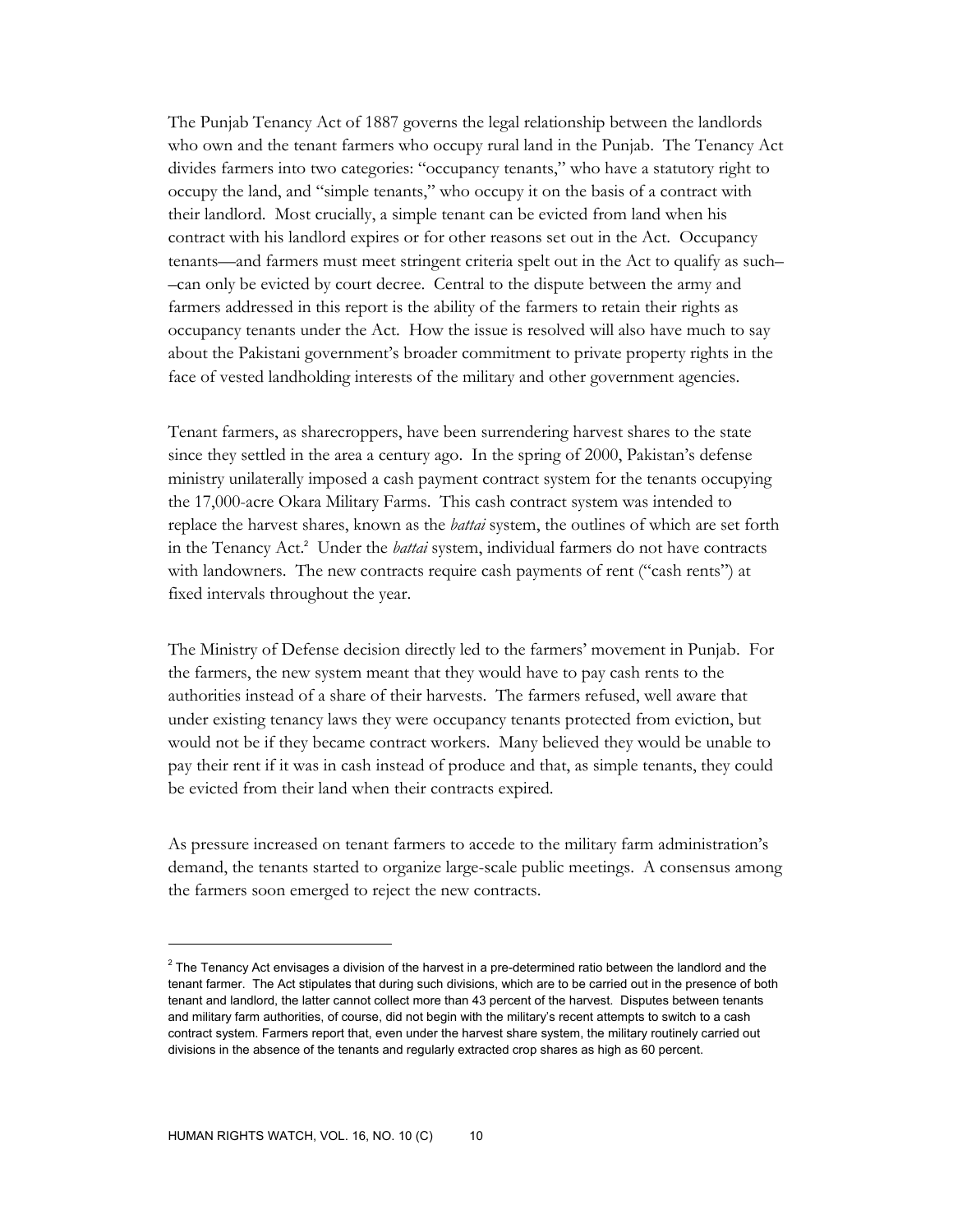The Okara Military Farms are administered by and for the Pakistan Army and, by their refusal, the tenants were in effect seeking confrontation with the might of the Pakistan Army. The farmers' reaction appears to have seriously shaken the Pakistani military establishment. Apart from the political implications of the farmers' decision which are discussed elsewhere in this report, the latter's challenge to the military brought to the fore legal ambiguities that the military had conveniently ignored up to that point. The Pakistani military does not actually have legal title to land at the heart of the dispute the Okara Military Farms. Although the military has had long-term leases to the land in the past and has exerted effective control over it, in some cases for decades, formal title to the land continues to rest with the government of Punjab province. Repeated attempts by the military to effect a permanent transfer of the land to the federal ministry of defense have been rebuffed by the Punjab provincial body that holds title to the land.<sup>3</sup>

Second, several arms of the Pakistan Army are involved, and culpable, in this dispute, at various levels. Nationally, military farms fall under the jurisdiction of Pakistan's federal Ministry of Defense, and hence the army's General Headquarters (GHQ) in Rawalpindi. The Okara Military Farms are managed on behalf of the army by the Remount Veterinary & Farms Corps and the Army Welfare Trust (AWT).4 It is this joint management team, in consultation with GHQ in Rawalpindi, which has invited the Pakistan Rangers to secure law and order on the farms.

Had the Pakistan Army, as de-facto landlord, simply followed existing law, the confrontation could easily have been avoided. The Tenancy Act permits landlords to impose cash rents without insisting on individual contracts or jeopardizing the farmers' status as occupancy tenants. According to Ahmed Rafay Alam, a lawyer at the Lahore High Court and Punjab Tenancy Law expert, the military could have switched to a cash rent system quietly under the Tenancy Act:

The new contractual "cash rent" system sought to be imposed seeks to relieve the Okara Military Farms from the tedium of dividing produce, but does not provide their tenants with the occupancy rights they would be deemed to have had such a "cash rent" system been implemented under the Tenancy Act. In other words, the Military authorities are

<sup>&</sup>lt;sup>3</sup> See Appendix 1: Letter from Board of Revenue, Punjab to Federal Secretary, Ministry of Defense, Islamabad dated April 13, 2001.

<sup>4</sup> The Army Welfare Trust (AWT) is a registered society under the Societies Registration Act of 1860. Although as a legal matter it is a private organization not subject to government audit, the AWT is managed by the Pakistan Army and was instituted with a seventeen billion-rupee grant from the Army in 1977. The AWT is one of several enterprises operating ostensibly as private sector outfits that are in fact managed by serving or retired army personnel and are part of the corporate assets of the Pakistani armed forces.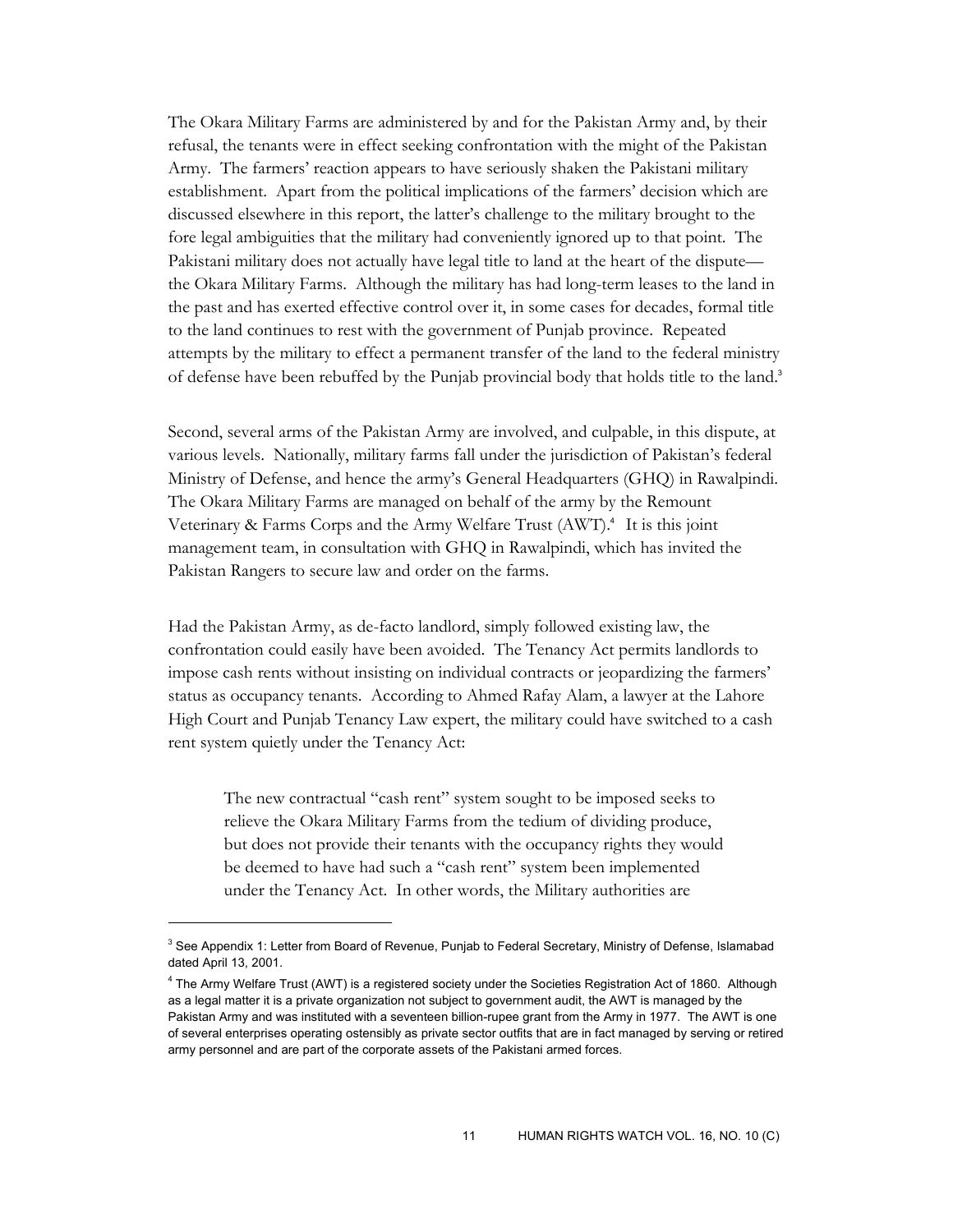trying to impose a streamlined system of rent collection while stripping tenants of their right to occupy the land they till. Talk about trying to have your cake and eating it too.<sup>5</sup>

Initially, the farmers restricted their opposition to refusing to sign the new contracts and demanding retention of the sharecropping system. However, the draconian response of the state transformed the situation rapidly.

## *"Ownership or Death": Radicalization of the farmers' movement*

The Association of Punjab Tenant Farmers (Anjuman Mazarain Punjab or AMP) is the principal representative organization of the approximately one million peasant farmers and their families residing in Punjab. The AMP is particularly noteworthy as one of the few successful agrarian movements in Pakistan today. The AMP has in the past three years transformed itself into a popular movement. The regularity with which thousands of people have begun to engage in public action is quite unusual given the prevailing, tightly controlled political environment in Pakistan. The slogan "*malki ya maut"*' ("ownership or death") has been adopted by the farmers.

General Pervez Musharraf, who took power in a coup in 1999, unintentionally helped spur this movement by making repeated policy announcements that state land would be allotted to the landless. On August 20, 2000, inaugurating his government's land distribution scheme as part of a poverty alleviation program, Musharraf announced that, in fact, "all state land would be allotted to landless farmers" and he had directed "all four provinces to give ownership rights to all such people who had been living on state land for a long time."<sup>6</sup> Such statements energized the farmers' movement, principally in Okara, but to a lesser extent also in other districts and consequently changed the very character of the AMP, by encouraging tenants to articulate a vision instead of just reacting to a threat.

The AMP's argument was simple: if the government was giving state land away, then tenants already working state lands should be the first to receive it. Rapidly, the movement spread to Pirowal and Khanewal districts where another fledgling effort to organize tenants was taking shape. In Pirowal, the Punjab Seed Corporation (PSC), a wing of the provincial agriculture department, controls the land. In many other districts, farmers were brought within the ambit of the AMP movement, including those on farms

<sup>&</sup>lt;sup>5</sup> Human Rights Watch interview, Lahore, March 19, 2004.

<sup>6</sup> "Correspondent's Report," *Dawn*, August 21, 2001.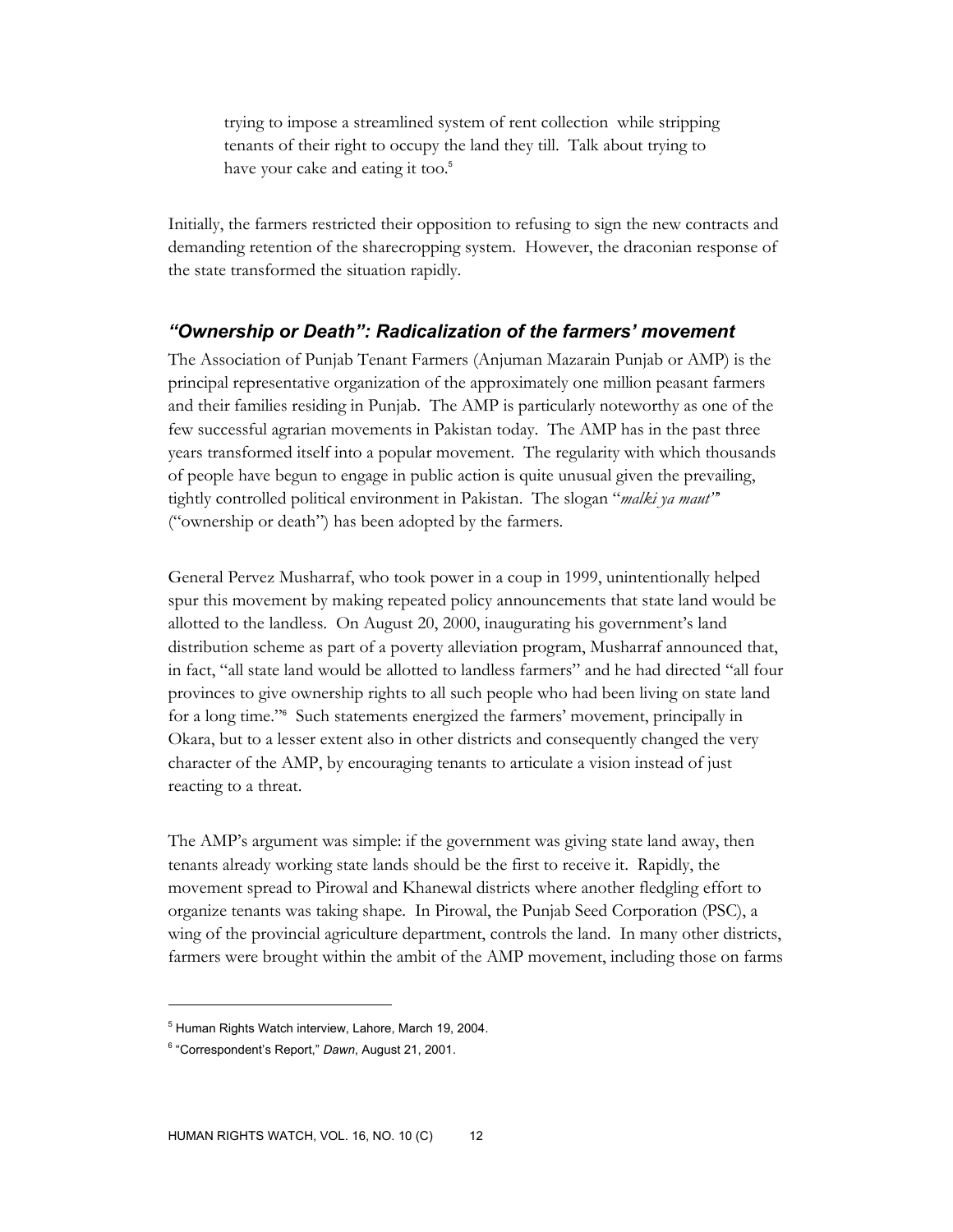operated by the maize and cotton research departments in Sahiwal; by the military in Lahore, Sargodha, and Multan: by rice research departments in Kala Shah Kaku and Faisalabad; and by the livestock department in Sargodha, Sahiwal.

The AMP gained further support among the farmers when it became widely known that none of the agencies controlling the land that the tenants were tilling, including the military, actually had any legal right to it. At one time or the other, the military, PSC, and other agencies leased the land from the provincial government, but these leases expired several decades ago.

Though the military publicly claims the land for itself, the land is the property of the provincial government of the Punjab. The military persists in its claim even though the Ministry of Defense, as recently as 2001, has written to the Punjab Board of Revenue to request that the land be permanently transferred to the military. The Board of Revenue refused the request.<sup>7</sup>

The AMP demands that the Punjab provincial government, as title-holder to the land in question, be the ultimate arbiter in the entire affair. The AMP has consistently asked to meet with representatives of the Punjab government, saying that they will not sign any agreement with any party that does not own title to the land. Punjab government officials, for their part, have expressed unwillingness to confront the army on the issue and generally have either intervened in support of the military authorities or remained uninvolved through the standoff, reflecting the weakness of the provincial government relative to the Pakistan Army.

The AMP leadership asserts that, in a private meeting, a senior provincial government official categorically told them that the Punjab government would be forced to crack down on the farmers at the behest of the army unless the movement subsided.<sup>8</sup> However, the Punjab Board of Revenue has been unequivocal in stating that the military and the agricultural departments have no claim to the land.

While the contract dispute and General Musharraf's announcements on allotments acted as catalysts for the resistance to take shape, they alone do not explain the scale, scope, or intensity of the resistance. The emergence and persistence of such a movement remains particularly unusual in the Pakistani context. A number of factors are at work. Bitter

<sup>&</sup>lt;sup>7</sup> See Appendix 1: Letter from Board of Revenue, Punjab, to Federal Secretary, Ministry of Defense, Islamabad dated April 13, 2001.

<sup>&</sup>lt;sup>8</sup> Human Rights Watch interview with AMP General Secretary Abdul Sattar, Lahore, November 14, 2003.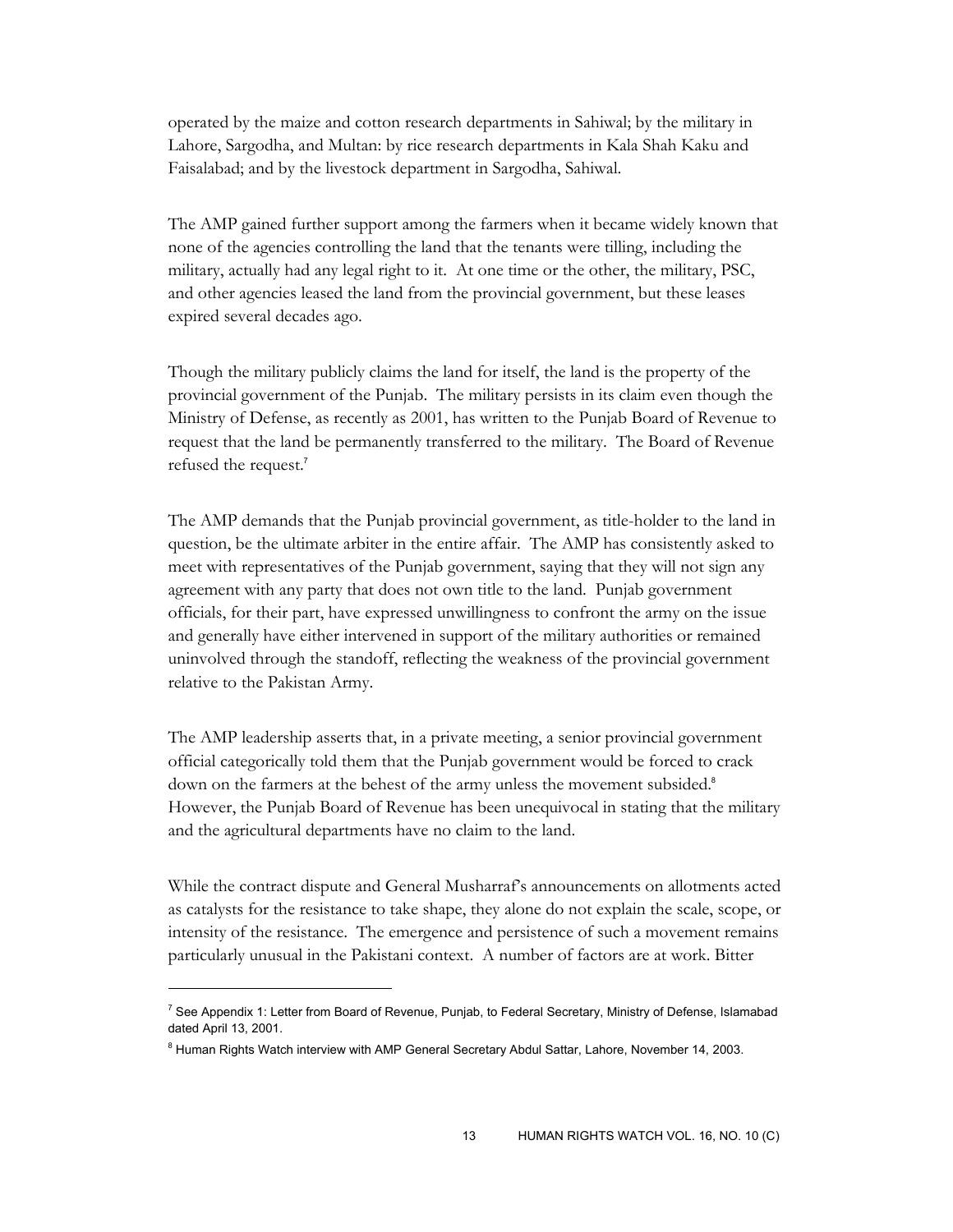experience with past displacement in the region in part explains the strong reaction of the tenants to the present threat of displacement. Decades of systematic abuse of power by local authorities on the farms is another source of resentment and, in turn, resistance. Finally, the farmers tilling these lands have, at varying levels, lobbied for ownership rights at different junctures in the past, sowing the seeds for a popular movement to evolve in the present.

## *The Pakistan Rangers*

The Pakistan Rangers, the paramilitary force responsible for much of the abuse and at least two of the killings documented below, have a long and sordid history of human rights abuses against civilians.

In Pakistan, paramilitary internal security forces, such as the Pakistan Rangers, are organized at the provincial level by government authorities but are commanded by seconded Pakistan Army generals and fall nominally under the jurisdiction of the federal ministry of interior. In effect, these forces are an extension of the army for the performance of border and internal security functions.

The Pakistan Rangers are headquartered in Lahore, the capital of Punjab province, and boast approximately 50,000 personnel divided into numerous "wings" of approximately 800 Rangers each.

The Pakistan Rangers consistently have been called upon in support of civil authority in Pakistan. Indeed, the Rangers have maintained a heavy presence in the southern province of Sindh, and its capital Karachi in particular, since the early 1990s. The Rangers were first brought into Karachi between 1992 and 1997, ostensibly to impose law and order, by the governments of prime ministers Nawaz Sharif and Benazir Bhutto. Officially described as an "anti-terrorist" effort, the operation in Karachi in fact targeted both political and militant cadres of the ethnic political party Mohajir Qaumi Movement (MQM). In 1995 alone, Karachi experienced over "500 extra-judicial encounter killings," most at the hands of the Pakistan Rangers and the provincial Sindh Police.<sup>9</sup> During this period, serious and persistent allegations of torture and illegal detention were also leveled against the Rangers.

In 1997, then President Farooq Leghari dismissed Prime Minister Benazir Bhutto's government on charges, amongst others, of ordering extra-judicial killings in Karachi.

<sup>9</sup> S.A.D. Hasan, "City of Lights," *Herald*, February 2000.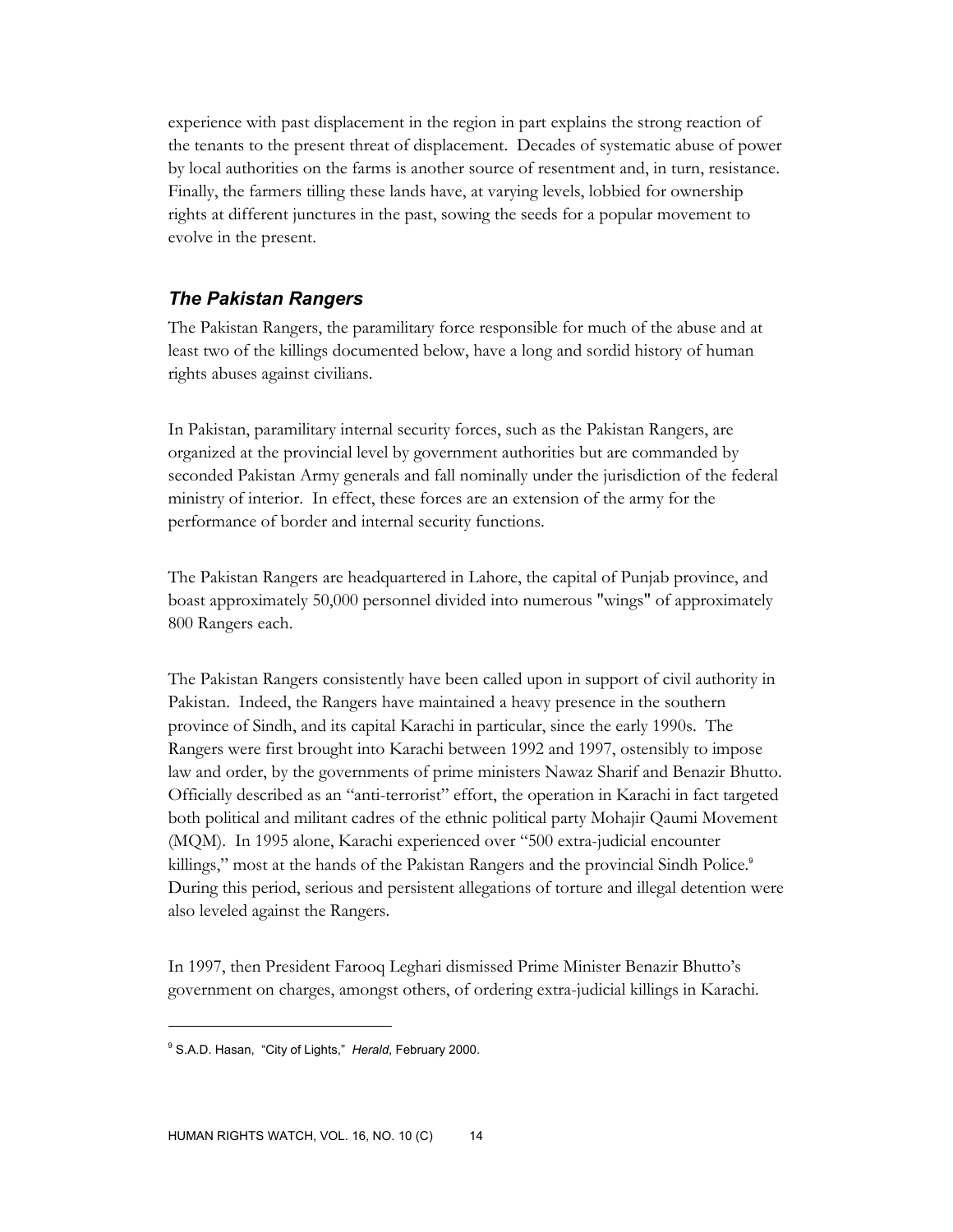President Leghari's next step ought to have been to order the withdrawal of the Rangers from Karachi and to investigate those accused of extra-judicial killings within the paramilitary organization. However, the president and the successor government of Prime Minister Nawaz Sharif not only failed to hold the Rangers accountable, but the Rangers were ordered to stay on in Karachi. They remain in Karachi to date despite considerable political opposition.

Given this context, the conduct of the Rangers in Okara and the other affected districts is neither out of the ordinary nor unprecedented. It is, in fact, part of a larger pattern of state-sponsored repression in which the Rangers have been a persistent tool of successive Pakistani governments. A high-level meeting chaired by the Punjab governor, Lieutenant General (retired) Khalid Maqbool decided to deploy a large contingent of the Pakistan Rangers to the affected districts on June 6, 2002. Prior to this, there had been no Rangers presence in the areas. The meeting decided to entrust the "resolution" of the dispute to the Director General of the Rangers. The Rangers were ordered to the districts in "aid of civil authority." The latter included a police force of eight to ten thousand that had been deployed to the area in May 2002.

The extent of the Rangers' authority, as well as the broad impunity they enjoy, is best exemplified by what was commonly referred to as sieges of villages in Okara district. The Rangers besieged eighteen villages in Okara district twice––from August 24, 2002 for approximately three months, and from May 7, 2003 to August 5, 2003. The first siege took place following the Rangers' killing of farmer Salman Masih, the second following the killing of farmer Mohammad Amir, both of which killings are described below.

During these periods, the Rangers imposed curfews and severely limited freedom of movement of the local population. All main roads to and from villages were sealed off with barricades. Visitors trying to enter villages were often also arrested or harassed along with residents of villages who were not tenants themselves (a fairly large proportion). Even milk, fruit, and vegetable vendors from nearby urban areas were not allowed into the villages. Consequently, all normal life came to a standstill.

A common tactic used by security forces was to arrest the relatives of tenants to compel the tenants to give up their demands. During the sieges, schools were closed by the authorities and turned into control centers for operations, and medical and food supplies were not allowed to enter the area.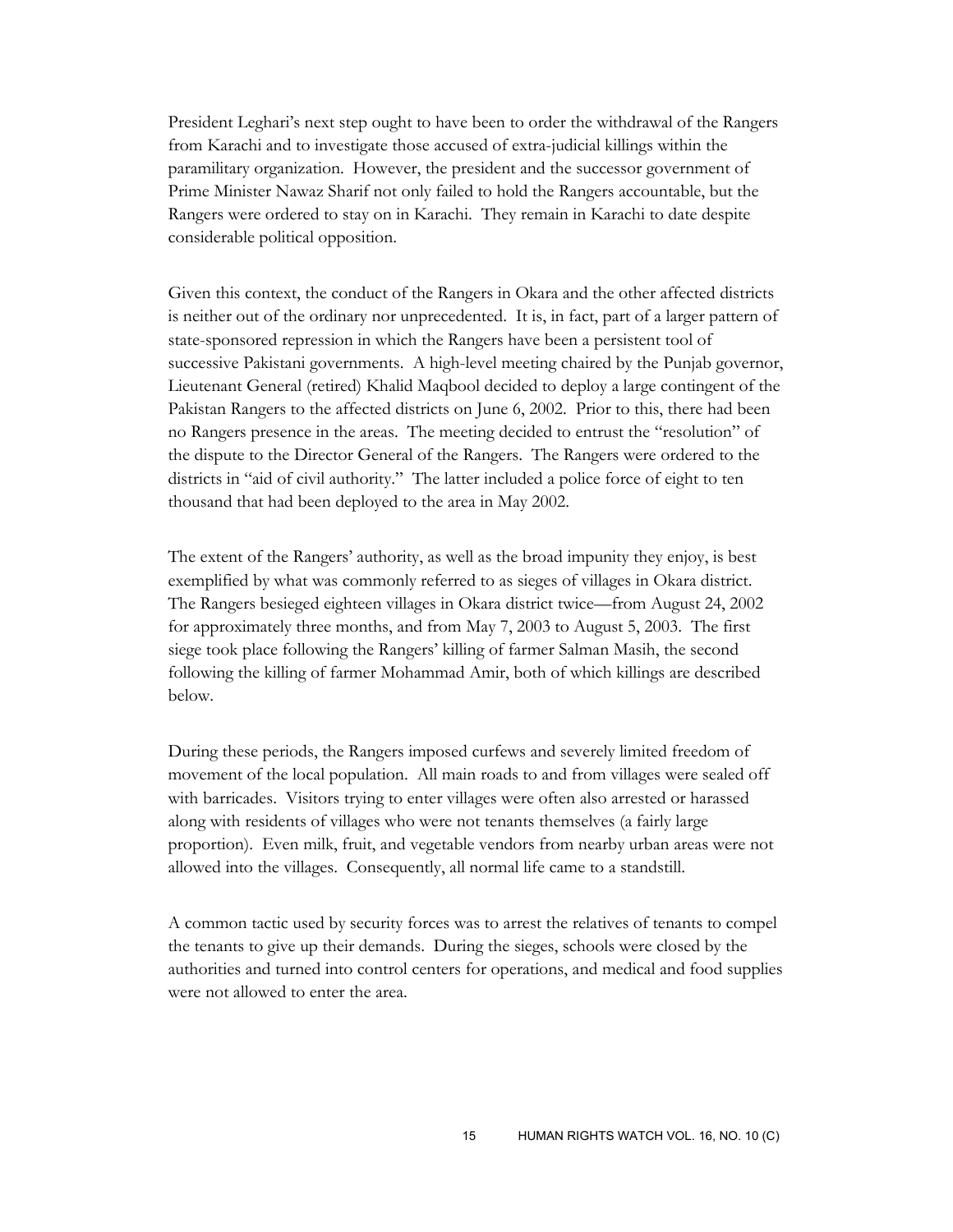The basic objective appears to have been to intimidate and harass the tenants into giving up their demands and acceding to the authorities' will. During the second siege, which was more persistent and intense, water canals locally known as "maindars" to two villages (Villages 5/4-L and 4/4-L) were closed for the entire period. Consequently, the summer crop, the main source of livelihood for the community, was destroyed. Telephone lines, and for a period the electricity supply of some villages, especially Village 4/4-L, were also disconnected by the Rangers.

The evidence to the contrary notwithstanding, in an interview with Human Rights Watch, Federal Interior Minister Faisal Saleh Hyat "categorically" denied that the Pakistan Rangers have "ever been involved in human rights violations in Okara." The interior minister added that the farmers were simply "greedy" and that local "NGOs [non-governmental organizations] have acted as trouble-makers" in the dispute." When Human Rights Watch noted that there was clear evidence of the Rangers' involvement in serious human rights violations, he responded: "I don't agree that the Rangers can commit abuses. They are an extremely well-trained and professional force. There are no rogue elements in the Pakistan Rangers." At the end of the discussion, he acknowledged that discipline was not perfect within the Rangers, but claimed that: "The occasional case of indiscipline has nothing to do with Okara."<sup>10</sup>

In a separate meeting, however, Punjab Chief Minister Pervaiz Ilahi acknowledged to Human Rights Watch that some serious "human rights violations had taken place during this conflict." However, he repeatedly emphasized that Okara was a "sensitive issue" given the "transition" from military to civilian rule currently underway in Pakistan.<sup>11</sup>

Officers of the Pakistan Rangers interviewed by Human Rights Watch in Okara are far less nuanced in their understanding of the issue. They are adamant that the farmers are ready and willing to cooperate with the authorities in signing new contracts and that it is only a handful of troublemakers, including outside parties, who have incited the otherwise peaceful tenants into conflict. Some also suggested that these outside influences had links to RAW, the Indian intelligence agency. "Its nothing we cannot deal with. These people only understand the language of the stick" explained a Rangers officer on promise of anonymity.<sup>12</sup>

<sup>&</sup>lt;sup>10</sup> Human Rights Watch interview with Interior Minister Faisal Saleh Hayat, Islamabad, January 30, 2004 (at his office).

<sup>&</sup>lt;sup>11</sup> Human Rights Watch interview with Chief Minister Pervaiz Ilahi, Lahore, January 26, 2004 (at his office).

 $12$  Human Rights Watch interview with Pakistan Army officer, Okara October 27, 2004.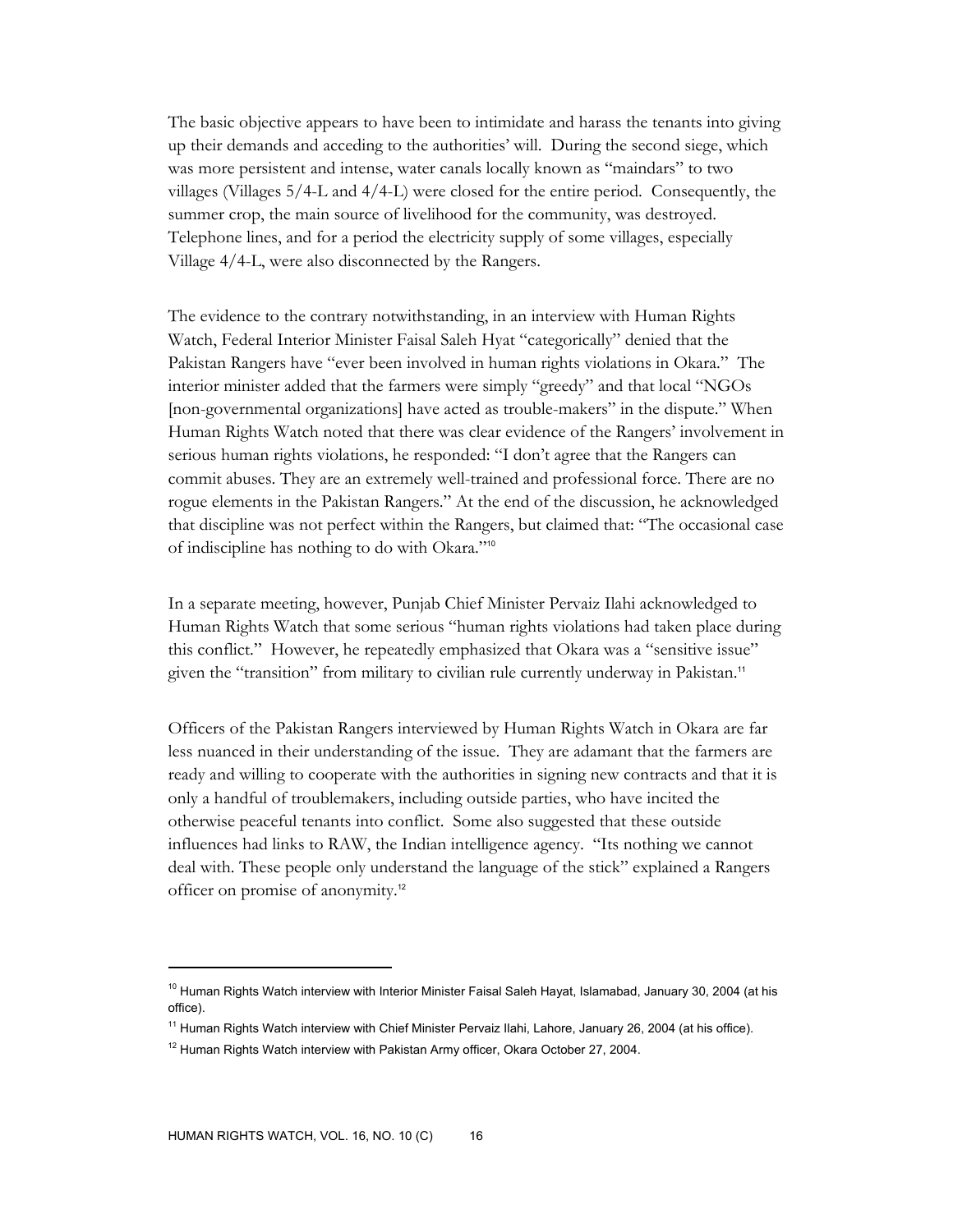## *The Response of the Pakistan Army*

The reaction of the Pakistani military to the AMP, and the lengths it has gone to crush the farmers' uprising, highlight just how important the land is to the military. However, given the massive scope of the Pakistan Army's economic interests, it would be misleading to suggest that it is avoiding a compromise for purely economic reasons. While agricultural land in these districts is generally valuable on account of its fertility, earnings from Okara Military Farms, in fact, can be described as relatively paltry. In 2000, the *tehsildar* (local revenue collector) for the Okara Military Farms area reported that a total sum of 12,237,000 rupees was realized from the receipt of 16,316 bags of wheat collected from the farmers who tilled the land.<sup>13</sup> This figure amounts to less than U.S. \$215,000.

The army's motivation thus certainly goes beyond the finances of the particular farmlands in question. The army likely fears the potential knock-on effects of a compromise in Okara for its land operations nationwide and the damage that any compromise might do to its status as Pakistan's most powerful and feared institution.

If one includes both the army's landholdings and the land it administers, the Pakistan Army is one of the largest and quite possibly the largest landholder in the country. Extensive land-holdings, both urban and agricultural, remain under the visible control of the army. Urban land is publicly used by the military to dispense patronage to civilians and perks to its own officers.<sup>14</sup> Similarly, agricultural land "is a potent symbol of the privileged status enjoyed by the military."<sup>15</sup>

The military's persistent efforts to usurp land through institutionalized means have also allowed the landed elite to retain extraordinary political influence. The military has become particularly adept at maintaining this class linkage with the landed elite while dispensing with errant or rebellious individuals within it. Traditionally, the Pakistan Army has maintained its predominant position in the Pakistani state by "reconfirming old alliances with the dominant classes as well as creating new ones, by disqualifying old politicians and keeping a firm leash on the new recruits."16 The military, which seized

<sup>&</sup>lt;sup>13</sup> Record of the Executive District Officer (Revenue), Okara. 1999-2000.

<sup>&</sup>lt;sup>14</sup> Urban land is regularly absorbed by what are called military Defense Housing Schemes. This land is allotted to military officers at highly subsidized rates who are then free to sell it to civilians at market rates, ensuring massive profits.

<sup>&</sup>lt;sup>15</sup>John Lancaster, "Fighting an Army's Empire; Pakistani Farmers' Land Battle Underscores Tension Over Military's Economic Power," The Washington Post, June 29, 2003.

<sup>16</sup> Ayesha Jalal, *The State of Martial Rule: The origins of Pakistan's political economy of defense*, (Cambridge, 1990)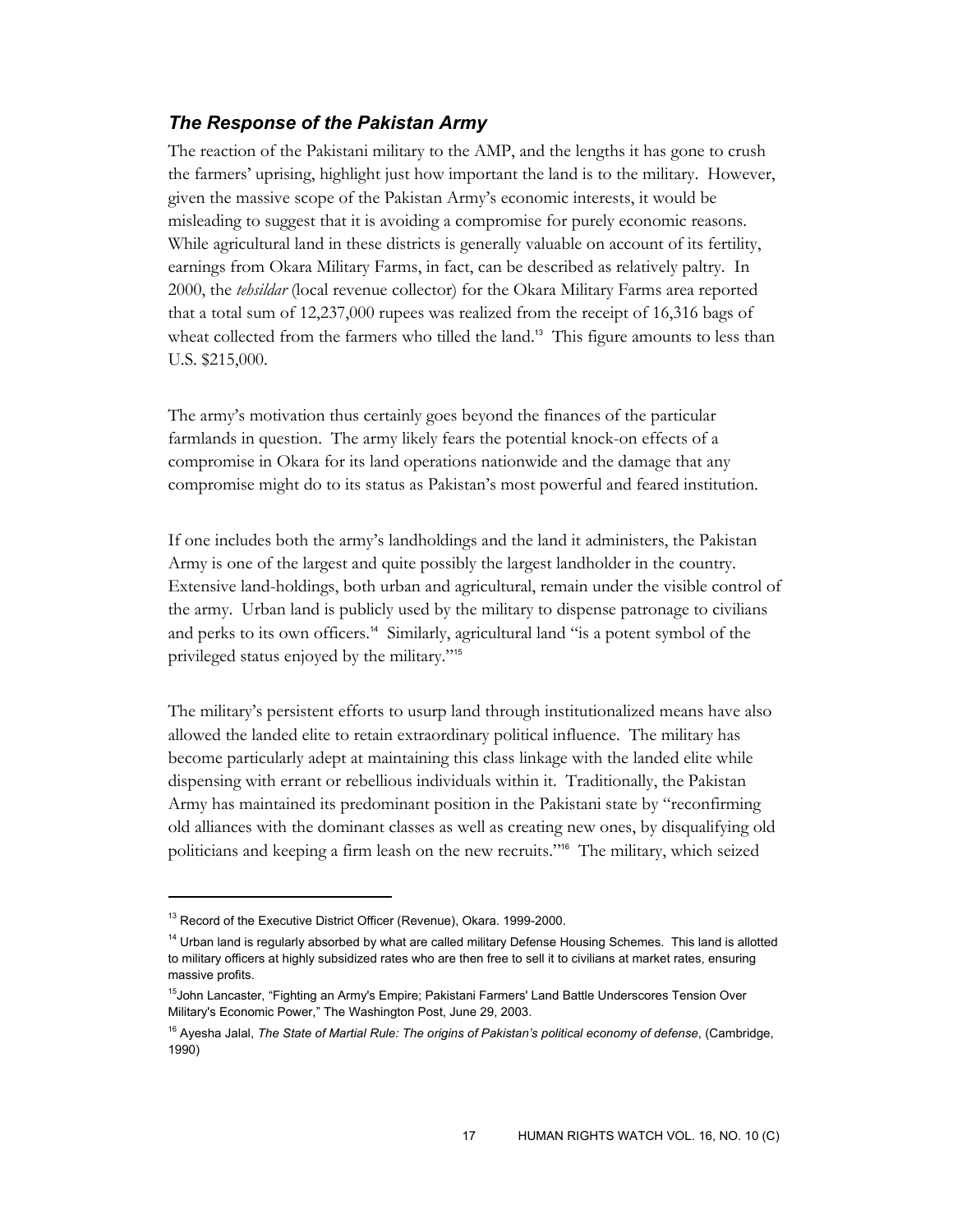power for the fourth time since independence in a 1999 coup, views its power as its "ability to be selective in the granting of political privilege to dominant socio-economic groups."17 Arguably, the Pakistan Army especially needs to cultivate friendly political forces in times such as the present, when it is ruling directly. For its part, the landed elite needs support to compensate for its eroding power base in rural areas.

Many in the military were outraged that peasant farmers would dare to revolt against a tenancy system that it saw fit to impose upon them. Major-General Shaukat Sultan, the Director General of Inter-Services Public Relations (ISPR, the public relations wing of the Pakistan Army), succinctly summarized the views of the Army:

The needs of the Army will be decided by the Army itself, and/or the government will decide this. Nobody has the right to say what the Army can do with 5,000 acres or 17,000 acres. The needs of the Army will be determined by the Army itself.<sup>18</sup>

The army's evident fear is that such a revolt, if allowed to fester or be accommodated, may lead to a reworking of the patron-client relationships carefully nurtured by the military establishment between itself and traditional landed elites, between itself and the tenant farmers and, between the traditional landed elites and peasant farmers.

The location of the dispute is also problematic for the Pakistan Army. The Punjab is the power-base of the military. It has traditionally drawn the overwhelming majority of its rank and file from the province and particularly from the districts that are now offering resistance. Historically, the army has viewed the area as its backyard and the local people as subservient allies, given the latter's role as laborers in a military-dominated economy. Hence the farmers' movement likely is viewed by the military as particularly inimical to its interests.

Finally, in a military and landlord dominated country, army leaders may fear that, if the army succumbs to the will of tenant farmers, the consequences will be far-reaching and unpredictable. The stakes are indeed high in Okara and the other Punjab districts. The fact that all major political parties in Pakistan have major landlords in senior party positions and much of each party's funding comes from landlord interests explain why

 $17$  ibid.

<sup>&</sup>lt;sup>18</sup> "Capital Talk" (talk-show aired on Geo Television), through August 2003, Islamabad.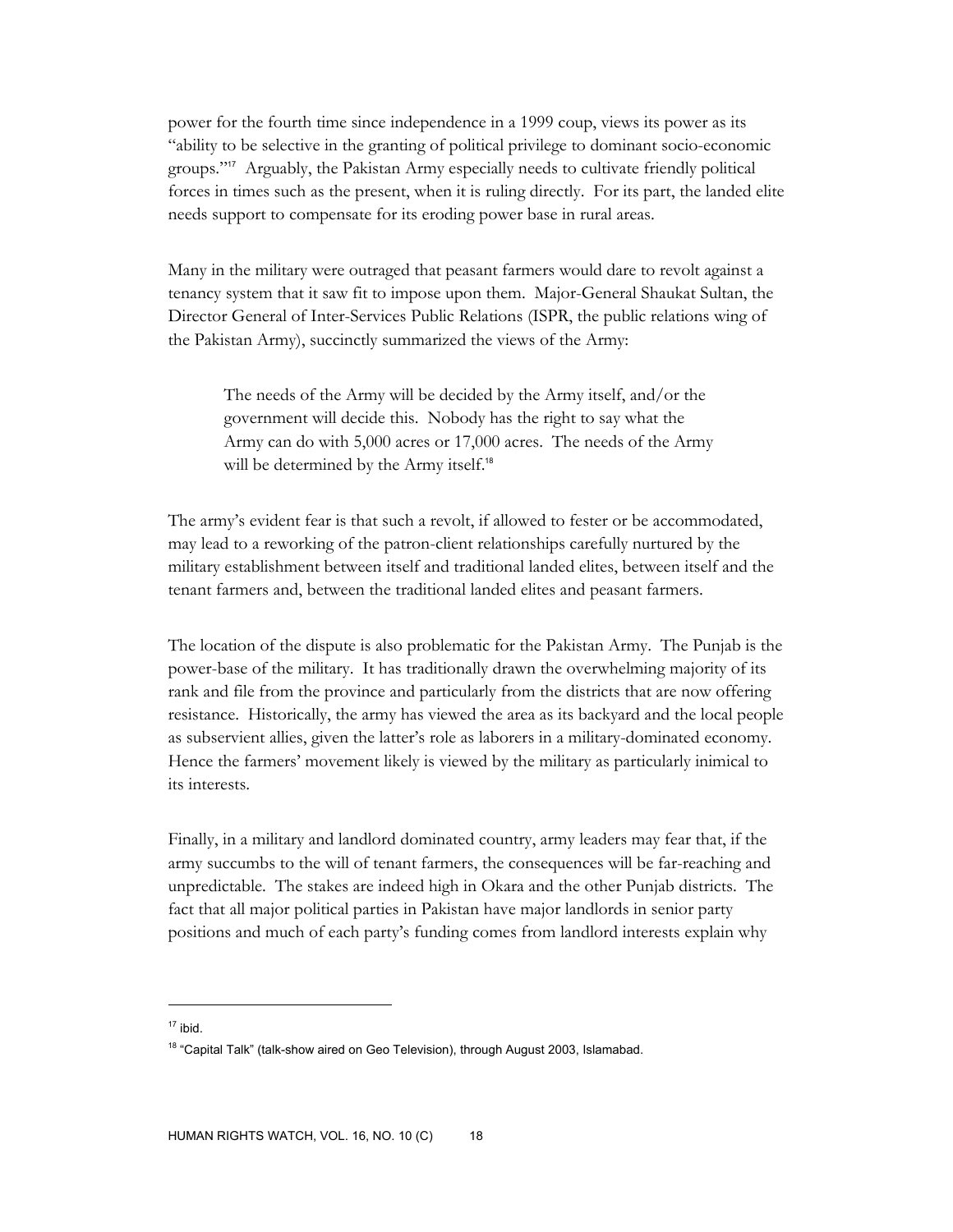support for the AMP from Pakistan's traditional political parties has remained limited.<sup>19</sup> The case of the elected representative from Okara is illustrative. In national elections held in October 2002, Okara elected Rao Sikandar Iqbal, a local influential aligned with the Benazir Bhutto-led opposition Pakistan Peoples Party (PPP), to the National Assembly. During the campaign, Iqbal pledged his support to the tenant farmers' cause and was supported by the AMP. However, upon election, Iqbal defected from the PPP, forming his own breakaway faction titled PPP (Patriots). Iqbal was appointed federal minister for defense as reward for his defection to the Musharraf camp. Technically, as defense minister, Rao Sikandar Iqbal now holds jurisdiction over the army – the institution involved in a bitter and violent confrontation with his constituents. The minister's office failed to respond to repeated requests by Human Rights Watch for a meeting.

This is a dispute that both sides believe they cannot afford to lose. For the Pakistani military establishment, control of land is essential for maintaining its position within the Pakistani political structure––it believes that it cannot allow tenant farmers to challenge this position. For tenant farmers, access to land is often the difference between economic survival and abject poverty, between a full belly and hunger, between a viable future and complete marginalization.

#### **IV. Human Rights Violations**<sup>20</sup>

Torture, beatings, kidnappings, and arbitrary arrests of tenant farmers and their families became increasingly commonplace between May 11, 2003 and June 12, 2003, when the Rangers mounted its second siege on parts of Okara district. While the abuses are ongoing, most of the violations identified in this report are from the period of the siege.

Human Rights Watch has focused on this period because it represents the apex of confrontation to date between farmers and Pakistani security forces. It is also far enough in the past that if the Pakistani authorities––military or civilian––intended to discipline or prosecute soldiers or police responsible for serious human rights violations, such actions would have already begun. It should be emphasized that though the

<sup>&</sup>lt;sup>19</sup>The opposition Alliance for the Restoration of Democracy (ARD) planned a public meeting on April 7, 2003, but the ARD leadership was denied access to Okara district. The police eventually allowed the meeting to take place without the leaders of the ARD.

 $20$  This section does not attempt to list all alleged violations, either during the siege period or in the wider confrontation. It only includes cases that Human Rights Watch was able, in a relatively short investigation period, to establish as credible allegations of abuses.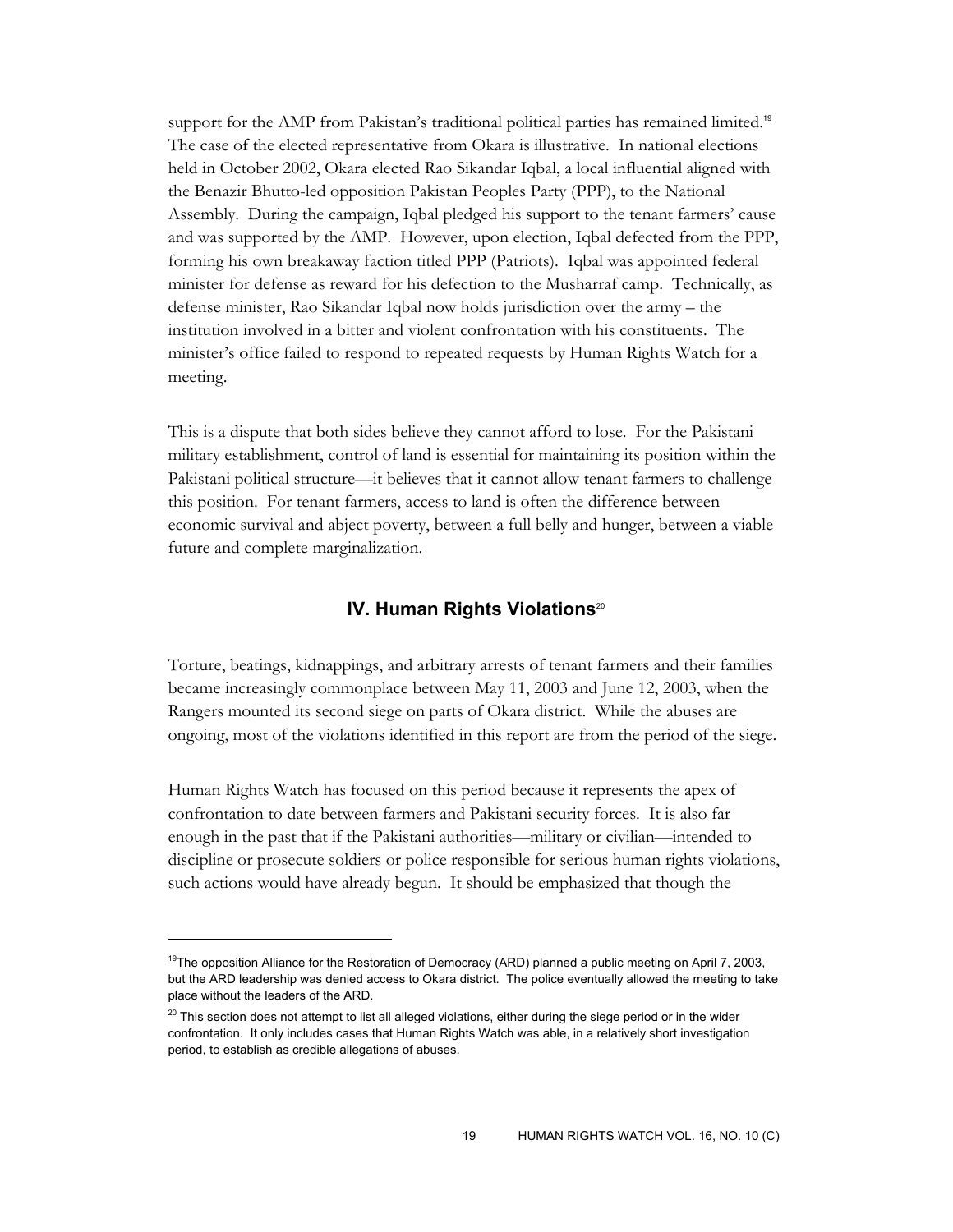number of violations may have decreased since this period, similar violations continue with impunity to the present.

# *Killings*

Pakistani law-enforcement agencies have a well-documented record of ignoring the requirements of due process. Extra-judicial killings by the Pakistani police, known in local parlance as "encounter killings," are commonplace. According to figures released by the independent Human Rights Commission of Pakistan, at least 195 Pakistanis were killed in such "encounters" in 2003.<sup>21</sup> Such killings are almost never investigated or prosecuted, reflecting the culture of impunity that the police, paramilitary, and military forces in Pakistan continue to enjoy.

The four extra-judicial killings documented below took place between January 2002 and May 2003 and took place as part of attempts to coerce the farmers into compliance. Serving officers of the Pakistan Army perpetrated one, and retired officers employed by the army the second. Soldiers of the Pakistan Rangers are responsible for the final two killings in this section. While Human Rights Watch is aware of several other suspect deaths in the affected areas during this period, we selected these four cases because the eyewitnesses we talked to clearly identified the perpetrators.

## *Bashir Ahmed*

 $\overline{a}$ 

On January 7, 2002, Colonel Mohammad Ali, the commanding officer at Renala Estate Military Farm, personally led a contingent of some thirty to forty armed men on a mission to confiscate land cultivated by the elderly farmer Mohammad Ali Kumboh, resident of Village 21/1-RB. According to witnesses, fewer than ten of the armed men were serving army soldiers and the rest were private thugs. Two farm employees told Human Rights Watch that it was common knowledge that Colonel Mohammad Ali personally ordered the confiscation "at any cost" as he viewed the Kumboh land as a test case that would set the right precedent in the village: Kumboh had refused to sign the new contract.

Initially, Kumboh's family alone—Kumboh, his brother Aslam, Aslam's wife Aziza Begum, and their twenty-one-year-old son Ejaz—offered resistance. Kumboh, Aslam, and Ejaz were beaten, overpowered, and tied up by Colonel Ali and his contingent. Colonel Ali and his armed group then apparently set the family dairy and the grain depot on fire. At this point, Aslam's three teenage daughters, Zahida, Shahida, and Nazia,

<sup>&</sup>lt;sup>21</sup> "State of Human Rights in 2003," HRCP Annual Report, Lahore, 2004.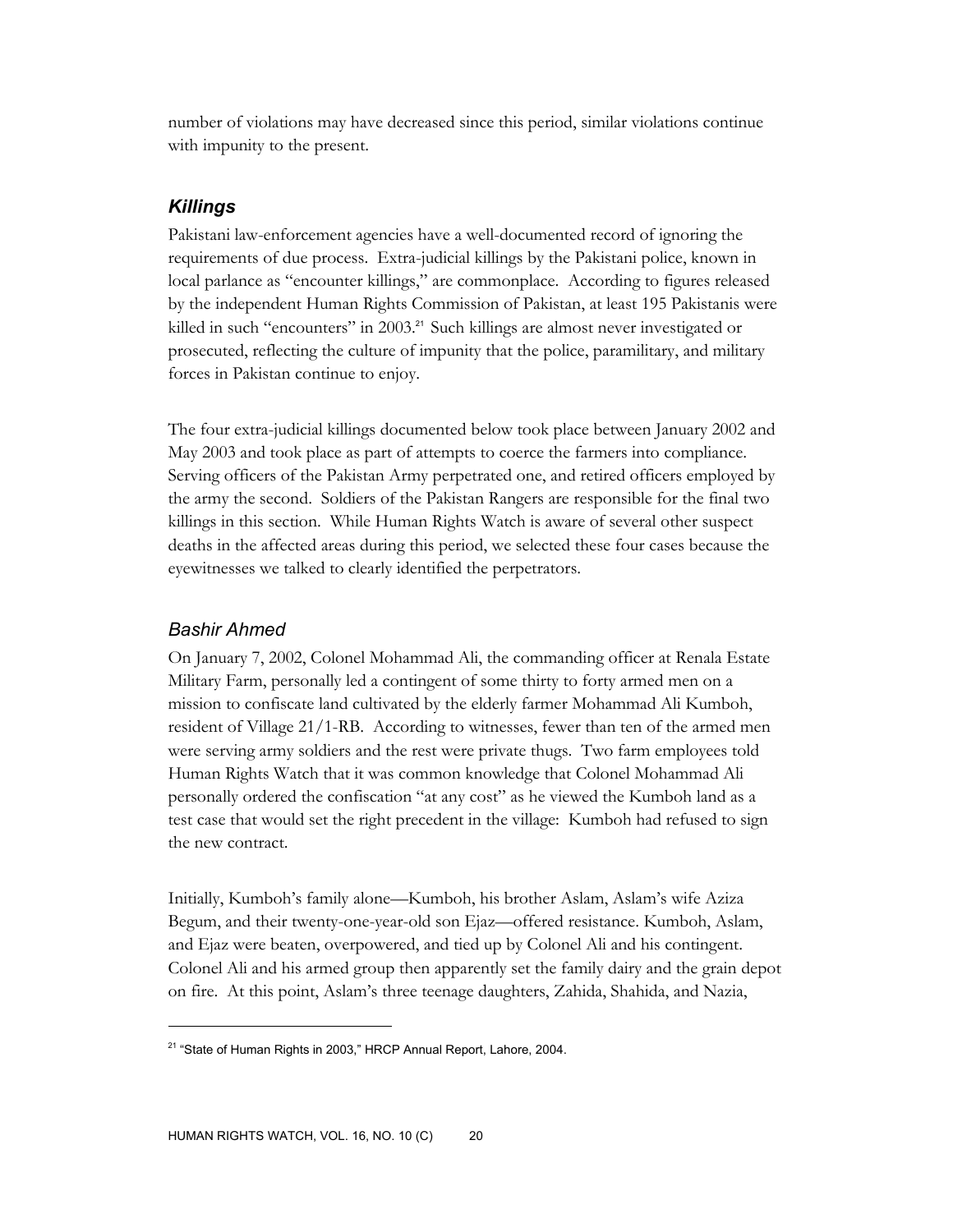emerged from the house armed with sticks and tried to free their family. The women were severely beaten by Colonel Ali's men, who also began firing in the air.

It was the fires, the gunshots, and the screams of the women that finally attracted the attention of the rest of the village. Nadeem Ashraf described the scene to Human Rights Watch:

We heard firing and went to see. Bashir, who lived in the neighboring village also came with us. The women from the village came armed with sticks as did the men. We went and untied Ejaz. In the rush, I heard Colonel Ali shout the order to start firing. Instead of firing in the air, the army officers then started firing at us. Ejaz, Bashir Sidiq, and Hameed sustained bullet wounds. The colonel's men then retreated while firing in the air.<sup>22</sup>

Bashir Ahmed died on January 9, 2002, two days after the attack. He was twenty-one years old.

## *Mohammad Tufail Cheema*

-

On May 20, 2002, the administration of the Army Welfare Trust (AWT), Probanabad, in Okara district attempted to forcibly collect the wheat harvest from Village Dalmain Gunj. The AWT had posted between twenty-five and thirty AWT employees armed with rifles to take up positions in the maize fields adjoining the field where the wheat harvesting was taking place. The armed AWT officials in the maize field comprised retired army officers employed by AWT, including Colonel (retired) Iqbal and Colonel (retired) Nawaz. AWT officials had asked the police to raid the wheat harvest in order to confiscate it. When the villagers resisted the seizure of their crops, the soldiers opened fire on them. One villager told Human Rights Watch:

As the police raided, we ran for cover fearing arrest. We could only run towards the maize field. The AWT officials started firing as we ran towards them.<sup>23</sup>

Mohammad Tufail Cheema, a forty-year-old father of three, was killed.

 $^{22}$  Human Rights Watch telephone interview with AMP President Nadeem Ashraf, Renala, March 19, 2004.

<sup>&</sup>lt;sup>23</sup> Statement of Mohammad Ali Maachi to Peoples' Rights Movement convenor Aasim Sajjad Akhtar, Okara, December 22, 2002.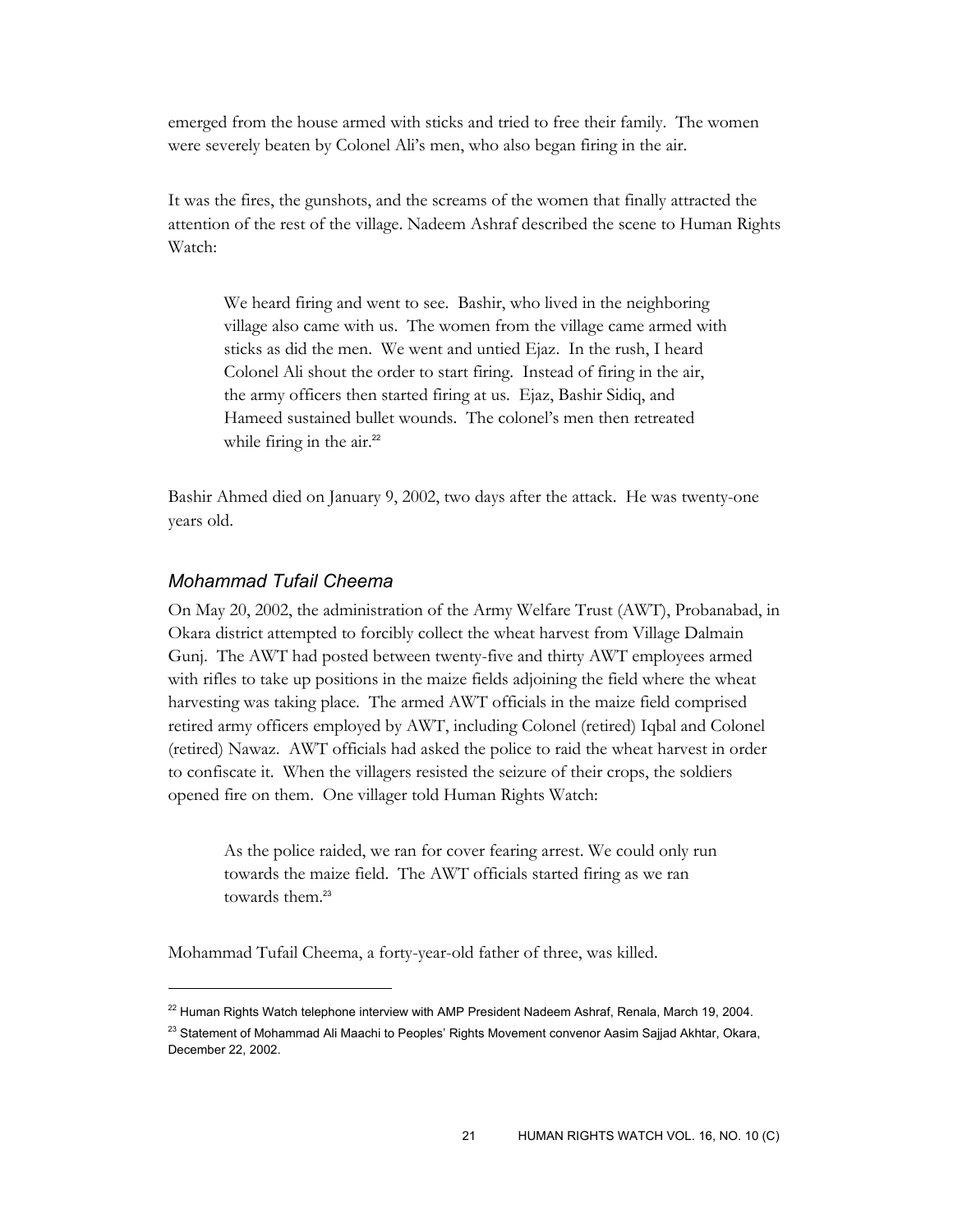At least ten farmers were injured. Mohammad Ali Maachi had to have his leg amputated and is now disabled.

#### *Salman Masih*

On August 24, 2002, as farmers gathered for a protest meeting at Village 4/4-L near Okara Military Farms, the Rangers and police surrounded the meeting. Khushi Dola recounted what happened:

They began to harass us and jeer at us. On seeing the Rangers and police, protestors gathered even quicker. Their plan was to arrest as many as possible. As the people gathered, the Rangers started firing. Salman Masih was killed on the spot by a Rangers weapon in front of scores of people.<sup>24</sup>

In addition to the death of the twenty-one-year-old Salman Masih, five others were seriously injured, two of whom are now permanently disabled. Bashir, a farmer in his thirties, is now disabled with a shattered hip. Another farmer, Saleem, had his foot amputated.

Although eyewitnesses unambiguously identified Rangers as the perpetrators, the police subsequently charged Abdul Jabbar (brother of Abdul Sattar, secretary-general of the AMP), Mohammed Akram (his uncle), and Mohammed Sajjad, a fourteen-year-oldcousin, with Salman Masih's murder. The cases of the three are discussed in more detail in the section entitled "Arbitrary Arrest and Detention" below.

The arrest of the trio on the night of May 3, 2003, sparked a new wave of protests that culminated in the Okara siege and another killing by the Rangers.

## *Mohammad Amir*

 $\overline{a}$ 

On May 5, 2003, between ten and twenty thousand protestors gathered on both sides of the main Grand Trunk Road highway connecting the district to the rest of the country. The gathering had been organized to protest the arrest of Abdul Jabbar (brother of Abdul Sattar, secretary-general of the AMP), Mohammed Akram (his uncle), and Mohammed Sajjad, a fourteen-year-old-cousin, who had been charged with Salman

<sup>&</sup>lt;sup>24</sup> Human Rights Watch interview with Khushi Dola, Okara October 23, 2003.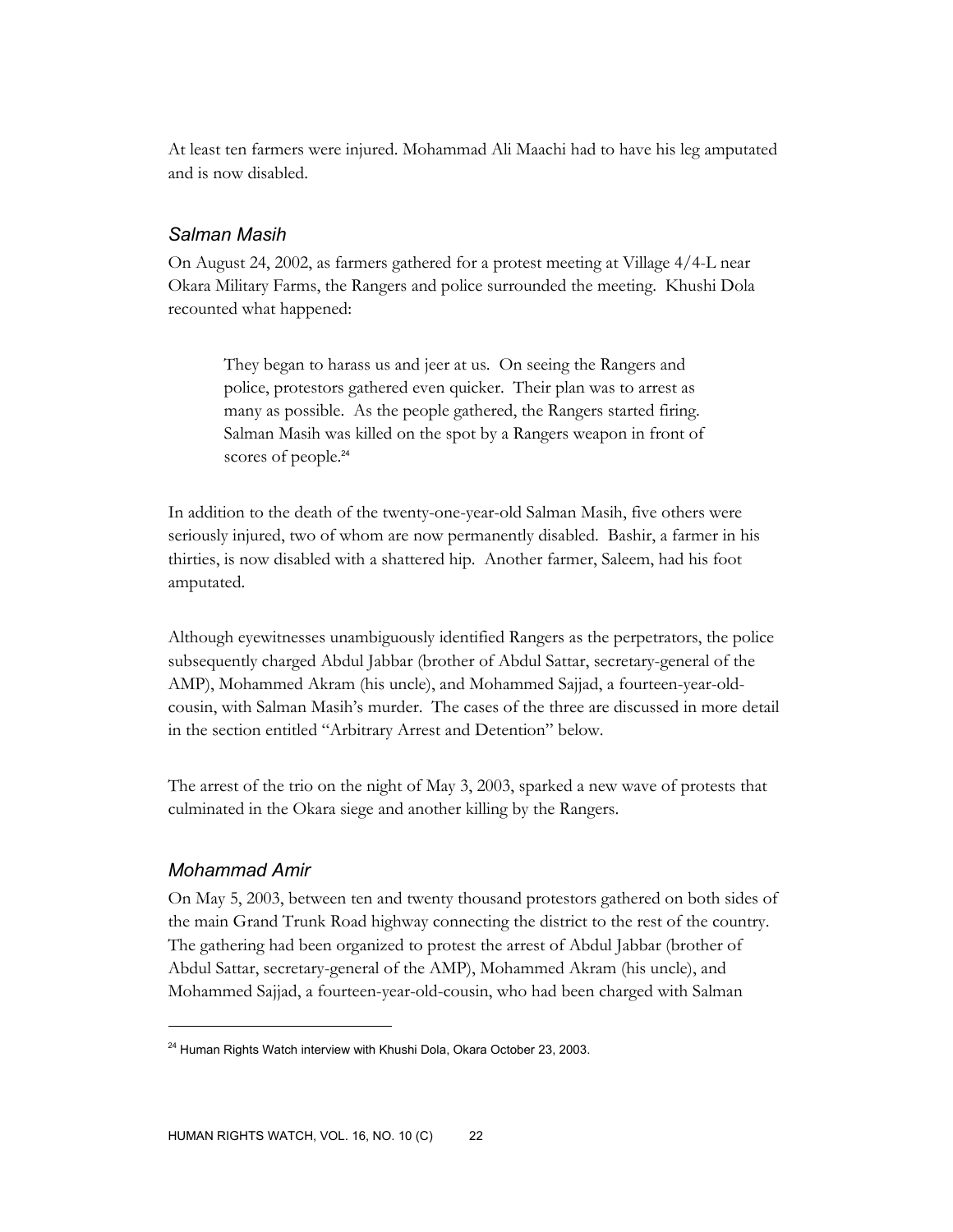Masih's murder. Female police officers were also called in to deal with the women protesters. The protest lasted for twenty-four hours.

On May 6, around noon, the Rangers baton-charged the tenants and dispersed the protestors.25 Scores were injured, many of them women. As on many other occasions, the Rangers were supported by the Punjab police. By the morning of May 11, tension between the Rangers and the farmers had risen sharply. On that day, the Rangers "captured" cattle being grazed by a tenant farmer. Angry villagers attempted to free the cattle. The Rangers responded by opening fire, killing an elderly tenant farmer, Mohammed Amir.<sup>26</sup>

Abdul Sattar, a resident of 4/4-L, told Human Rights Watch:

Razzak, of Village 4/4-L, had gone to graze his cattle when he was intercepted by some Rangers officials. They told him they were confiscating his animals. Razzak quickly returned to the village and informed others. Some farmers went to save the animals but were shot at by the Rangers. Two teenagers, Latif and Nadeem, sustained bullet wounds.<sup>27</sup>

On hearing gunshots, more farmers gathered to protest. The Rangers, assembled at their picket near the Bolan Dairy, started firing. Mohammad Amir, age sixty-five, was hit by a bullet while standing outside his home.<sup>28</sup> He died instantly.

<sup>&</sup>lt;sup>25</sup> Pakistan is not a party to the International Covenant on Civil and Political Rights. However, the fundamental rights enshrined in chapter 1 of the constitution of Pakistan include qualified rights of expression and assembly. Citizens have the right to freedom of speech and expression, "subject to any reasonable restrictions imposed by law in the interest of the glory of Islam or the integrity, security or defense of Pakistan or any part thereof, friendly relations with foreign States, public order, decency or morality, or in relation to contempt of court, [or] commission of or incitement to an offence." Citizens also have rights to "assemble peacefully and without arms," to form associations and unions, and to form or join a political party, "subject to any reasonable restrictions imposed by law...." Constitution of the Islamic Republic of Pakistan, 1973, part II, ch. I, secs. 16, 17. Restrictions may be imposed, with respect to assembly, "in the interest of public order"; with respect to association, "in the interest of the sovereignty or integrity of Pakistan, public order or morality"; and with respect to political parties, "in the interest of the sovereignty or integrity of Pakistan." Even these limited rights, which fall short of internationally recognized standards, have been repeatedly violated by the Rangers and Punjab Police in Okara.

 $26$  The first information report (FIR) registered by the police implicated AMP leaders in the murder; numerous eyewitnesses however, maintained that a Rangers' bullet had killed the victim.

 $27$  Human Rights Watch interview with Abdul Sattar, Okara, October 24, 2003.

<sup>28&</sup>quot;Correspondent's Report," *Dawn*, May 12, 2003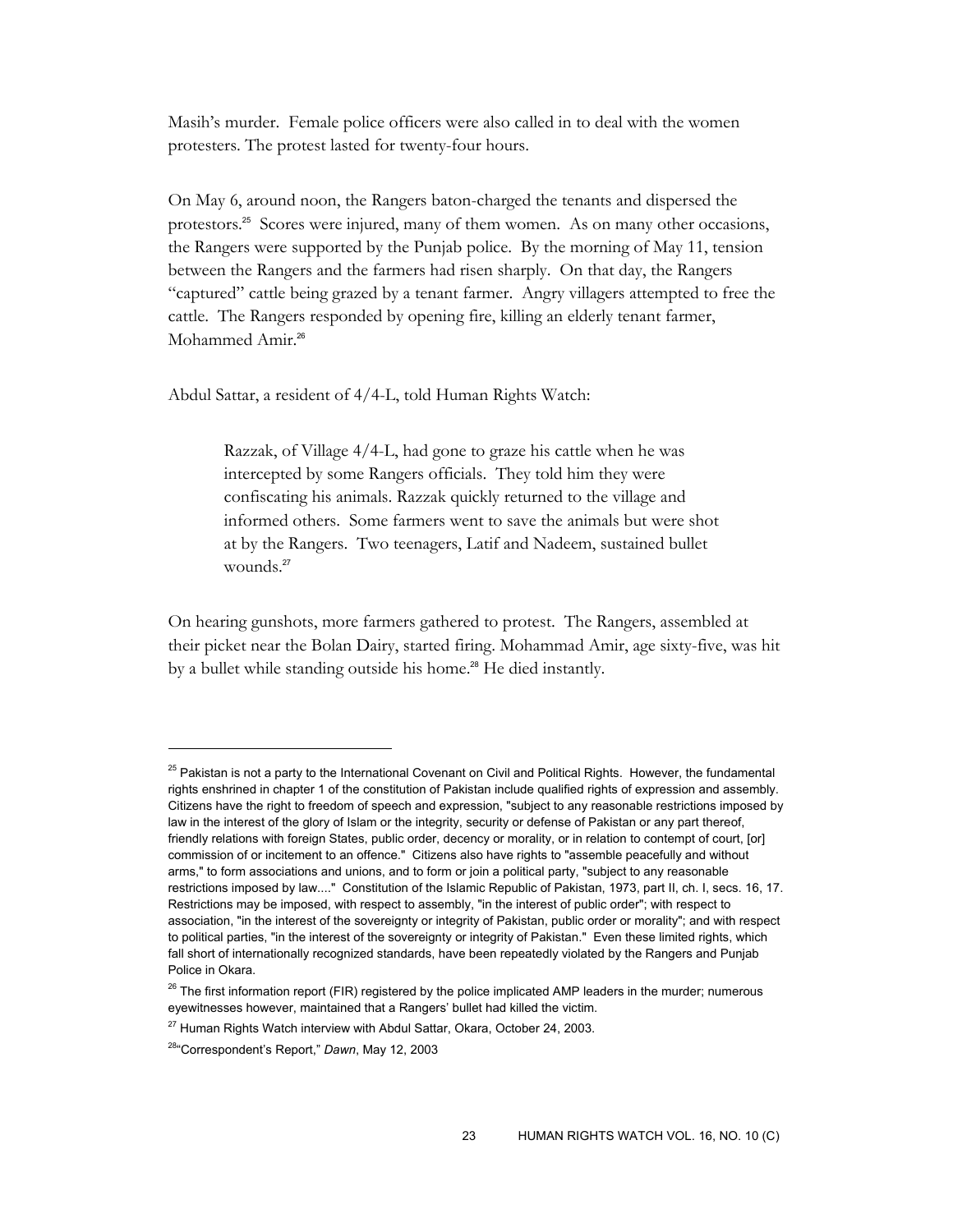Sattar explained:

There was no doubt that Mohammad Amir's was a targeted killing. It was a wide-angle shot. He was unarmed and clearly in the line of vision of the Rangers officers. It was a deliberate cold-blooded killing, designed to frighten us farmers.

# *Torture*

-

Torture is routinely used in Pakistan by civilian law enforcement agencies, military personnel, and intelligence agencies.<sup>29</sup> While acts of torture by the police force are generally aimed at producing a confession during the course of a criminal investigation, torture by military agencies primarily serves the purpose of "punishing" the "culprit."

Torture by the military usually takes place after the victim has been abducted. The purpose is to frighten the victim into changing his political stance or loyalties or at the very least to stop him from being critical of the military authorities. The victim is often let go on the understanding that if he fails to comply with the military's wishes, further abduction and mistreatment will follow. In this manner, the victim's movements can be restricted and he can be kept in a state of fear for an extended period of time.

In the cases from Okara and neighboring districts described in this report, most acts of torture were perpetrated by personnel of the Pakistan Rangers. However, there is evidence that Punjab Police also participated in torture when called upon to assist the operations of the Rangers against the farmers. The aim of the torture in the vast majority of cases was to force the tenant farmers or their relatives to sign the new contracts and pay their cash dues according to the terms of these contracts. However, there are several cases where the purpose of the torture appears to have been little other than the ritual humiliation of the tenant farmers in order to emphasize their powerlessness in the face of the military.

The following cases are examples of the kind of behavior engaged in by the Rangers and police. This is not a comprehensive list of torture cases.

 $^{29}$  Human Rights Watch letter to General Pervez Musharraf, October 10, 2003.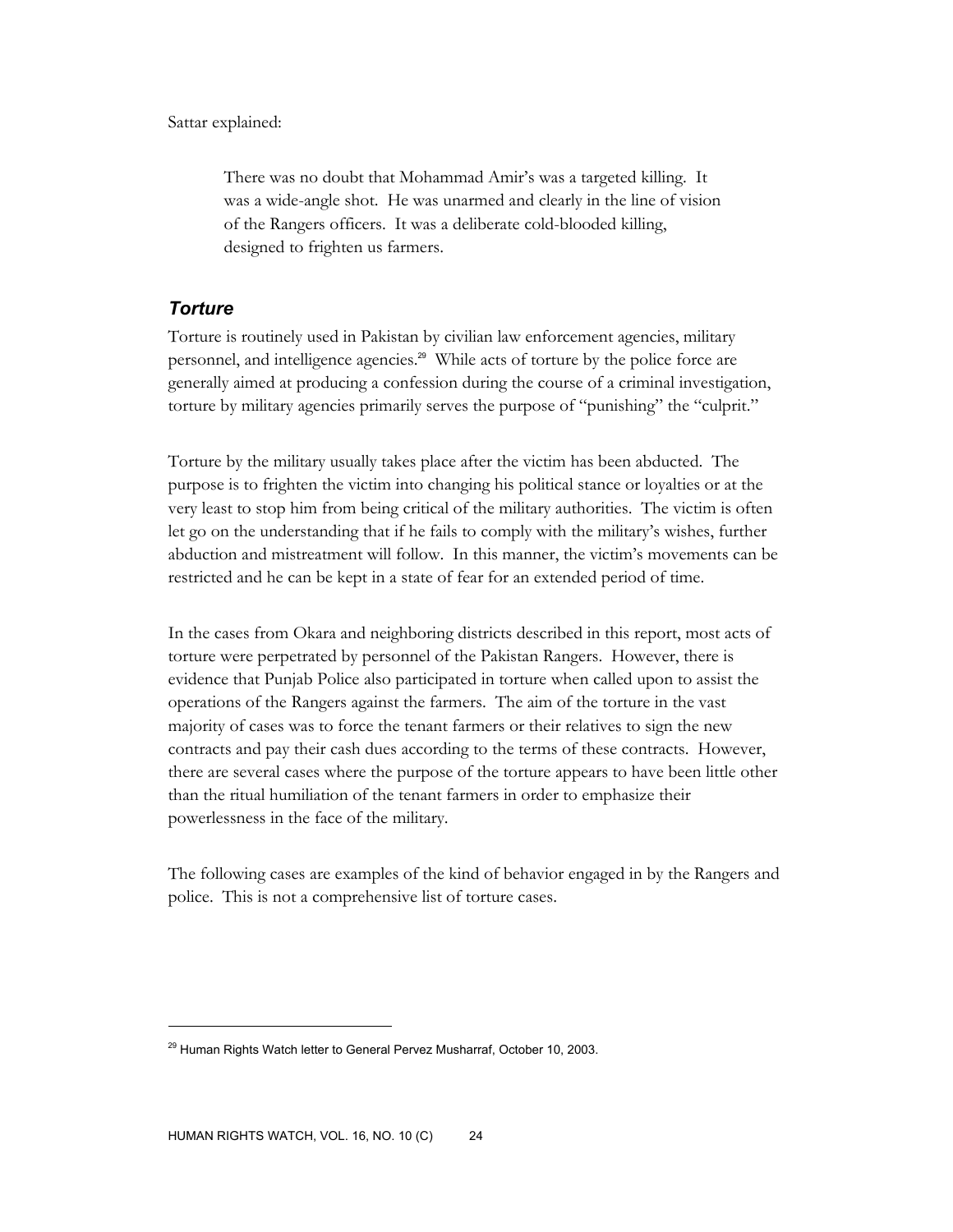#### *Muhmmad Iqbal*

The Pakistan Rangers unlawfully detained Muhammad Iqbal on February 10, 2003, because of his unwillingness to make contract payments. A milkman by trade, Iqbal told Human Rights Watch he had been on his way to Okara city for his morning delivery round when he was detained along with five other farmers. The group was held for a week and tortured repeatedly while in detention. According to Iqbal:

We were produced before Major Tahir Malik. He asked why we had not made the contract payments. We answered that we had no money. They took us to the torture cell and *Jallad* ["tormentor"] Munir started thrashing us with a leather whip. He made us all strip naked and whipped us till we bled. Major Tahir Malik would personally supervise the whippings, abuse us, laugh at us, and punch us…. We were given a slice of bread and *daal* [lentils] at 10 pm, which was not enough for us. We were produced before officers again in the morning. They would insist that we pay the contract money. Upon our refusal, it would begin again. Major Tahir used to supervise the torturing process himself. Inspector Aashiq used to be present there, too. This cycle of torture and producing us before officers continued for seven days.<sup>30</sup>

#### *Muhammad Akram*

 $\overline{a}$ 

Muhammad Akram, a resident of Village 4/4-L in Okara, was arrested on March 10, 2003 as he was passing over the Canal Bridge of Village 9-4/L at Okara Military Farms.

We were arrested at six in the morning. We were blindfolded and kept in a vehicle for about forty-five minutes while twenty-five others were arrested. We were brought to Rangers Headquarters. We were made to sit at a cold and dusty place in freezing temperature. Major Tahir Malik ordered us to start doing push-ups. We carried on like that for one hour. Major Tahir then made us stand with our arms raised for hours. If anyone's arms fell, they were beaten. He asked us to sign up and pay the contract money to secure our release. We were also forced to pressure our families to pay contract money. We were kept at Rangers'

<sup>&</sup>lt;sup>30</sup> Human Rights Watch interview with Mohammad Iqbal, Okara, October 23, 2003.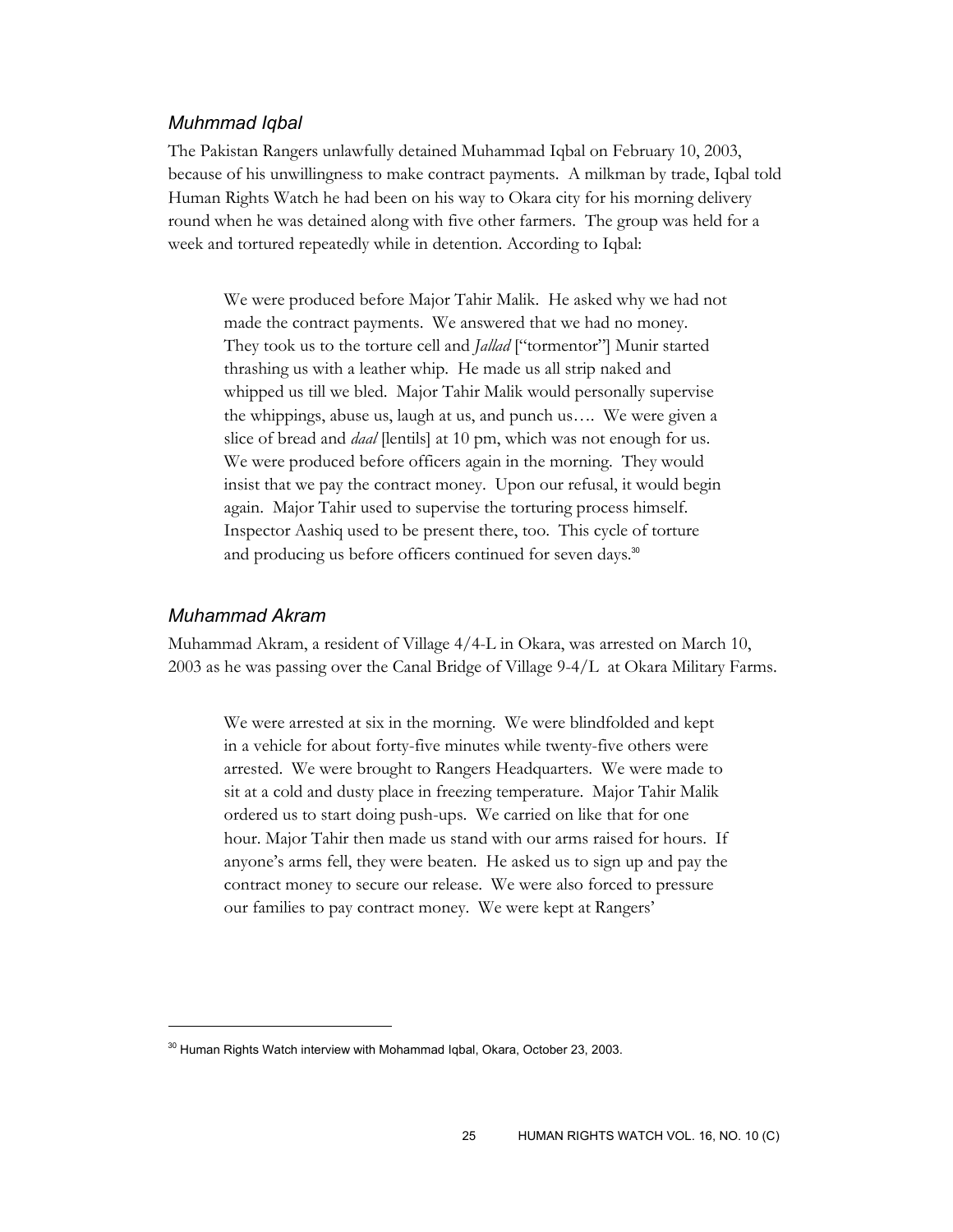Headquarters for seven days. During this time, we were whipped and beaten with sticks as well.<sup>31</sup>

## *Bashir Ahmad*

A resident of Village 4/4-L, Bashir Ahmad was detained in order to coerce his father-inlaw Mohammad Yaqub into signing a contract and depositing contract money. Bashir described the events that followed his detention:

We were made to lie on our stomach and they started whipping us. We were separated from each other one by one after the whipping. I was taken outdoors and made to stand with my hands raised for an hour. Then I was brought to the veranda outside the room. A stick was fixed through my legs and I was ordered to sit down. I was kept in that position for twenty minutes. Then they tried to push the stick up my anus but stopped. Then they started interrogating us again. We were placed together again at midnight. We were kept hungry and awake the whole night. We were brought outside the room at 8 in the morning. They kept us sitting till 6:00 p.m. with the Rangers guarding us. We were given a cup of tea but not given any food throughout the day. A resident of our village, Rasheed Ahmad Naseem, was also captured with us. He was whipped in front of our eyes. He was so badly tortured that he has permanent scars on his back. We were produced before Major Tahir Malik at seven that evening. He threatened us if we told the villagers of the torture then we would be arrested again. I was also threatened with re-arrest if I did not ask my father-in-law to deposit the contract money. Since that day, I have been going to the city for work incognito.<sup>32</sup>

#### *Pervaiz*

 $\overline{a}$ 

Pervaiz, a laborer, was picked up on February 4, 2002. He and others detained with him were stripped naked and made to stand for an hour in temperatures just slightly above freezing. Pervaiz told Human Rights Watch that Major Tahir Malik and Inspector Ashiq Ali whipped them every half hour.

 $31$  Human Rights Watch interview with Mohammad Akram, Okara, October 23, 2003. Akram clarified that he had also been arrested earlier in 2002. " That time, they kept me for ten days. Each time, the Rangers stole my money and large quantities of milk."

 $32$  Human Rights watch interview with Bashir Ahmed, Okara, October 23, 2003.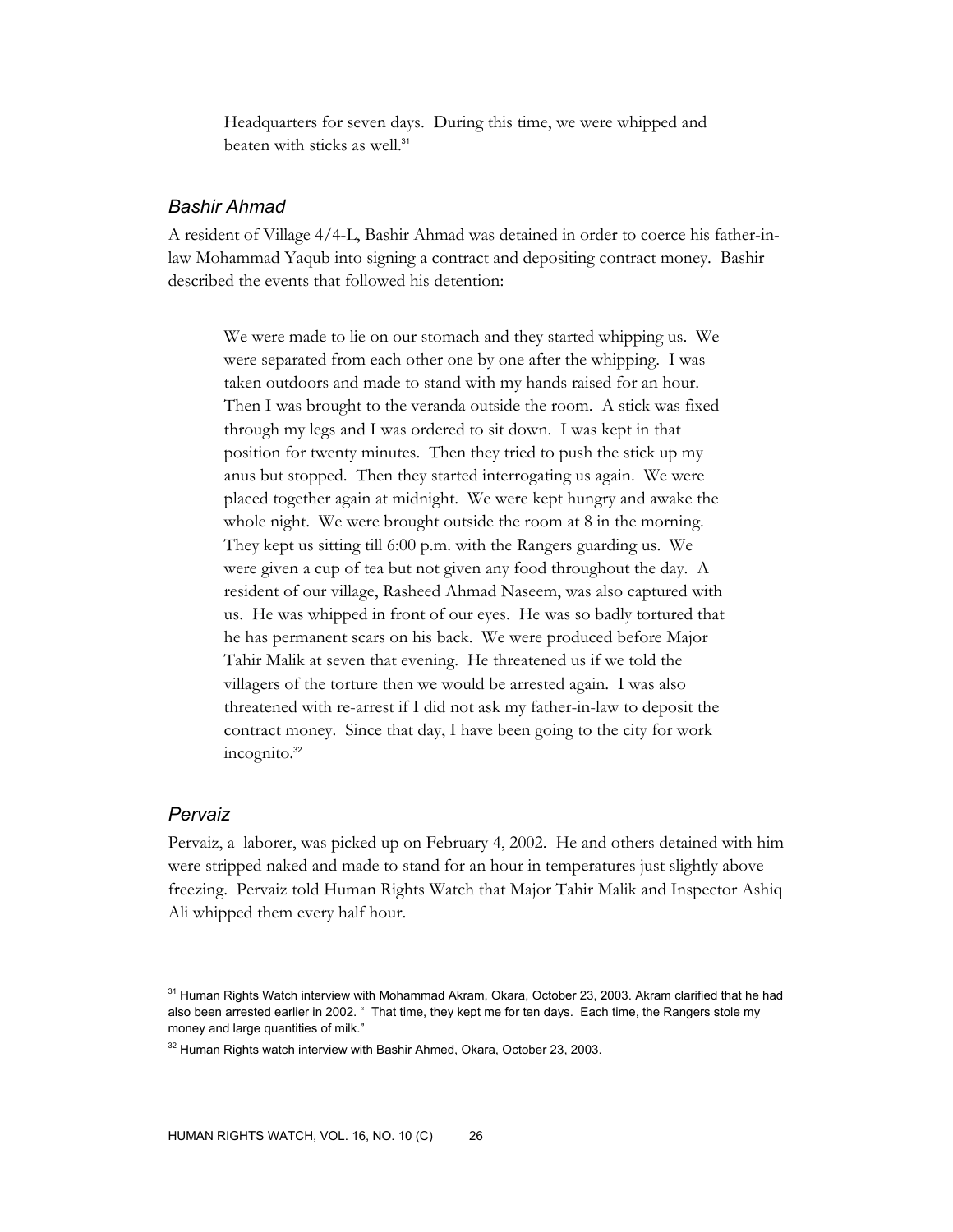We were lashed five times after every half an hour from 6 p.m. to 3 a.m. We were whipped till we bled profusely. We will carry the physical scars forever. We were not just tortured, we were deprived of sleep and starved as well. We were made to sit with a wooden stake between our legs for two hours. That punishment ended at 5 a.m. We were then taken to a field and made to do push-ups for two hours. –Then they tied our arms to our backs, blindfolded us, and dragged us naked to the torture cell.

Pervaiz was told categorically by Major Tahir Malik and Inspector Ashiq Ali that he was being held hostage and tortured because his family had not deposited the cash payment required under the new tenancy contract:

We were kept in a torture cell for five days. We were taken out only to relieve ourselves. We were punished at intervals every day. We were made to stand with our hands raised for hours daily. We were often whipped or thrashed with a wooden stick. We used to cry and asked them what crime they were punishing us for. Major Tahir Malik and Inspector Aashiq Ali told us while abusing us verbally that we were being punished because our family members had not deposited lease money. They told me that I would be punished until my father, Tufail, deposited the required amount. We were in bad shape when we were released after five days. We were released after some negotiations between village elders and officials.

Though we were in such poor shape, the villagers who had been protesting our detention accorded us a warm welcome and garlanded us. We were produced next day in court to obtain orders for medical examinations. The inhuman treatment meted out to us at the hands of Major Tahir Malik and Inspector Aashiq Ali will never be forgotten. It was as if we were under the detention of officers of some enemy army. We never thought that one day we would have to face atrocities at the hands of officers of our own army.<sup>33</sup>

<sup>&</sup>lt;sup>33</sup> Human Rights watch interview with Pervaiz, Okara, October 23, 2003.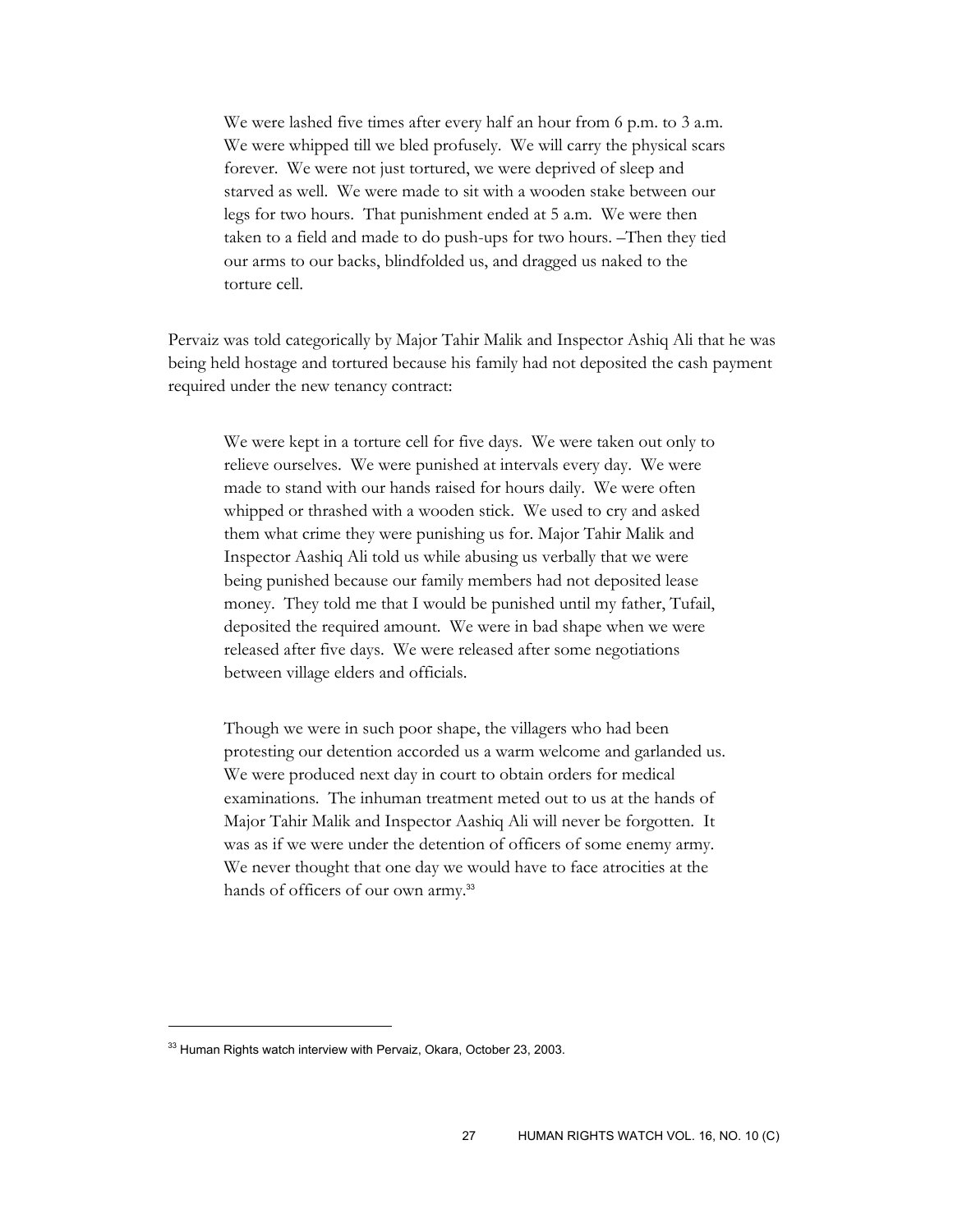# *Torture and Beatings of Children*

Between May and August 2003 dozens of children were detained in "torture cells," beaten and whipped, in order to coerce their parents and relatives into accepting the new tenancy agreements.34 Many children also witnessed adults stripped naked, beaten, and tortured. Human Rights Watch interviewed thirty children, among many others, who reported being beaten and tortured. However, many others who alleged torture were not interviewed.

For example, Adil, a thirteen-year-old schoolboy from Village 4/4-L, told Human Rights Watch how he was kidnapped by Rangers personnel on his way to school on the morning of May 9, 2003:

I was captured at 8.00 a.m. at the Rangers check post on G.T. Road. They also arrested my cousin, Raheel. We were on our way to school together. They covered our eyes with a piece of cloth. We were brought to the Rangers Headquarters in a military vehicle where they removed the blindfold. They kept us waiting in a room till 5 p.m. We were both handcuffed and then locked up at night in the Operation Center at the Rangers Headquarters. During the night, we would be slapped on the face periodically in order to keep us awake. In the morning we were brought out blindfolded again. We were forced to bend down in the "rooster position"35 in scorching heat till 12 noon. A Rangers official was supervising us. Whenever we tried to relax a little he punched us and kicked us. We were not provided any food for twenty-eight hours. Then we both were given one piece of bread.

Adil also provided an eyewitness account of farmers being tortured, coerced, and beaten:

We could also see another twenty to twenty-five tenants who had been picked up earlier and had been made to lie on their stomach. They were beaten severely with a leather whip in front of us. The bearded constable, Muneer, known as "Jallad" was in charge of this session. He is notorious for torturing tenants and every detained tenant was

<sup>&</sup>lt;sup>34</sup> In this report, the word "child" refers to anyone under the age of eighteen. The U.N. Convention on the Rights of the Child states: "For the purposes of the present Convention, a child means every human being below the age of eighteen years unless under the law applicable to the child, majority is attained earlier." Convention on the Rights of the Child, Article 1, adopted November 20, 1989 (entered into force September 2, 1990). Names of children have been changed for purposes of anonymity and security.

 $35$  A common form of corporeal punishment and torture used in South Asia.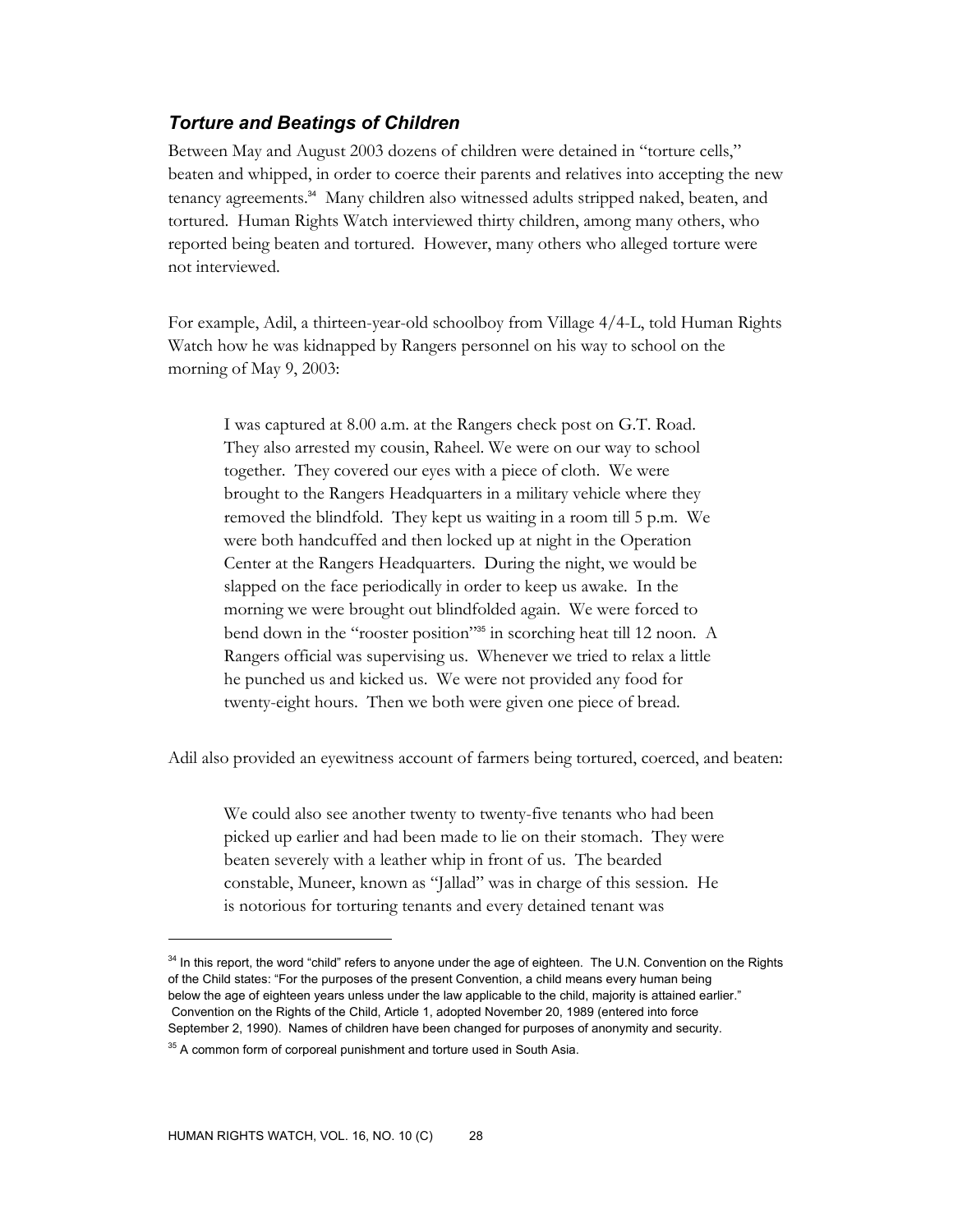frightened of him. Each tenant was whipped seventy seven times on his back in front of me. The tenants were then locked in a room with their eyes covered and hands raised. I saw with my eyes the nephew of a tenant being badly tortured. The Rangers had stripped him naked and were whipping him, kicking him, and hitting him repeatedly, asking him why his uncle [the tenant farmer] had run away to Lahore. His relatives managed to have him released on the seventh day. But he was whipped and beaten badly everyday till he was released. All of us, adults and younger kids, were given a piece of bread each with *daal* at night. The detained tenants were whipped once again at midnight. This happened every day and night. I and my cousin were detained for twelve days.

During this time, Adil and his cousin were pressured to send messages to their families asking them to sign the new contract and to deposit the contract money in order to secure their release. The Rangers officers also had the messages conveyed to the families of the detained children through others, including agents and touts working on behalf of the Rangers. However Adil added, with a touch of pride:

Our family did not bow to this pressure and refused to deposit the contract money.<sup>36</sup>

Adil's cousin Raheel said:

 $\overline{a}$ 

We were, at last, produced before local commander of the Rangers, Major Malik Tahir. He ordered our release, saying that we had been consuming their food and this was a burden on the state treasury. He also expressed disgust at the fact that our parents were not interested in our release. We used to go to school on bicycles, which were not returned by the Rangers upon our release. However, our school bags were returned. Not only we, but many tenants, were deprived of belongings, particularly bicycles, which were snatched by the Rangers and handed over to Rangers touts.<sup>37</sup>

In another incident, five boys ranging in age from nine to fourteen years were apprehended by Rangers at 6:00 a.m. on May 11, 2003. The boys had been making their regular morning delivery of milk to Okara city prior to going to school. According to

<sup>&</sup>lt;sup>36</sup> Human Rights Watch interview with Adil, Okara, October 24, 2003.

<sup>&</sup>lt;sup>37</sup> Human Rights Watch interview with Raheel, Okara, October 24, 2003.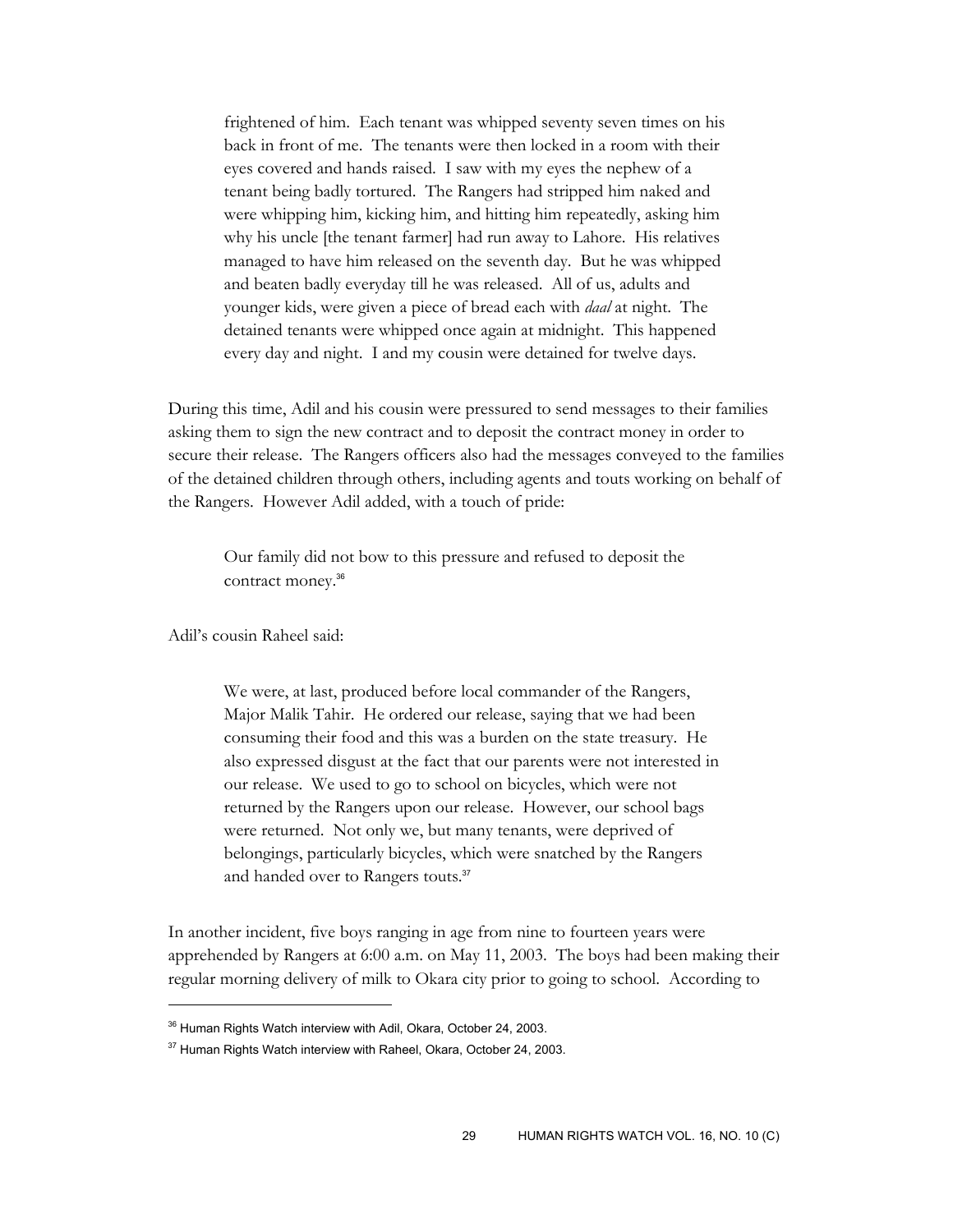ten-year-old Abid Ali, the five were all from families that were unwilling to sign the new contracts and were detained on the basis of "information supplied by an informer." Abid Ali explained what happened:

They snatched our milk and our bicycles. Gomi, the informer, took away the milk and bicycles. They blindfolded us and took us to Rangers Headquarters. As soon as we got there, they started beating us with sticks. After a while we even stopped crying or screaming. Then they asked if we wanted food. We refused the food saying we were not hungry and wanted to go home. We were again beaten on our refusal. And this time we were whipped as well.

Abid Ali also said that he witnessed the torture of tenant farmers who were already present at Rangers Headquarters when the boys arrived:

There were sixteen farmers [already present when] we arrived there. [We saw them being] beaten badly with a flat leather whip by Munir "Jallad" and Inspector Aashiq Ali in the presence of Major Tahir Malik. The farmers were bleeding and crying in pain. Some were weeping out of fear and sitting with their heads bowed.<sup>38</sup>

According to Abid Ali, he and the other boys were asked by Major Tahir to force their parents to deposit contract money "otherwise, we would all be killed." This group of boys was released after eight days of beatings and torture because "a media team came there and after listening to us they asked Rangers official to release us." Human Rights Watch interviewed the local media team, who corroborated Abid Ali's testimony, but who were not willing to be quoted on record for fear of retribution.

Another fourteen year old, Aqeel, was arrested on May 23, 2003. He told Human Rights Watch:

Once my blindfold came off, I saw I was in the Rangers Headquarters with about 100 other detainees, including tenants, their relatives, employees of official dairies, farm employees, ordinary laborers, and school children. Fearing reaction from the people against arrests on such a large scale, some Rangers officials recommended that detainees

<sup>&</sup>lt;sup>38</sup> Human Rights Watch interview with Abid Ali, Okara, October 24, 2003.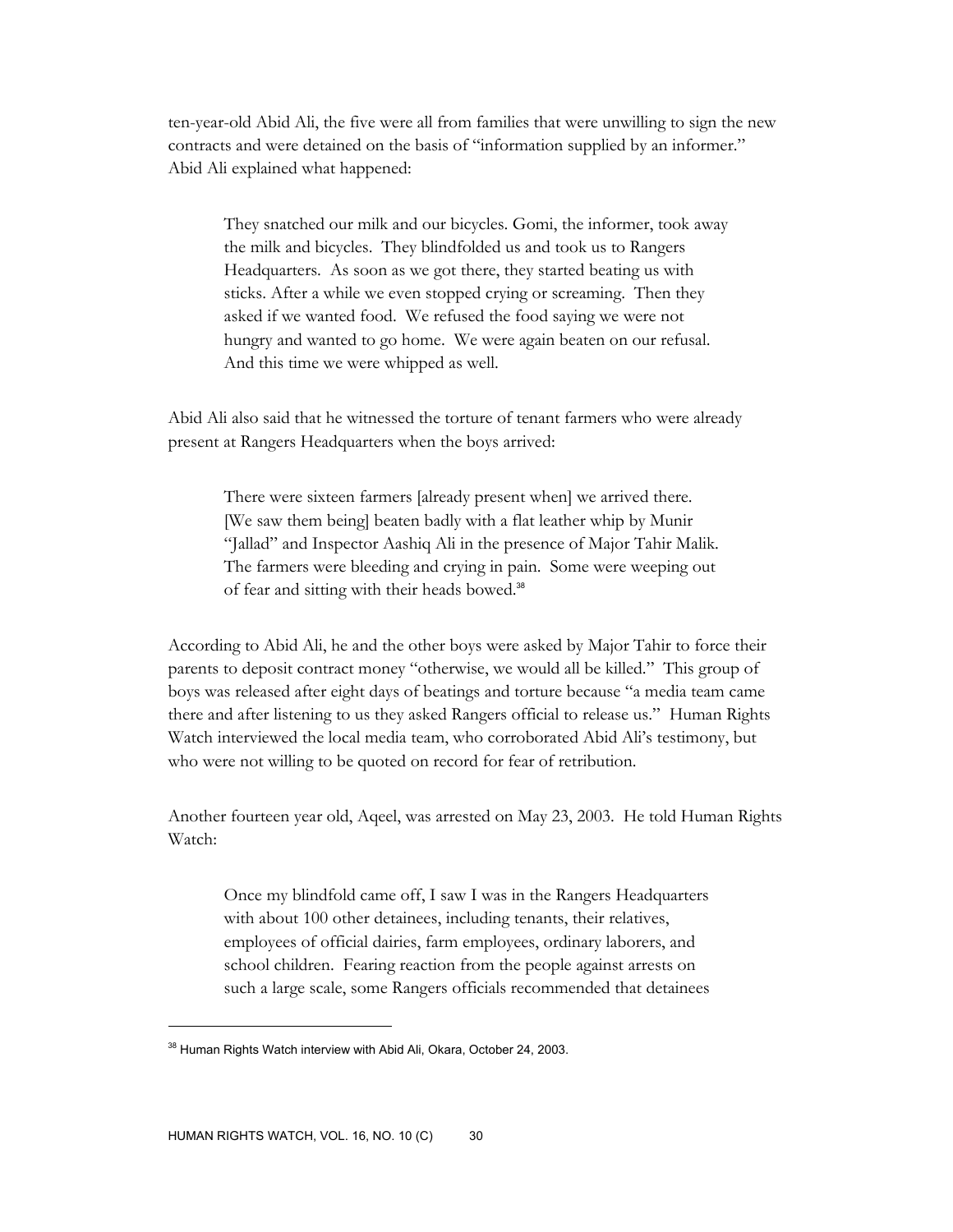should be released. As a result, all the detainees, except tenants, their children, and relatives, were released at that time. Seven of us were kept detained. I, along with six others, was kept at Rangers Headquarters for five days.

On the day when I was captured, the Rangers informers, Gomi and Jella Taily, came there and asked my name and address. They told the Rangers not to let me go free as the AMP flag flew on the roof of my house. Captain Aftab came in the room and asked if my father had land. Yes, I answered. They tied us and started beating us with a leather whip. Captain Aftab then went off duty and another official covered our eyes and took us to an office. The officer asked if we had paid the amount for the tenancy lease. "No," we answered. We were then locked in a dark room with no windows, which Major Tahir Malik and the others called the "torture cell." Major Tahir Malik visited our village with informers and we were released along with other people after six days' detention. During this time, we were beaten and whipped every day and told to get our families to sign the contract.<sup>39</sup>

Similarly, Ashraf, an eleven-year-old boy, and his two cousins were arrested while delivering milk on May 25, 2003. Like the others, his milk and bicycle were stolen and he was then transported to the Rangers Headquarters:

Soon after our arrival the Rangers started beating us with sticks. Then they offered food to us and beat us again when we refused to take it. In front of me, sixteen farmers were asked to take all their clothes off and be naked and once they were naked they were whipped all over including on the genitals. We were detained for five days. We heard the cries of farmers when they were being tortured. We also witnessed episodes of torture in those five days. The Rangers sent messages to our parents to deposit money.<sup>40</sup>

Mohammad Saleem, age twelve, recounted how he and a mentally disabled boy from his village were kidnapped and treated:

<sup>&</sup>lt;sup>39</sup> Human Rights Watch interview with Aqeel, Okara, October 24, 2003.

<sup>40</sup> Human Rights Watch interview with Ashraf, Okara, October 25, 2003.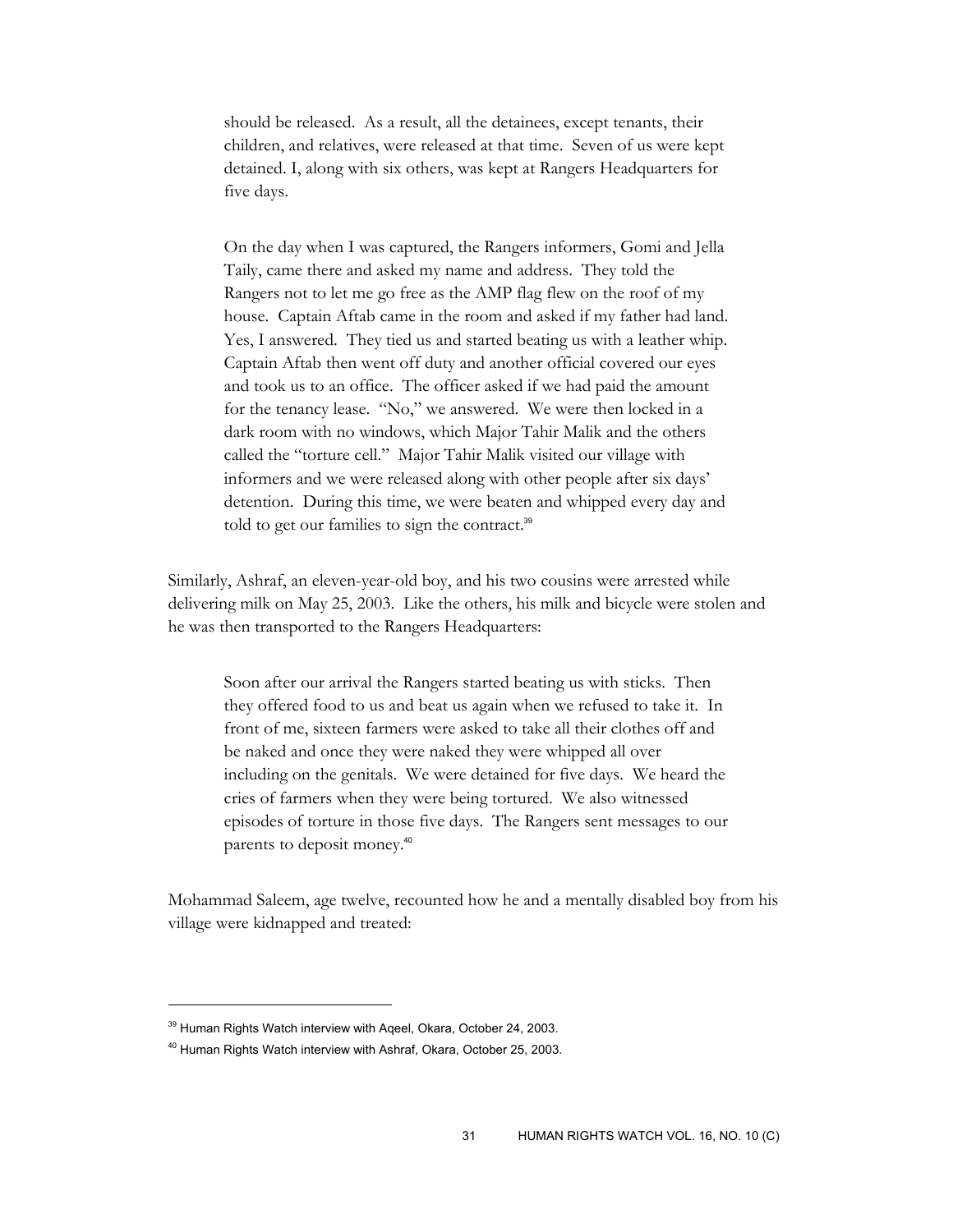I was going towards our land on our donkey cart. I was picked up by two masked Rangers officials at Nine-Wala Bridge. They covered my eyes and made me sit at the bridge. There was also a mentally retarded boy, Mohammad Ashraf, with me. Ashraf went wild when they covered his eyes and [he] bit the officers really hard. They beat him almost unconscious and left him moaning on the bridge. He told the villagers about my arrest. The Rangers took me to Rangers Headquarters, covered my eyes and locked me in a windowless room. They kept on threatening me that I would be killed. They continued with verbal abuse as well. They forced me to send a message to my parents asking them to deposit lease money. They tortured me for two days through beatings and standing for hours in the scorching heat. They detained me for twenty-two days. I saw with my eyes that the tenants and their relatives who were brought there were made to take their clothes off and subjected to whippings. Inspector Aashiq and Inspector Munir "Jallad" used to perform this duty. The detainees were also made to adopt the Rooster position for hours in the scorching heat. They were given hot water for drinking.<sup>41</sup>

#### *Arbitrary Arrest and Detention*

-

Since the confrontation with farmers began in early 2002, the Pakistan Rangers and police have arrested hundreds of AMP activists, other tenant farmers, and members of their families without charge or, more often, on what appear to be trumped-up charges. Some of those detained have been beaten and then set free. Hundreds of others face criminal charges. They have been charged with crimes ranging from violations of Pakistan's Maintenance of Public Order Act (MPO) to murder.

The police have filed charges under Pakistan's draconian anti-terrorism laws against the leadership of the AMP.<sup>42</sup> Some leaders have also been charged under laws relating to "anti-state activity" and sedition.<sup>43</sup>

<sup>&</sup>lt;sup>41</sup> Human Rights Watch interview with Mohammad Saleem, Okara, October 24, 2003.

 $42$  Enacted under the Sharif administration, the Anti-Terrorism Act violates international standards of due process as well as the right to free expression. Although trials have rarely been conducted within the prescribed period, courts established under the act are supposed to conduct trials within seven days. Convicted persons have only seven days in which to file appeals, and these too must be heard and decided within a seven-day period. The act criminalizes, among other activities, "distributing, publishing or pasting of a handbill or making graffiti or wall-chalking intended to create unrest or fear"—an ill-defined provision that could be applied against political speech. Anti-Terrorism Act, 1997, as amended by Anti-Terrorism (Amendment) Ordinance, 1999, secs. 7A, 19, 25.

<sup>&</sup>lt;sup>43</sup> The rights to free expression, assembly, and association have regularly been limited by the application of broadly worded laws governing sedition and the maintenance of public order. The sedition law, section 124-A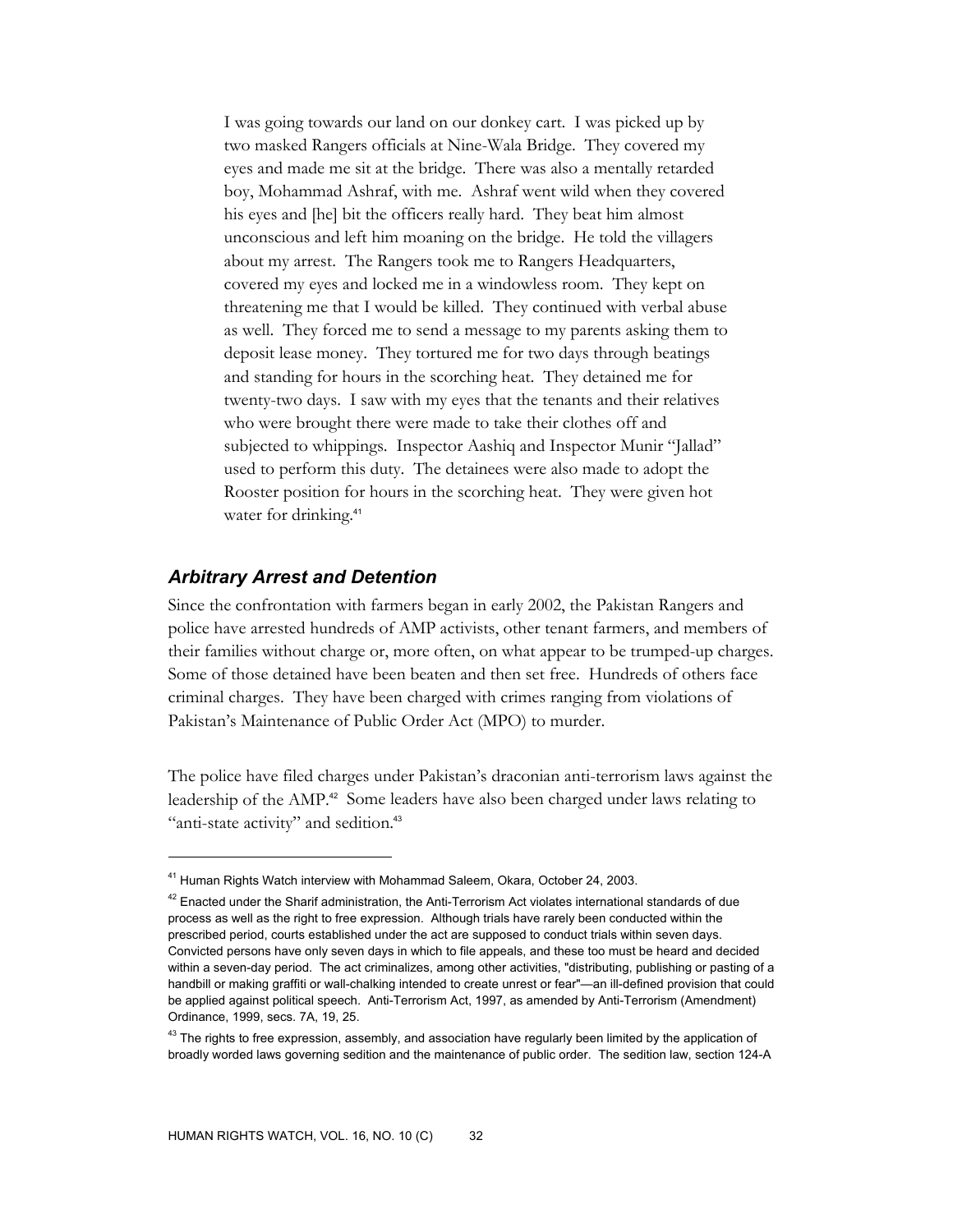Human Rights Watch has been provided a list by the AMP of more than 100 individual farmers charged under various laws. Human Rights Watch has seen further corroborating documentary evidence ranging from case files to copies of the First Information Report (FIR) of many of these cases.<sup>44</sup> However, as most police "first information reports" (FIRs) which form the basis of the arrests follow a simple formula—naming a handful of principal "culprits" and "unknown others"—it is often impossible to deduce the factual basis for the arrests. The category "unknown others" makes it possible for police to arrest almost anyone. The military and civil administration use the threat of possible re-arrest and engagement with the long, arduous, and expensive legal process as a means of harassing the farmers and coercing them into submission.

Haji Abdul Rasheed, a resident of Village 4/4-L in Okara district, was detained at Canal Bridge by a Pakistan Rangers officer on November 6, 2002. His motorcycle was also confiscated. The officer subsequently handed Rasheed over to the police. He told Human Rights Watch:

A sub-inspector of Saddar police station, Rana Liaqat, was called who handcuffed and took me to the police station. The Station House Officer asked how many cases were registered against me. I answered, I did not know. The Station House Officer found my name nowhere in any FIR [First Information Report]. He declared me innocent but ordered a constable to detain me in the lock-up room because the Rangers might ask for me. I asked him why I was handcuffed and said that if I was innocent, then he should remove my fetters. I was kept at Rangers Headquarters for three hours and then at Saddar police station for two hours. I was then produced before Deputy Superintendent Police (DSP), Khalid Mehmood. He asked me if I knew the reason for my being brought before him. He asked me to sit down and said that as I was caught by the Rangers, only they could set me free. I requested him to release me as I had not committed any crime.

of the Pakistan Penal Code, criminalizes speech that "brings or attempts to bring into hatred or contempt, or excites or attempts to excite disaffection towards, the Central or Provincial Government established by law." Section 16 of the Maintenance of Public Order Ordinance prohibits speech that "causes or is likely to cause fear or alarm to the public" or any section thereof, or which "furthers or is likely to further any activity prejudicial to public safety or the maintenance of public order."

<sup>&</sup>lt;sup>44</sup> First Information Report or FIR is the basic charge sheet lodged with or by the police on the basis of which the police conduct investigations and make arrests.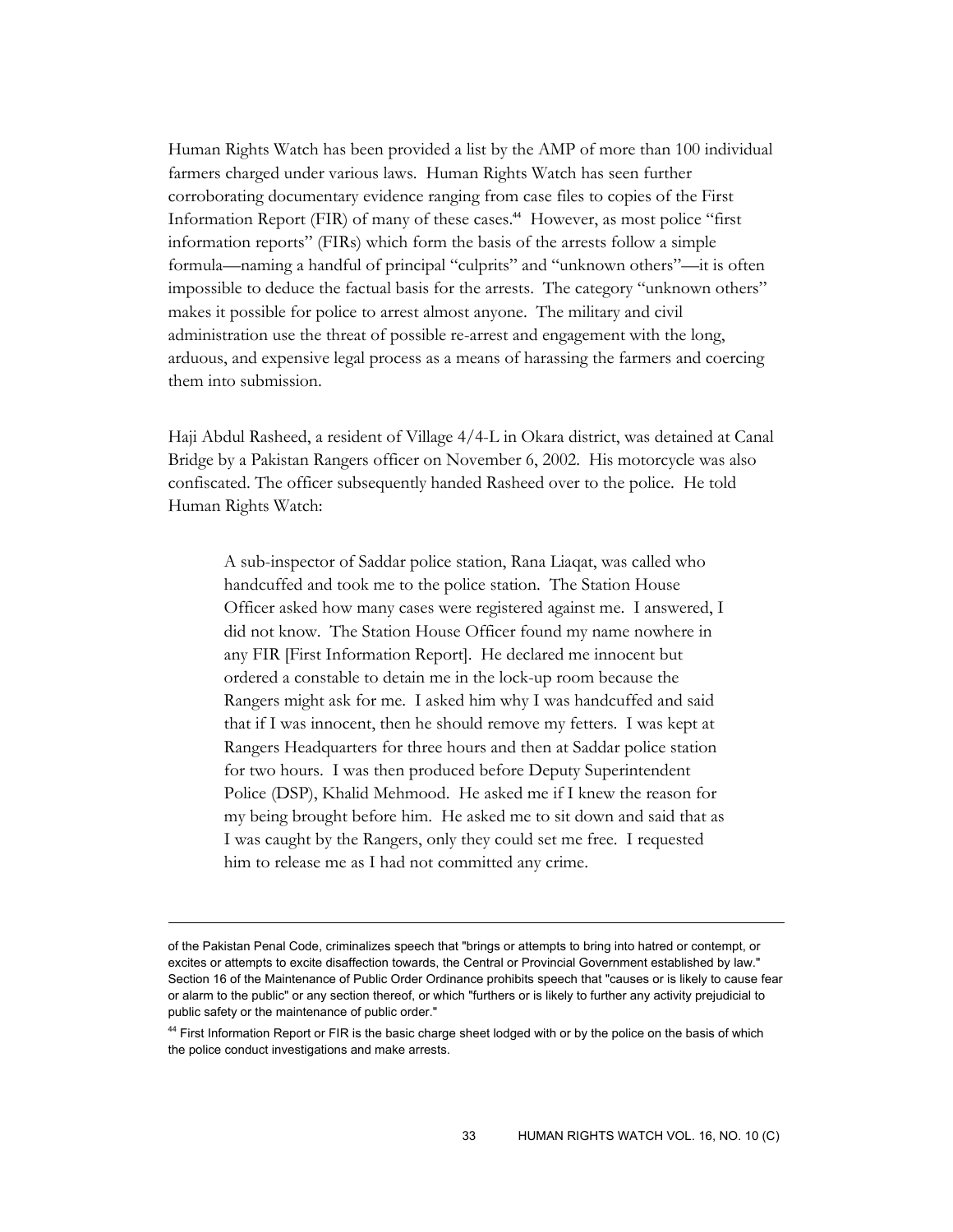Two hours later, Major Junaid, Major Khattak, and Inspector Ashiq arrived from Rangers Headquarters. The DSP told them that I was a dangerous criminal who had reinforced the tenants' movement, which had been suppressed by him. He added that I arranged a meeting at Village 8/4-L. I told them I went there only to drop my friend who had no transport, and had not attended the meeting. On my return, I only irrigated my crops. Was that my crime? They threatened to kill me if I ever dared support the tenants movement again, slapped me, and let me go.<sup>45</sup>

On the night of May 3, 2003, as noted above, AMP leader Abdul Jabbar (brother of Abdul Sattar, secretary-general of the AMP), Mohammed Akram (his uncle), and Mohammed Sajjad (Jabbar's cousin) were arrested by the Rangers at the Okara Vegetable Market, ostensibly in connection with the murder of Salman Masih whose case is recounted in the "Killings" section above. Masih had been shot dead on August 24, 2002, when Rangers opened fire on a gathering of tenant farmers in Okara.<sup>46</sup> At the time of their arrest, the three had been driving a tractor trolley filled with 155 sacks of potatoes worth 50,000 rupees<sup>47</sup>; the trolley and produce were seized by the Rangers. The trio were subsequently charged in the Lahore Anti-Terrorist Court.

Other baseless charges under anti-terrorism laws have been filed against many of the tenant farmers. Muhammad Rasheed, a baker by profession and resident of Okara, currently living in Village 38/2RA, told Human Rights Watch:

On May 27, 2003, fifteen Rangers soldiers accompanied by Inspector Aashiq Ali raided my house at midnight. I, my wife, and our child were asleep at the time. I woke up due to noise and as I jumped out of my bed the Rangers men pointed guns towards me. They threatened to shoot if I tried to escape or resisted. Then they blindfolded me. Inspector Aashiq Ali beat me with rifle butts. They dragged me out of the house and made me sit in a vehicle. Inspector Aashiq Ali pushed and hit my wife when she tried to rescue me. My wife ran after the vehicle but to no avail.

<sup>&</sup>lt;sup>45</sup> Human Rights Watch interview with Haji Abdul Rasheed, Okara, October 27 2003.

<sup>46 &</sup>quot;Correspondent's Report," *Dawn*, May 8, 2003.

<sup>47</sup> Approximately U.S. \$875.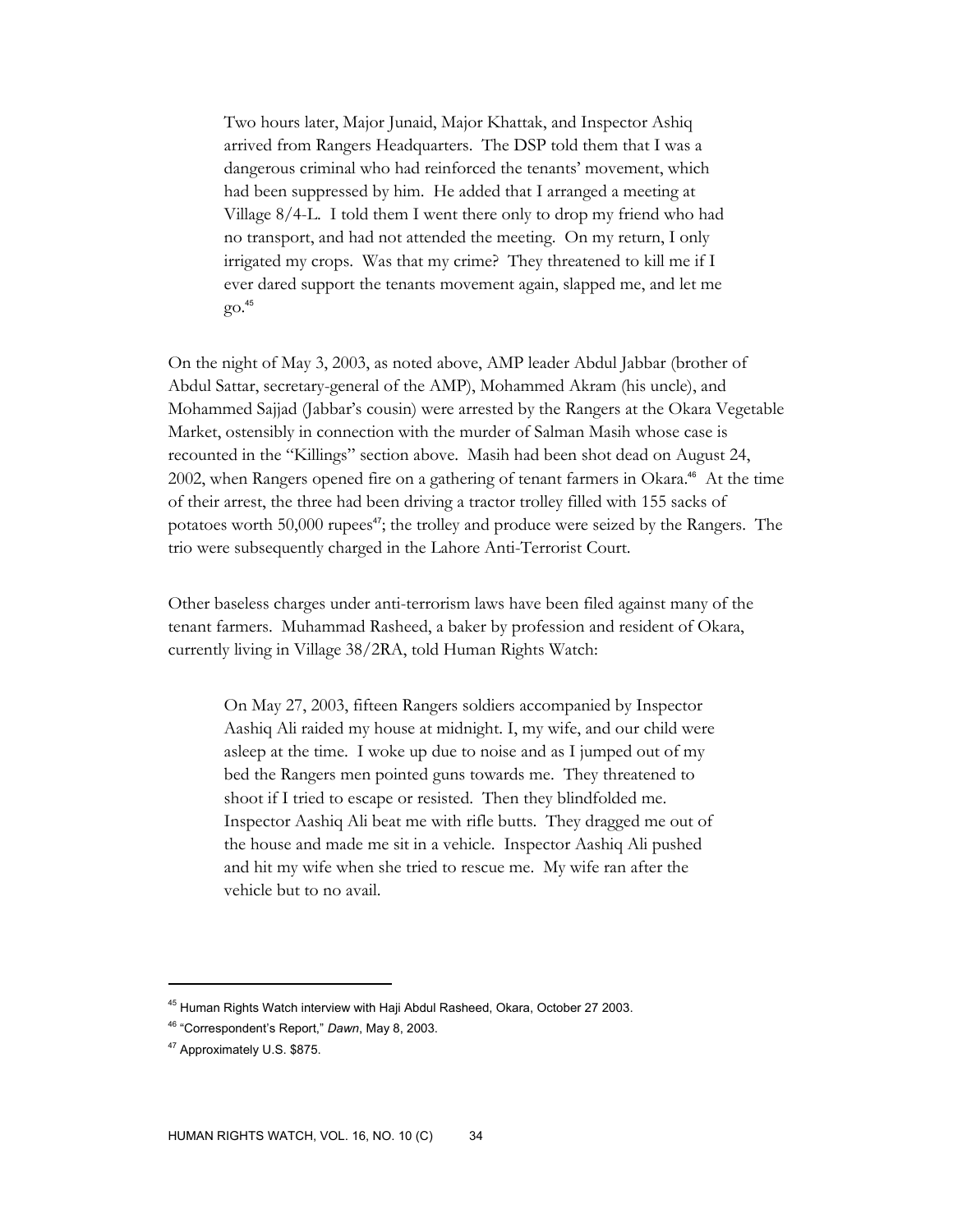At Rangers Headquarters, I was made to lie on my stomach and whipped fifteen times before being produced before Major Tahir Malik. He asked me why my father-in-law [Maula Baksh] had not paid the contract money. He told me to force him to pay or arrange the payment myself. I told them that I could barely feed my family and was not in a position to arrange the amount of contract money. He asked the whereabouts of other relatives of my father-in-law. I feigned ignorance and told them that his informer should know. Major Tahir started threatening me and asked his men to inject me with rat poison if I did not start talking. I was shifted to a torture cell from Major Tahir Malik's office at 2:30 a.m. I and my companions were not allowed to sleep the whole night. I was taken again to Major Tahir's office at eight in the morning. He asked me to send my father-in-law a message for depositing contract money if I wanted to be released. If [my father-inlaw] did not comply, Major Tahir Malik said, he would order me to divorce my wife, daughter of Maula Baksh. Upon my refusal, I was whipped five times and locked in the torture cell again.

I was detained there for ten days. We were taken out every morning and evening and were whipped five times. In charge of the torture cells, Inspector Muneer Ahmad and Inspector Aashiq used to pester us the whole night. Then the torture stopped but I was kept locked in the room for ten consecutive days. I, along with seventeen others, was shifted to Shahbhur police station when my in-laws filed a habeas corpus petition in the High Court. But then we were again transferred to Rangers Headquarters after two days. We were kept there for a night and then shifted to Cantonment Police Station. The police were forced to send me to Sahiwal Jail on judicial remand due to pressure by the Rangers who had my name included in a list of "unknown" people accused in a terrorism case.<sup>48</sup> We were released on bail and have been forced to report to the anti-terrorism courts ever since.<sup>49</sup>

Similarly, Habib Ahmed, an electrician, was illegally detained on February 2, 2003 by Rangers personnel. He was initially taken to the Saddar Police Station in Okara where he remained in detention for forty-eight hours without food or water. Subsequently, he was

<sup>&</sup>lt;sup>48</sup> The case filed against Mohammad Rasheed requires him to attend court proceedings on an ongoing basis at the Anti-Terrorist Court (ATC). The ATC, set up under the 1999 Anti-Terrorism Act (ATA), tries cases registered under the Act.

<sup>&</sup>lt;sup>49</sup> Human Rights Watch interview with Mohammad Rasheed, October 26, 2003.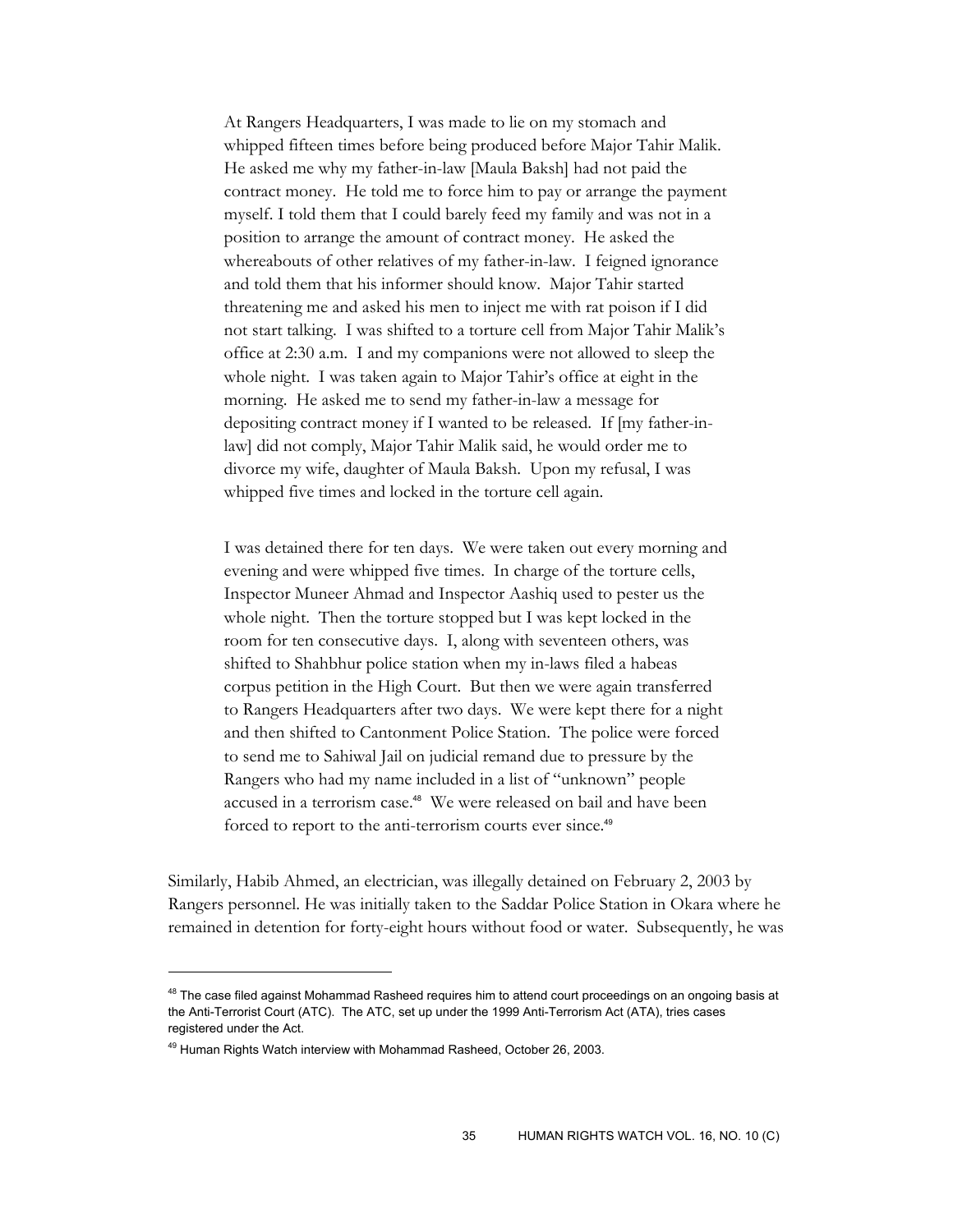interrogated by Inspector Rana Liaqat Ali of the Punjab Police and Ashiq Ali of the Rangers. He was then moved to a temporary police checkpoint where he was kept handcuffed for six days. Eventually, a dacoity (highway robbery) case was registered against him and Mirajuddin, an elderly farmer from the same village. The Lahore High Court granted bail to the two men and bail was posted by villagers.

# *Arbitrary Dismissal, Mistreatment, and Torture of Military Farm Employees*

The Okara Military Farms have traditionally employed substantial numbers of people from the local farming community to perform various functions at the military farms and dairies. These employees are normally expected to enjoy all the protections due to state employees by law.

Since the conflict began, however, military farm authorities have dismissed scores of relatives of farmers as a means of retaliating against the community. More often, they have simply withheld salaries and not paid farm employees for months on end.

Officials have been quite brazen in threatening residents. The text of an official letter from the Okara Military Farms store manager to employee Mohammad Hussain, dated August 20, 2002, is self explanatory. The letter, in English in the original, is produced verbatim below:

*20 August, 2002 To Mr. Mohammad Hussain Military Farms Okara Subject: Anti-State Activities* 

*It has come to the notice that your parents/relatives are living in a village on military farms. These are involved in anti-state activities. You are directed to motivate your parent/relatives to desist from anti-state activities and to coop with Pakistan Army and Pakistan Rangers. In case of failure to do so for the state, appropriate disciplinary action will be taken against you.* 

*Manager Naseer Ahmed*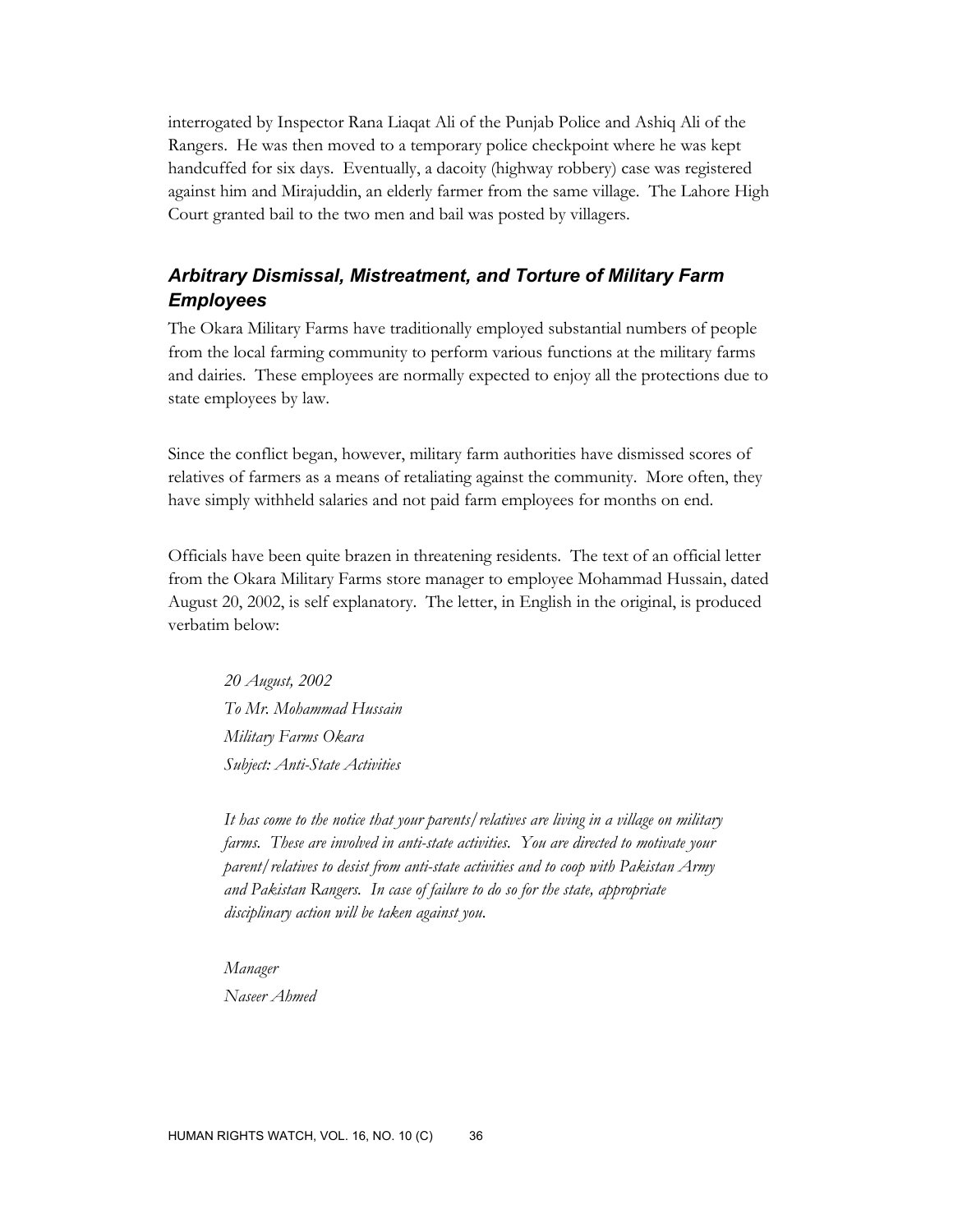Mohammad Hussain's salary was subsequently withheld and he was fired. Human Rights Watch has seen six similar letters threatening other Okara Military Farms employees in similar fashion.

Some employees of Okara Military Farms have been arbitrarily arrested and tortured in order to coerce their families into signing contracts and making cash payments. At other times, the salaries of such employees have been docked and apparently pocketed by the Rangers officials themselves.

Muhammad Ayub Anjum, a security guard at the Neelum farm of the Okara Military Farms complex and resident of village 4/4-L, was arrested on May 25, 2003, and detained for ten days.

I was arrested by the police on my way home from work and handed over to the Rangers Headquarters. Colonel Saleem and Major Tahir Malik asked me if I had asked my father to deposit the contract money. "I am an employee and have nothing to do with land and my father will not accept this option," I told them. They laughed and said that if that was the case then I could not go home but straight to the torture cell. The next morning, six armed Rangers officers ordered me to identify tenant farmers from amongst the people passing by on the roads. I refused to recognize any farmers. I was taken back to the torture cell. I was whipped and beaten every day. I was told that unless my father deposited the sum and signed the contract I would never leave.

During my detention, the Rangers officials forced me to sign my salary slip and withdrew my salary. Part of the salary was kept as partial payment of contract. A friend of mine, Ijaz Mirza stood surety for me. Eventually they said they would release me but I was threatened that if the balance payment was not made within three days, I would be sent to jail.

I have not been to work since that incident. They [farm management] kept calling me to report to work but I have not reported for work because I fear arrest and torture. I told my supervising officer that I could only come to work if he could ensure that I will not be arrested.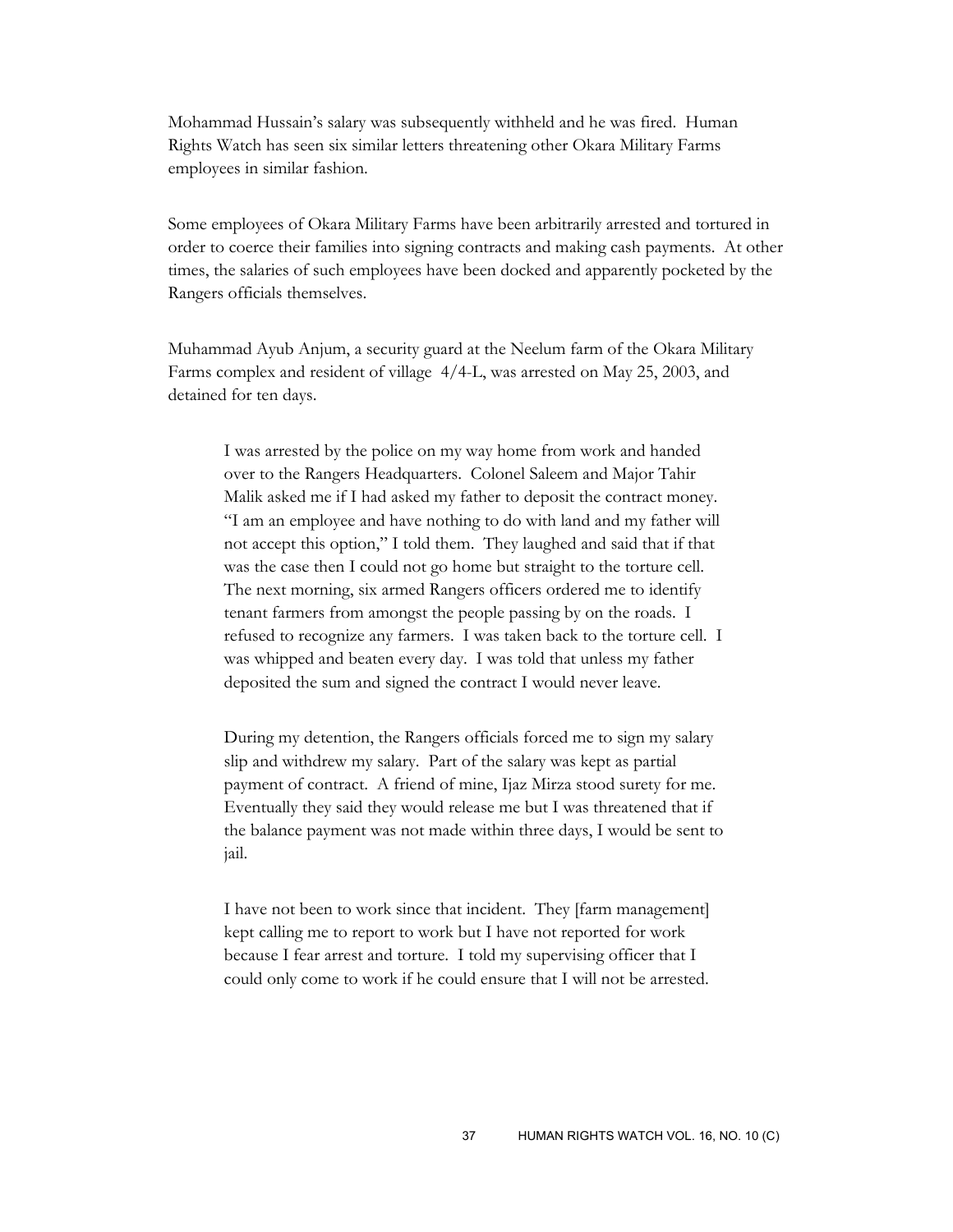"It is a matter between you and the Rangers, deposit the required amount and continue your job," I was told.<sup>50</sup>

Muhammad Hussain, an employee of the Military Farm Bolan and resident of village 4/4 L, was on his way home from work on August 27, 2003, when he was halted at the unofficial Rangers checkpoint for 4/4-L and asked if he owned any land.

I told them I would not have joined service if I owned any land. They asked, then, if my father had any land? "I am married and independent. I have nothing to do with my father's land," I explained.

Muhammad Hussain was promptly dispatched to the "torture cell." Subsequently, he was shifted to the Chuchak Police Station where he was beaten further. After four days at the police station, he was returned to the Rangers headquarters and produced before Colonel Saleem.

Colonel Saleem said that nobody was superior to the army nor could anyone compete with the armed forces. After a final beating, I was freed. I spent twelve days in detention.<sup>51</sup>

Muhammad Azeem, a father of five and a milkman employed at the Okara Military Farms, worked for the farm for twenty-three years until June 2003. His father, whom he had not lived with for over a decade, cultivates twelve acres of land as a tenant. Azeem was illegally detained in June 2003.

I was picked up from Pajnad Dairies Farms during working hours. I was kept blindfolded for four consecutive days. I did not know where I was. I was given food once during the four days of detention. When my eyes were uncovered, I found more people present, arrested by the Rangers. They were tenants or their relatives. There were other employees of dairy farms arrested by the Rangers present there as well. I was tortured for twenty consecutive days by Rangers. I was whipped and beaten by the Rangers official, Munir. I was released after twenty days when they were convinced that I would not cave in. I was fired

 $50$ Human Rights Watch interview with Muhammad Ayub Anjum, Okara October 27, 2003.

<sup>&</sup>lt;sup>51</sup> Human Rights Watch interview with Muhammad Hussain, Okara October 26, 2003.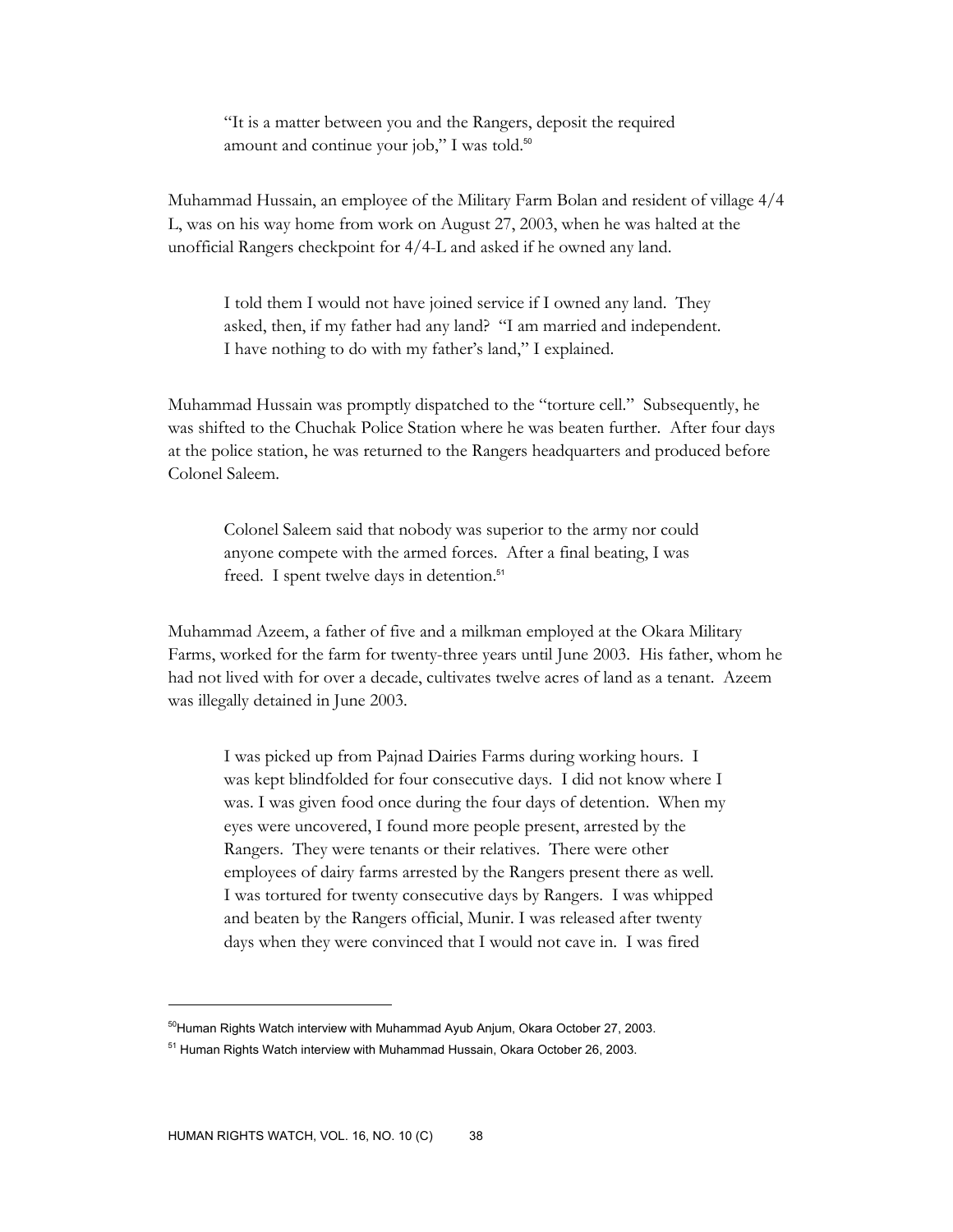from my job, which was my only source of my income. I was a poor  $man.<sup>52</sup>$ 

The Pakistan Rangers sought to compel Muhammad Arshad, a resident of Village 4/4-L employed as a store porter at Punjand Military Farm, to make contract payments and tried to arrest him on May 28, 2003. When that attempt failed, he, like many others in his position, was summoned to work by the military farm and issued a show cause notice that threatened him with immediate termination unless he reported to work. Arshad returned to work on June 20 and was illegally detained by the Rangers the following day. He, too, was taken to Rangers Headquarters, imprisoned in the "torture cell" and whipped till he bled. According to Arshad, he was starved for three days and locked in a dark, over-crowded, windowless room along with other military farm employees.

I was told that I would be released if lease money amounting to Rupees 52,000 would be deposited. I refused to pay and told them that the land had been cultivated by my relatives and my father owned only four acres of land. They told me that the full amount was to be recovered from me. I was kept at Rangers Headquarters for four days and then was taken to police station Shah Bhaur. I was kept there for two days and then brought back to Rangers headquarters. I was tortured again at the headquarters. Eventually, a friend paid a five thousand-rupee bribe to secure my release. He also provided surety against the 52,000-rupee "debt." I am a poor man. If I consume my salary in paying the balance amount owed by my relatives, how am I to eat? I do not leave the house for fear of the Rangers.<sup>53</sup>

Mohammad Bashir, a watchman at Okara Military Farm, was detained on May 26, 2003, for eight days and tortured. His relatives were told that he would not be released until they deposited the tenancy lease. Bashir told Human Rights Watch:

They started torturing me when my relatives refused to pay. I was deprived of sleep, starved and whipped. There were seven more employees detained with me. Major Tahir Malik personally supervised the torture activities. At times he tortured the detainees with his own hands. Those employees were released whose relatives had deposited the amount. My wife borrowed ten thousand rupees and deposited it

<sup>52</sup> Human Rights Watch interview with Muhammad Azeem, Okara October 27, 2003.

<sup>&</sup>lt;sup>53</sup> Human Rights Watch interview with Muhammad Arshad, Okara October 27, 2003.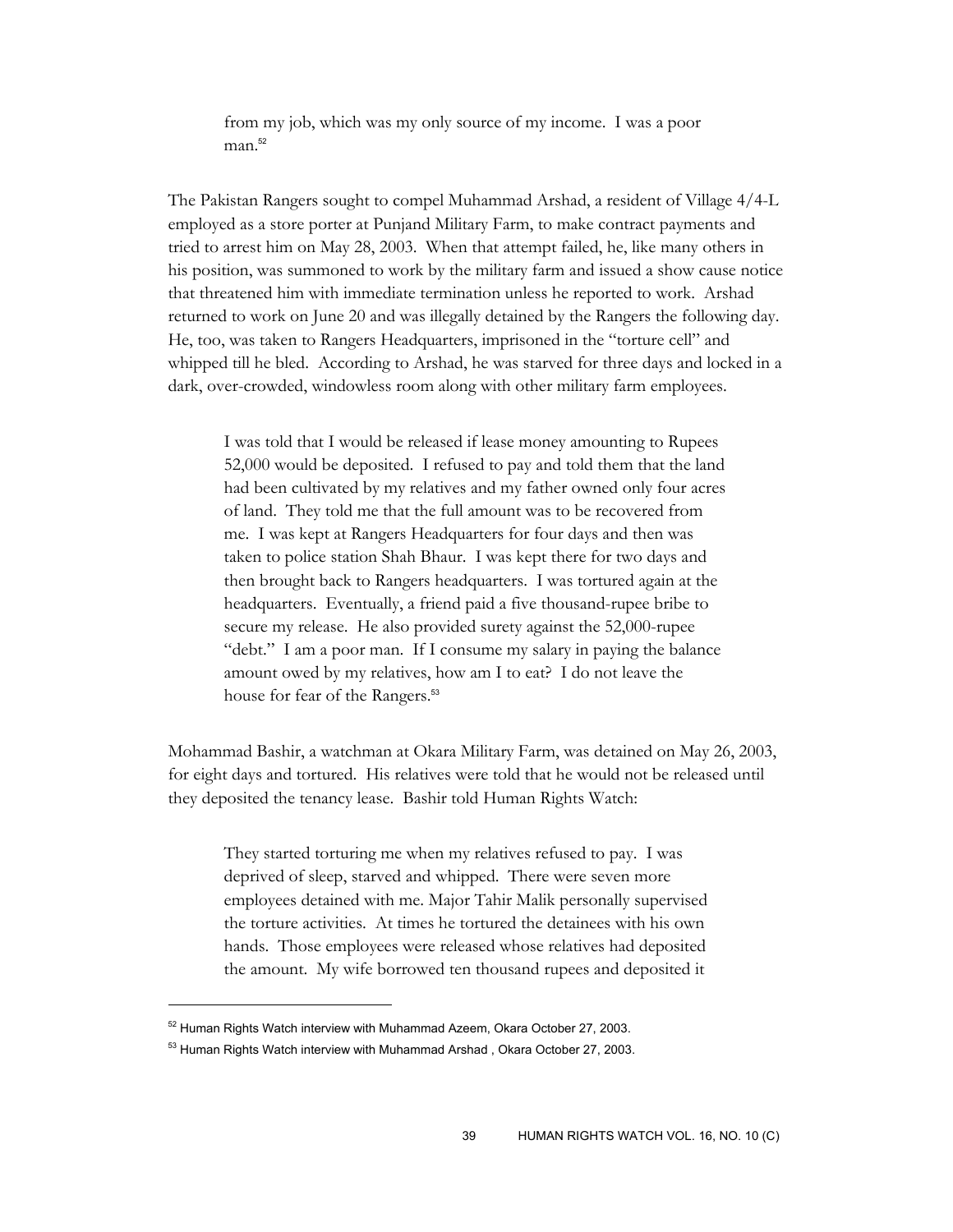with Major Tahir Malik for securing my release. After receiving the amount I was released but I was asked to arrange the balance amount of twenty five thousand rupees. Otherwise, I would be picked up again and be dismissed from service, too. I requested my in-laws to deposit the balance but they refused. I sold my buffalo and deposited rupees twenty-five thousand at the Rangers Headquarters. Then I started going to work again. At the end of month when I approached the cashier for my salary, he told me that our salaries have been stopped. I contacted Major Tahir Malik and told him that my salary had been withheld despite the fact that I had made payments on behalf of my relatives. I requested him to arrange payment of my salary. I was given one month salary on his directive and was issued a warning that I would be arrested again in case I failed to deposit the next installment. Consequently, I dare not go to work and am now effectively jobless.<sup>54</sup>

#### *"Forced Divorce"*

Divorce, though sanctioned by Islam, remains taboo in much of Pakistan. In an effort to coerce farmers into signing contract agreements, Rangers officials have not just physically abused them but also attempted to ensure that they lose face and standing in their local community. Consequently, the paramilitary force has used the tactic of forcing the divorces of the daughters and sisters of "errant" farmers.

While there have been scores of attempts to effect divorces by the Rangers, several of which figure in other sections of this report, Human Rights Watch is aware of three cases where the paramilitary force actually succeeded in forcing divorces. Given the sensitivity of the issue, only one of the parties was willing to speak to HRW on-therecord.<sup>55</sup>

Basharat Mehmood had been married for less than four months when he was kidnapped and taken to the Rangers Headquarters in Okara district. Once there, Basharat was beaten and whipped until he agreed to sign a document divorcing his wife.

My father-in-law has land for cultivation at Okara Military Farms. The Rangers want my father-in-law to sign the new contract. He has refused. The Rangers kidnapped me and took me to their headquarters

<sup>&</sup>lt;sup>54</sup> Human Rights Watch interview with Muhammad Bashir, Okara, October 27, 2003.

 $55$  See appendices  $2 - 6$ .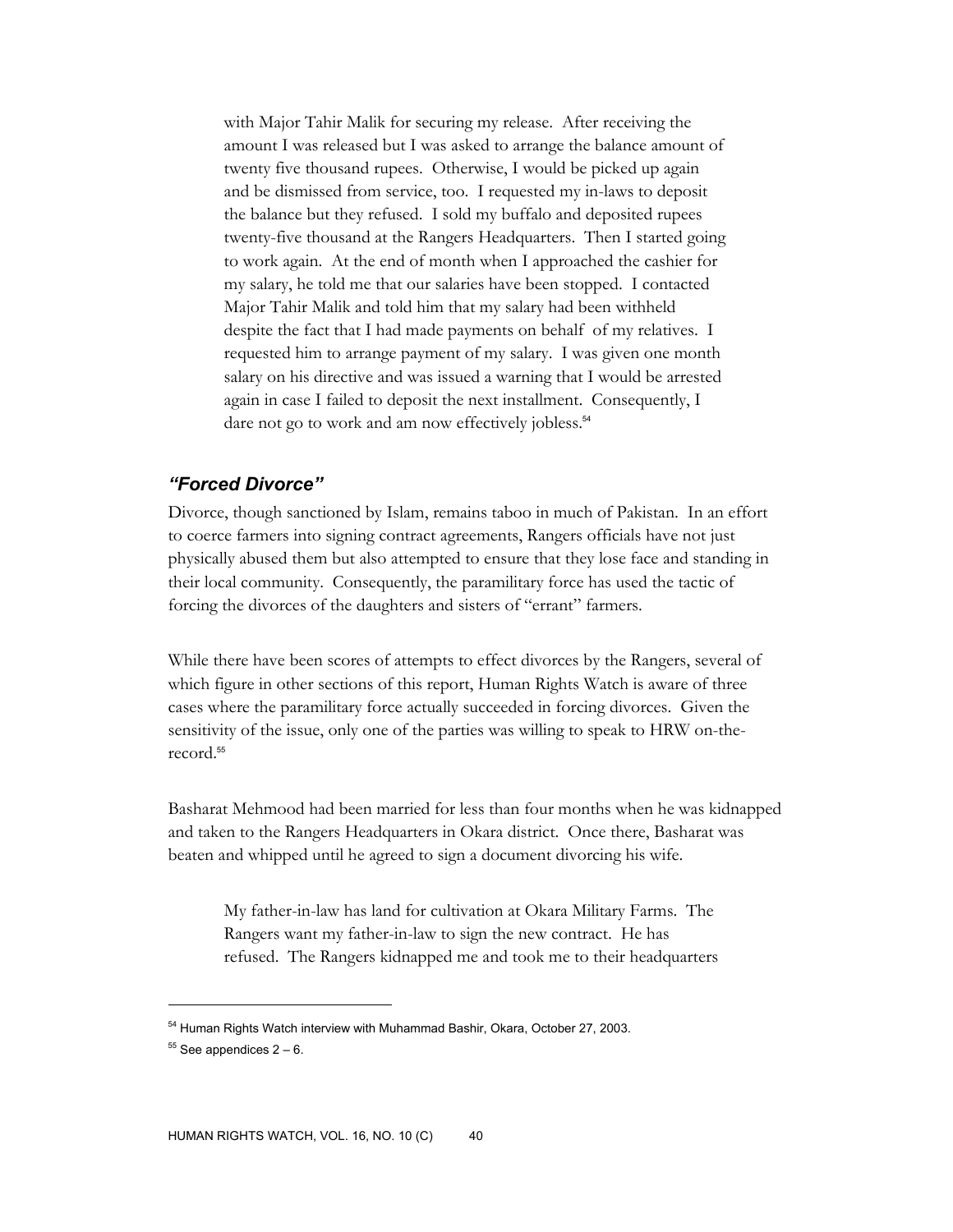on June 18, 2003. They beat me and whipped me till I agreed to sign a document divorcing my wife. They told me that I was to force my father-in-law to sign the contract, otherwise, I would face dire consequences. They said they would not only kill me but also my two brothers. They also said that, as I had divorced my wife, I should tell my father–in-law that she was now a destroyed woman unless he signed the agreement. I only signed the paper under duress. My wife and I have no conflict at all. I want to continue with my marriage and my wife also wants to live with me out of her own will. The divorce paper is completely fabricated. I had to go to the Union Council and swear on oath that I had not divorced my wife. We also had to get a Fatwa<sup>56</sup> from a local religious scholar that proves that my marriage is still valid in the eyes of Islam. We have been humiliated and ashamed by this event.<sup>57</sup>

In another instance, Mohammad S. was kidnapped by Rangers when visiting his son's father-in-law, Shakir Husain., in Okara district.<sup>58</sup> Although Shakir Husain. was a tenant farmer, Mohammad S. had no connection with farming and was not even a resident of any of the affected districts. Mohammad S. told Human Rights Watch what he experienced:

I was blindfolded and taken to the Rangers Headquarters. Once there, my blindfold was removed. A man (later I was told this was a Rangers major), ordered his two subordinates to strip me naked. I asked them to allow an old man some dignity and respect. So the major started whipping me. He told me to ask Shakir Husain to sign the contract. I was kept like this for three days. I would be whipped every day at least two times. On the third day, I sent Shakir Husain a message begging him to sign the contract. He refused. The major then asked me to call my son and ask him to divorce Shakir Husain's daughter. I resisted but after another four days, I called my son. He did as I said and mailed the Talaq-nama [divorce deed] to the address of his father-in-law and also sent his wife back. Only then was I released. We are very ashamed but we had no choice. I was released after a total of twelve days.<sup>59</sup>

<sup>&</sup>lt;sup>56</sup> An Islamic religious edict.

<sup>57</sup> Human Rights Watch interview with Basharat Mehmood, Okara October 26, 2003.

<sup>&</sup>lt;sup>58</sup> All names used in this case have been changed and details such as addresses have been withheld upon request.

<sup>&</sup>lt;sup>59</sup> Human Rights Watch interview, date and place of interview withheld to protect the identity of the interviewee.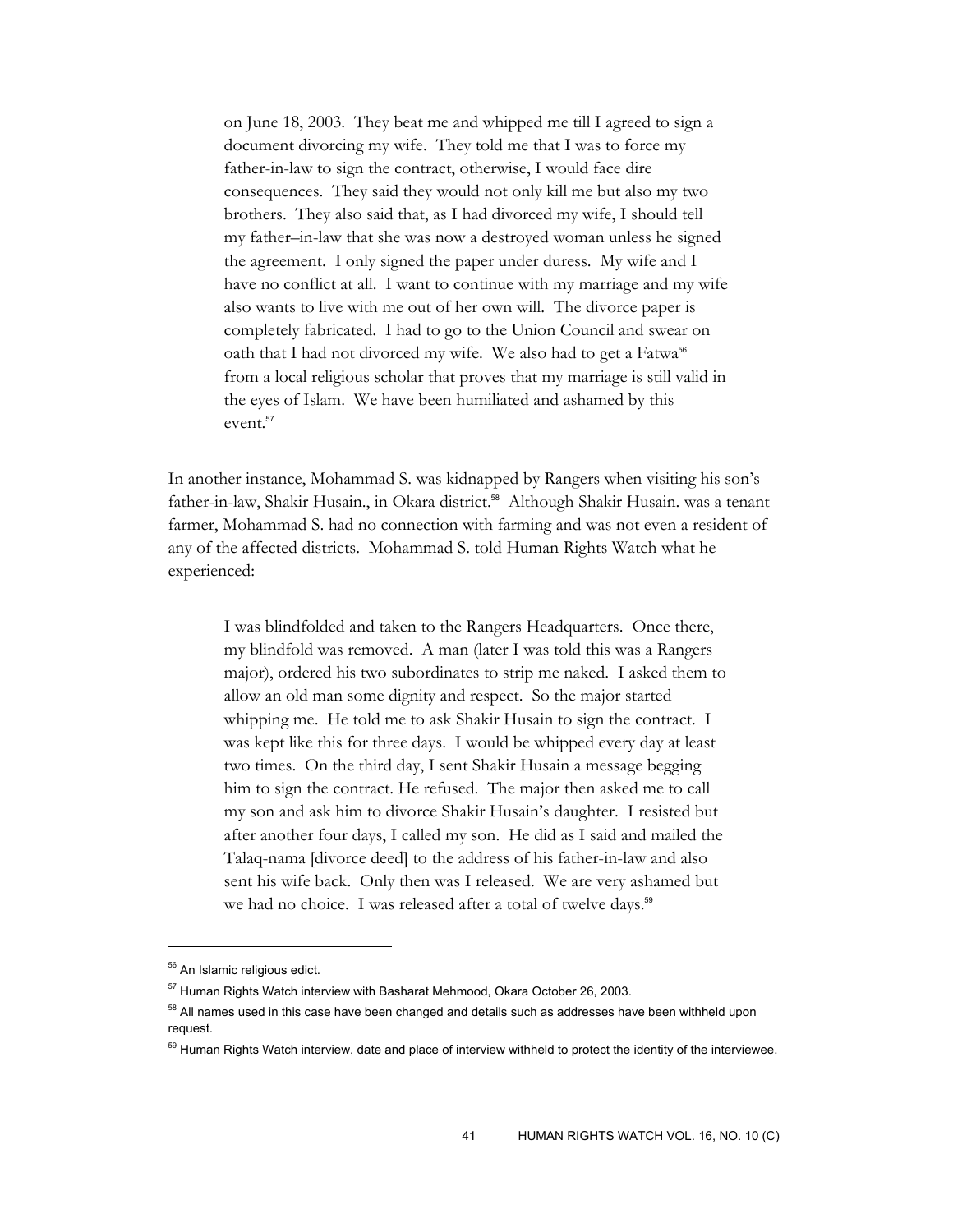# *Restrictions on Freedom of Speech*

The military farm authorities, the Rangers, and the Okara Police have blocked access to journalists to prevent information filtering out of Okara, especially during confrontations, disturbances, and during the siege.

On May 10, 2003 Sarwar Mujahid, one of the few independent journalists reporting from Okara, was arrested on charges of "inciting the public against Rangers" and "terrorism." He was produced before an Anti-Terrorism Court (ATC) in Lahore and remanded to police custody for four days. During this period, Okara police charged Mujahid in several other criminal cases, including a case in which he allegedly fired a 7mm rifle at Rangers personnel. Mujahid denies ever seeing such a weapon, let alone firing it. According to Mujahid, these charges are:

all lies and slander. The Rangers hated my reports from Okara Military Farms. They warned me several times. Eventually, they had no other way of keeping me away from the action but to have me arrested.<sup>60</sup>

Subsequently, Mujahid, still under arrest, was shifted to Okara District Hospital due to health complications. His family continued to receive threats from the Rangers for weeks after his arrest. He was released on bail in August 2003, and still faces charges.

In addition to the specific abuses described above, the tactics of Rangers and police forces have in some cases effectively threatened tenant farmers with forced eviction.

# **V. International Law and Forced Evictions**

International law seeks to protect persons from forced evictions, which has been defined by the United Nations Committee on Economic, Cultural and Social Rights as "the permanent or temporary removal against their will of individuals, families and/or communities from the homes and/or land which they occupy, without the provision of, and access to, appropriate forms of legal or other protection."<sup>61</sup>

 $^{60}$  Human Rights Watch interview with Sarwar Mujahid, Lahore, April 15, 2004.

<sup>&</sup>lt;sup>61</sup> U.N. Committee on Economic, Social and Cultural Rights, General Comment 7, "The right to adequate housing (Art. 11 (1) of the Covenant): forced evictions," U.N. Doc. E/C.12/1997/4 (1997).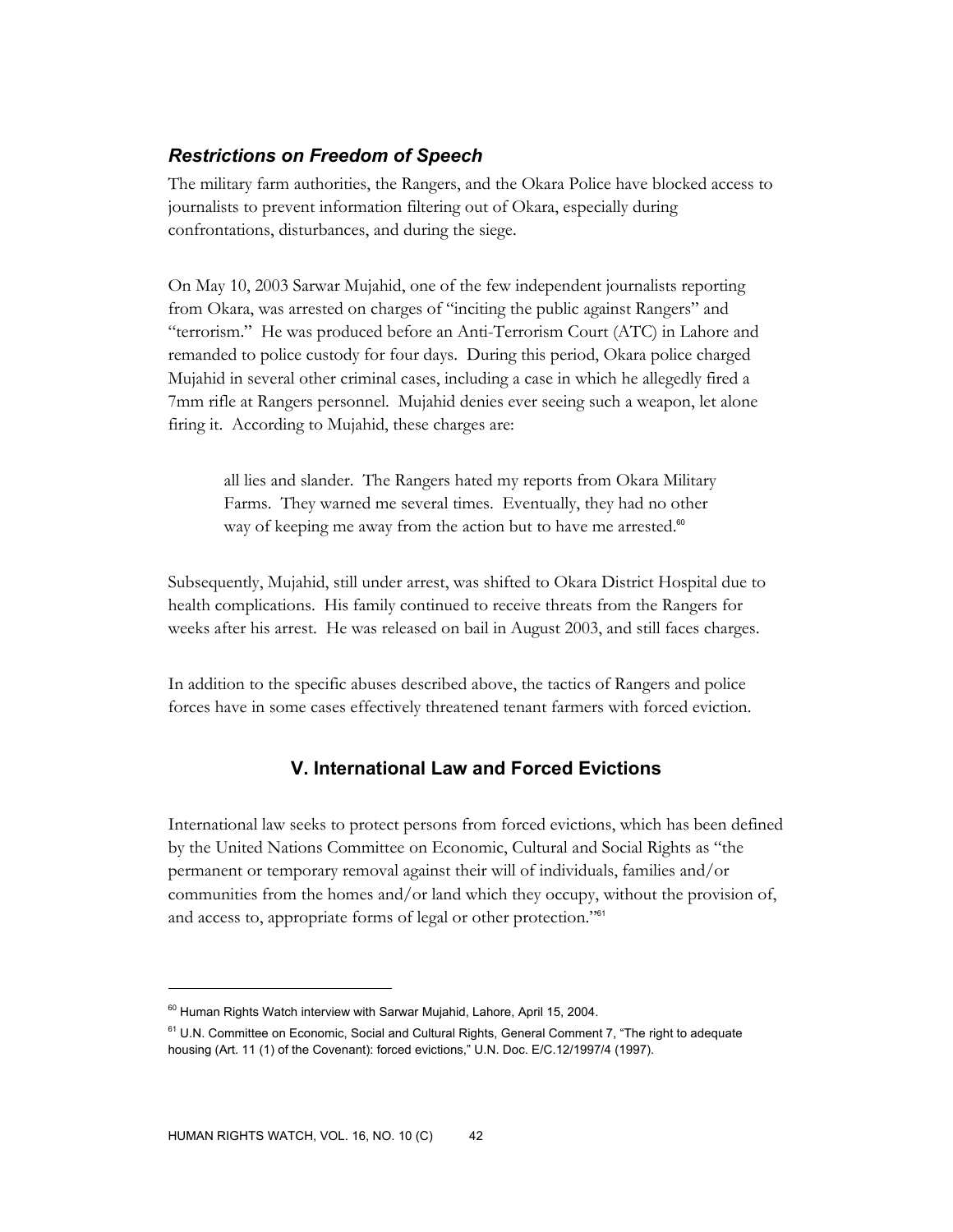According to the Committee in its General Comments, notwithstanding the type of land tenure, all persons should possess a degree of security of tenure that guarantees legal protection against forced eviction, harassment and other threats. The Committee has urged states to take immediate measures aimed at conferring legal security of tenure upon persons and households currently lacking such protection, and to do so in genuine consultation with affected persons and groups.62 Unlawful forced eviction not only violates the right to adequate housing, but may also result in violations of other rights, such as the rights to security of the person and to one's home.<sup>63</sup> According to the Office of the High Commissioner for Human Rights in its examination of forced evictions in an international human rights framework:

While the right to adequate housing is perhaps the most obvious human right violated by forced evictions, a number of other rights are also affected. The rights to freedom of movement and to choose one's residence, recognized in many international laws and national constitutions, are infringed when forced evictions occur. The right to security of the person, also widely established, means little in practical terms when people are forcibly evicted with violence, bulldozers and intimidation. Direct governmental harassment, arrests or even killings of community leaders opposing forced evictions are common and violate the rights to life, to freedom of expression and to join organizations of one's choice. In the majority of eviction cases, crucial rights to information and popular participation are also denied.<sup>64</sup>

The Economic, Social and Cultural Rights Committee considers legislation against forced evictions to be essential for building a system of effective protection. Such laws should include measures that "provide the greatest possible security of tenure to occupiers of houses and land," and which are "designed to control strictly the circumstances under which evictions may be carried out." States must ensure that their laws are adequate to prevent and, if appropriate, punish forced evictions carried out by private persons without appropriate safeguards. Existing laws and regulations that are incompatible with the right to adequate housing should be amended or repealed.<sup>65</sup>

<sup>&</sup>lt;sup>62</sup> U.N. Committee on Economic, Social and Cultural Rights, General Comment 4, "The right to adequate housing," (Sixth session, 1991), U.N. Doc. E/1992/23 (1991), art. 8(a).

<sup>63</sup> General Comment 7, paras. 5 & 9.

<sup>&</sup>lt;sup>64</sup> U.N. High Commissioner for Human Rights, Fact Sheet no. 25, "Forced Evictions and Human Rights," 1996 (available at http://www.unhchr.ch/html/menu6/2/fs25.htm).

<sup>&</sup>lt;sup>65</sup> General Comment 7, para. 10.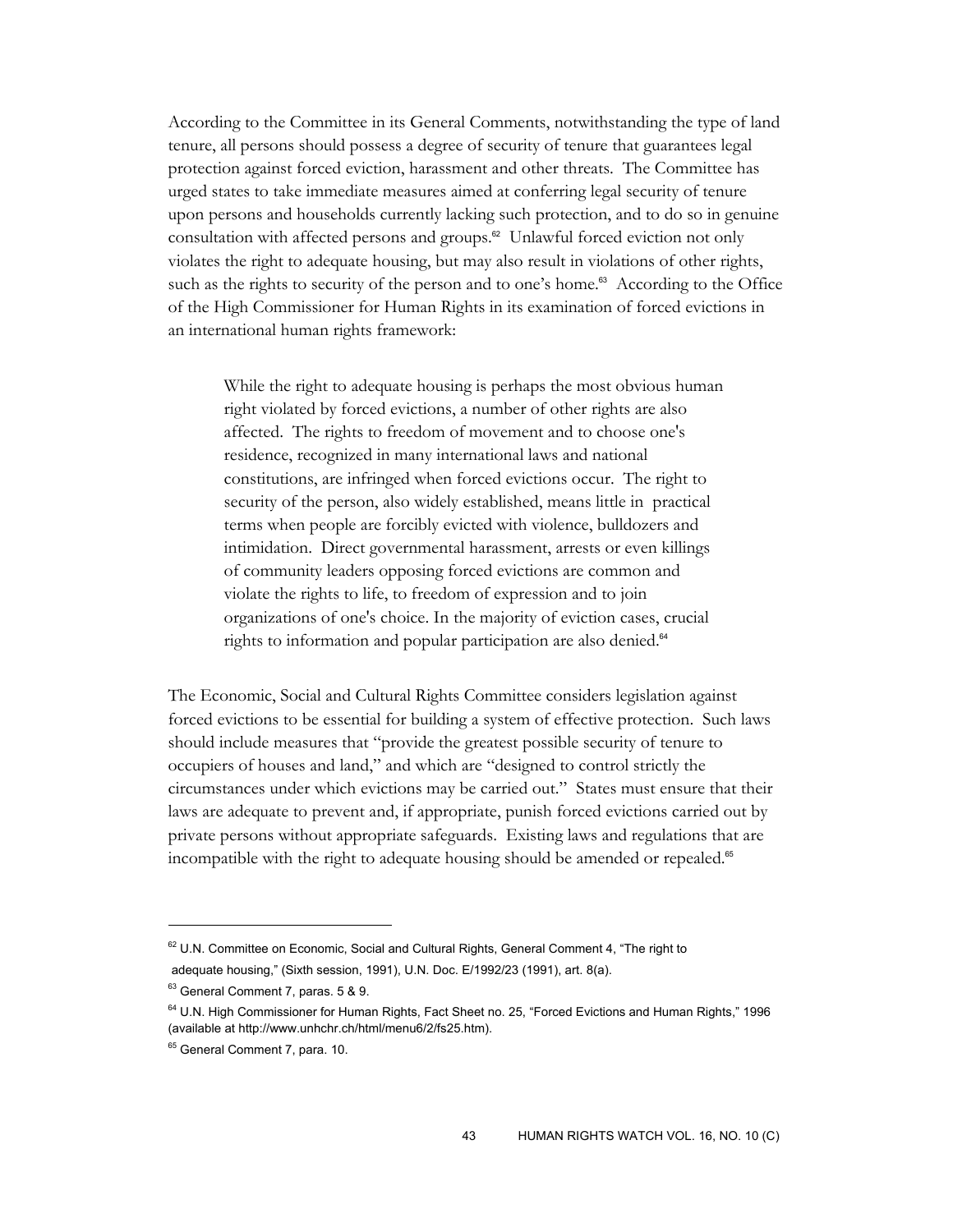# **VI. Recommendations**

## *To the Government of Pakistan:*

- 1. Order the immediate withdrawal of the paramilitary force, the Pakistan Rangers, from Okara district and ensure that the Rangers and their personnel play no role relating to the conflict there or in other affected districts. Turn over responsibility for policing to the Punjab police.
- 2. Appoint a senior and respected outside police official with no connection to the land dispute to oversee the policing of Okara and other affected districts.
- 3. Immediately remove—from any role relating to the conflict in Okara—all Pakistan Rangers personnel and Punjab police personnel implicated in serious violations of human rights.
- 4. Reinstate all employees of Okara Military Farms and others unfairly dismissed from employment.
- 5. Withdraw immediately all criminal cases registered against farmers from the affected districts absent a sound factual basis for the charges brought against them.
- 6. Investigate fully allegations of violations of Pakistani and international human rights law committed in the context of the Punjab land dispute. Suspend all officials against whom there is prima facie evidence of misconduct. Prosecute all officials, members of the armed forces, and police personnel implicated in serious abuses, including extra-judicial executions; kidnappings; torture; extortion and other ill-treatment, including "forced divorces."
- 7. Ensure that all Pakistan Rangers personnel deployed in Okara and other civilian areas, at every level, have received basic training in the fundamental principles of human rights law. Ensure that all law-enforcement personnel deployed in all affected districts, at every level, have received basic training in such principles.
- 8. Recognize the procedural rights of all persons detained or accused of crimes. Hold all detainees only in officially recognized places of detention. Inform all detainees immediately of the grounds of arrest and any charges against them.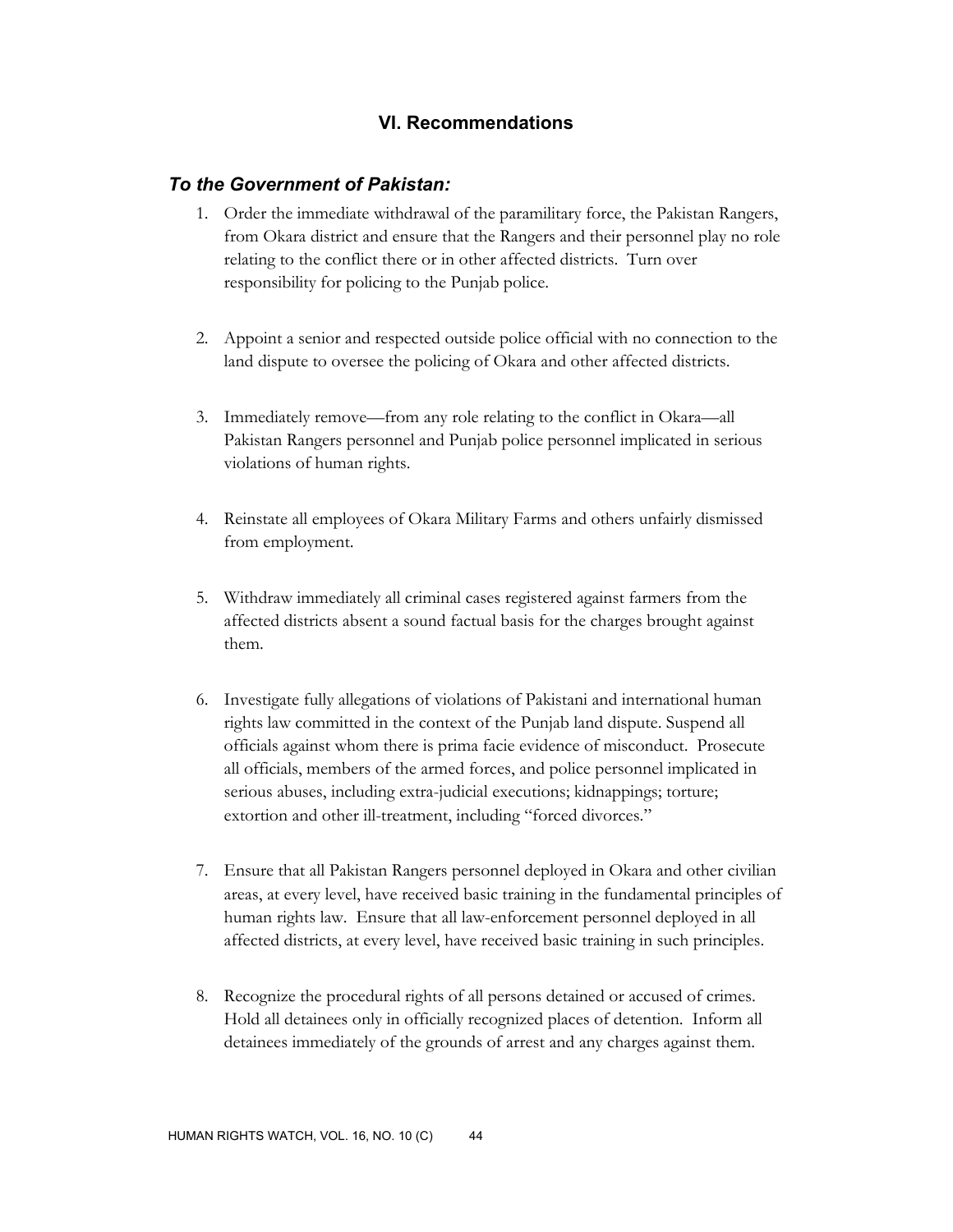Provide all detainees with immediate and regular access to family members and lawyers. Detainees must promptly be brought before a judge to review the legality of their detention.

- 9. Make publicly available regularly updated figures on the number of individuals charged and arrested in the affected districts, with information on the nature of their alleged crimes and the places of their detention.
- 10. End the practice of "besieging" towns and villages and imposing unlawful restraints on freedom of movement and free expression.
- 11. Ensure that human rights organizations and journalists have free access to all affected districts and allow them to carry out investigations and fact-finding missions free from intimidation or interference by military and paramilitary authorities.
- 12. Respect press freedom and allow full independent coverage of both past and ongoing events in the affected districts. Remove informal prohibitions on direct news gathering and reporting by the Pakistani and foreign media.
- 13. Invite the U.N. Special Rapporteur on Adequate Housing and the U.N. Special Rapporteur on Torture to visit the area of dispute, conduct investigations, and make appropriate recommendations.

# *To Donors and other International Actors:*

1. Donors and trading partners of Pakistan should use every available opportunity to press for an end to military impunity. They should urge respect for international due process and fair trial standards and should press for impartial inquiries into, and accountability for, cases of illegal detention and custodial ill-treatment. The behavior documented in this report in one part of Punjab takes place in all Pakistani provinces and within all security and law enforcement agencies.

2. Bilateral donors and international lending agencies, including the World Bank and Asian Development Bank, should insist that the government of Pakistan commit itself to providing training in human rights law and norms to all law-enforcement personnel, particularly its paramilitary forces.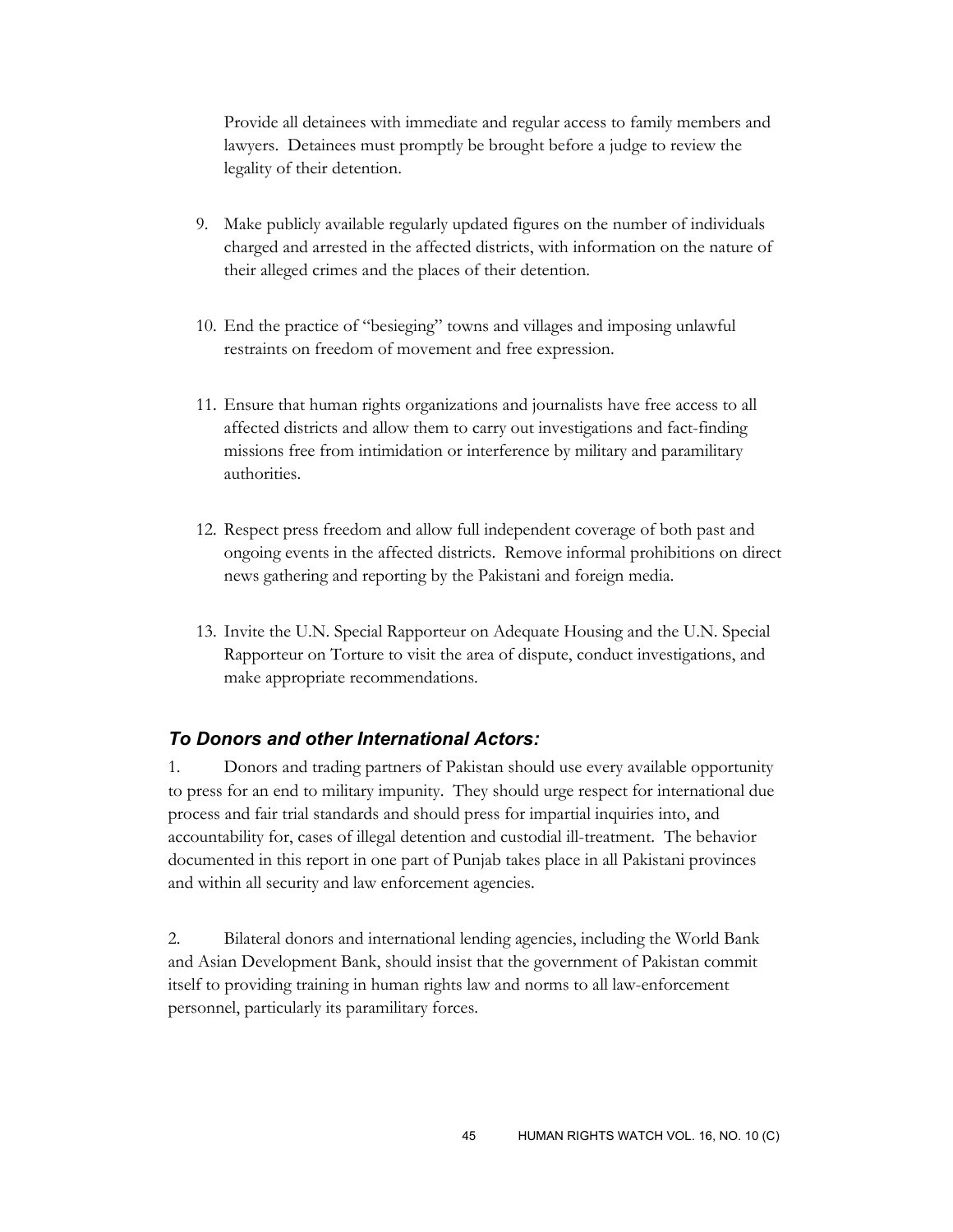3. Donors to the rural sector in Pakistan should strongly condemn human rights violations suffered by farmers and should insist that immediate measures be taken to allow farmers to earn their livelihood without fear of violence. They should closely monitor Pakistan's stated commitment in its Poverty Reduction Strategy to address administration of justice issues, and urge that the government focus particularly on ending military impunity.

4. In the proposed Rural Development Policy Review cited in the World Bank's Country Assistance Strategy, the Bank should raise the issue of the military's control over land through force, and the impact it has on farmers' livelihoods.

5. The U.N. Special Rapporteur on Torture should visit Pakistan as soon as possible to press for the immediate end to human rights abuses including widespread torture committed in Okara district by the Rangers and police.

6. The U.N. Special Rapporteur on Adequate Housing should visit Pakistan as soon as possible to press for the immediate end to human rights abuses committed by the Rangers and police in Okara and elsewhere. The Rapporteur should press the government to amend the Punjab Tenancy Act (1887) so that it is consistent with international standards prohibiting forced eviction and to ensure that tenant farmers, many of whose families have tilled the land for a century, do not face the threat of arbitrary eviction or the use of force and intimidation.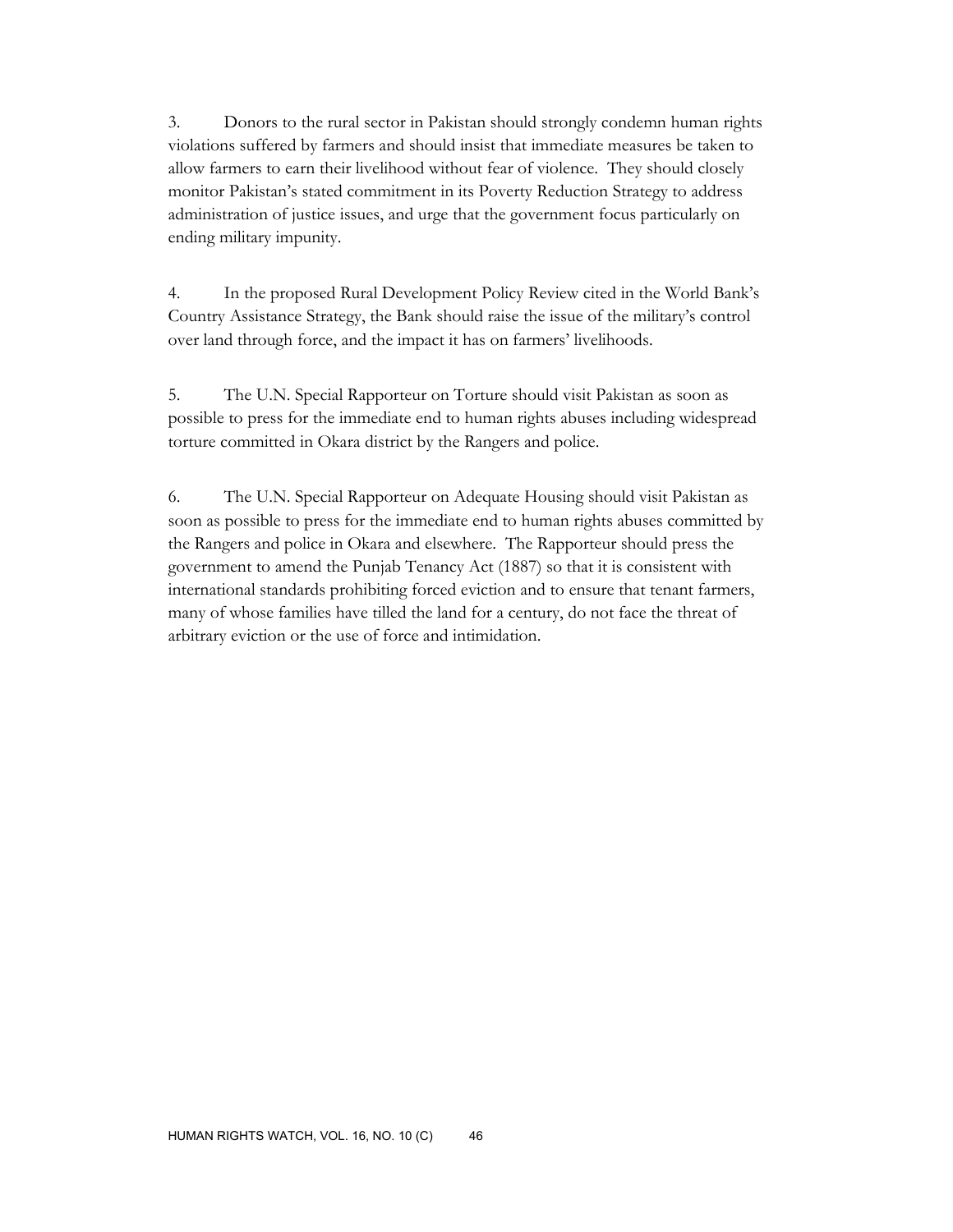## **VII. Appendices**

# *Appendix 1: Letter from Board of Revenue (BoR), Punjab, to Defense Ministry, Islamabad*

#### **(Reproduced Verbatim)**

D.O No 14-2001/631-CL-V, BOARD OF REVENUE PUNJAB LAHORE Dated 13 April, 2001 FROM: SENIOR MEMBER (ESTABLISHMENT) TO: Lt. Gen. (Retd.) Hamid Nawaz Khan Secretary Government of Pakistan Ministry of Defence, Islamabad. SUBJECT: PERMANENT TRANSFER OF LAND UNDER STUD FARMS TO MINISTER OF DEFENCE

Dear Lt. Gen. (Retd.) Hamid Nawaz Khan,

1. Kindly refer to your D.O letter No. FF-3/51/99/D-4 (Army IV) dated 15 February 2000 on the subject noted above.

2. The request of the Ministry of Defence for permanent transfer of land under stud grants free of cost has been examined in the Board of Revenue, Punjab. The policy pertaining to transfer of provincial land to Federal government in this regard, is governed by the Board of Revenue Standing Order No. 28, issued by the Financial Commissioner. The standing order, ibid, refers to the Section 127 of the Government of India Act of 1935 which provides that:

"In cases where the land required to be transferred is in the occupation of the provincial government, the amount payable by the Central government will ordinarily be the market value of the land and buildings, if an thereon; the capitalized value of the land revenue assessable thereon will be included in cases where the transfer of the land revenue to the provincial government."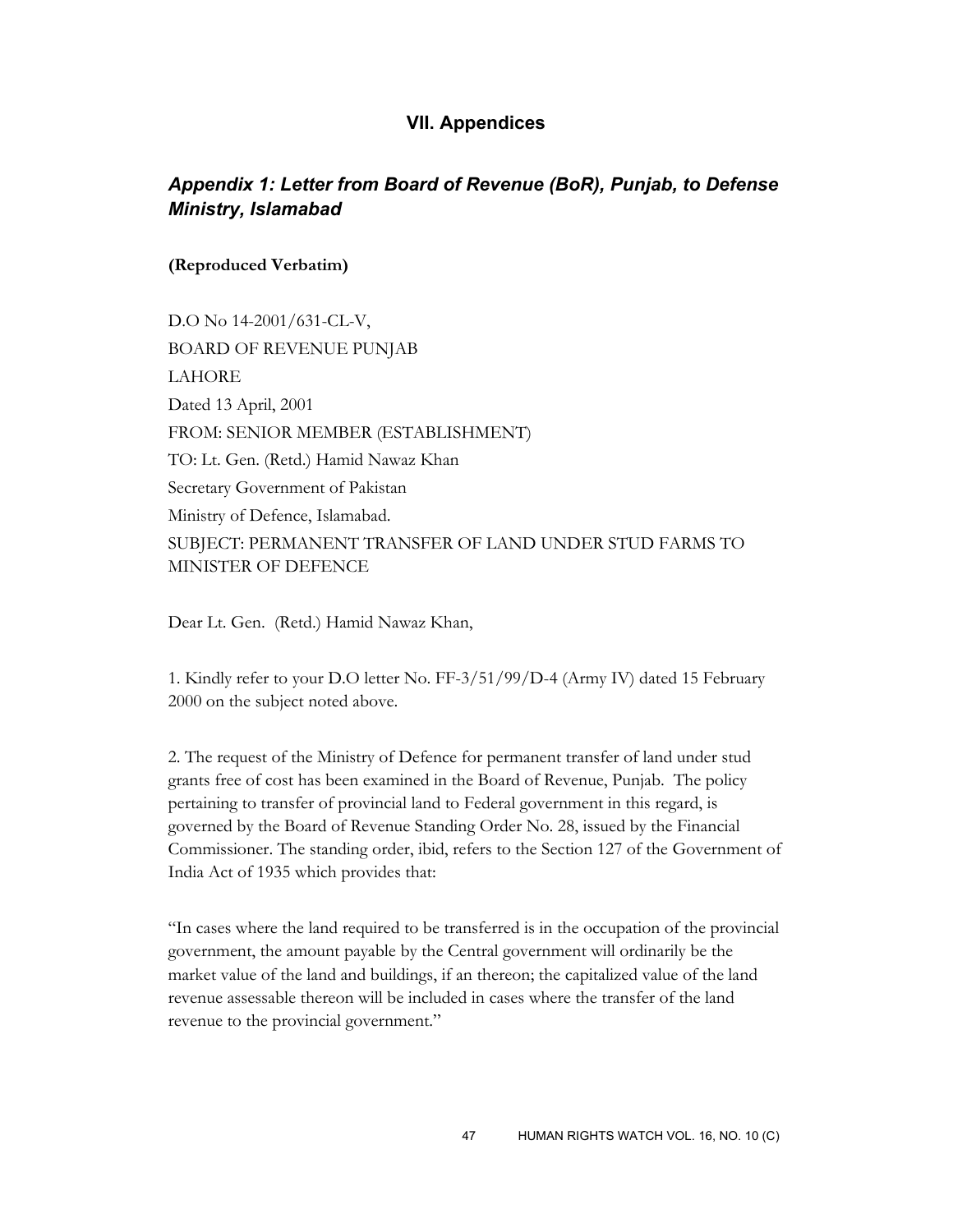3. The Board of Revenue, Punjab, policy letter dated 23 January, 1976 states:-

"In case of transfer of land from the Provincial government to the Federal government, it is always transferred at the market rate plus capitalized value/surcharge on account of sale by private treaty."

4. The existing policy framework, it will be appreciated, does not favor acceding to the request stated in your communication of the first of February, the year 2000.

With deep regards, Yours sincerely, Shahzad Hassan Pervez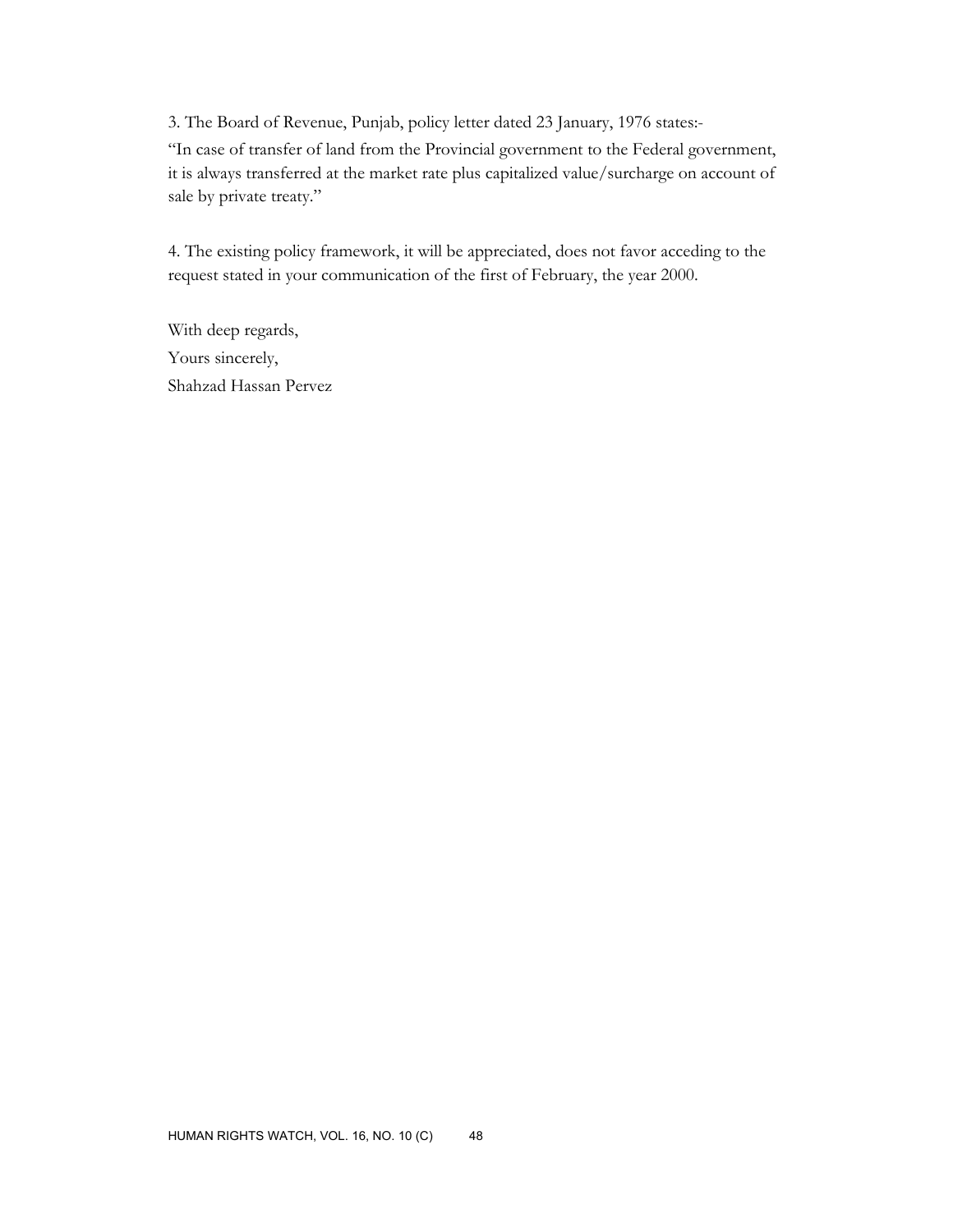# *Appendix 2: Divorce Deed of Basharat Mehmood*

Talaq-e-Salasa (Divorce – Three times)<sup>66</sup>

I, Basharat Mehmood son of Mohammad Sadiq permanent resident of Chak No 42/3.R, Post office Manolian, Tehsil and District, Okara, submit:

1. That I was married four months back to Mst. Yasmeen, daughter of Mohammad Rafique, cast Kamboh, resident of Chak 4/4.L, Military Farms, Okara. "Haq Mehr"<sup>67</sup> was fixed according to shari'a which was duly paid.

2. That my father-in-law is a defaulter on the tenancy contract even though his kinsfolk forced him to pay the outstanding amount. He refused to pay so the whole clan has declared him an outcast.

3. Therefore, I, Basharat Mehmood, divorce his real daughter, Yasmeen three times. I will have no right upon her. She can contract a marriage to anyone of her choice, after completion of "IDDAT." I have written the divorce document so that it can be used as proof in case any necessity arises in future.

Witness No 1—Haji Saifullah S/O Lal Din, R/O Mohallah Baghanpura, Sant Singhwala; Munir Abad

Witness No 2—Abdul Ghaffar Awan S/O Ghulam Muhammad r/o same address

 $66$ Appendices 2-6 translated from Urdu by Human Rights Watch.

 $67$ Haq Mehr is the dower established under Islamic law, the shari'a. In rural Pakistan, the Haq Mehr is usually set at the symbolic value of 32 rupees.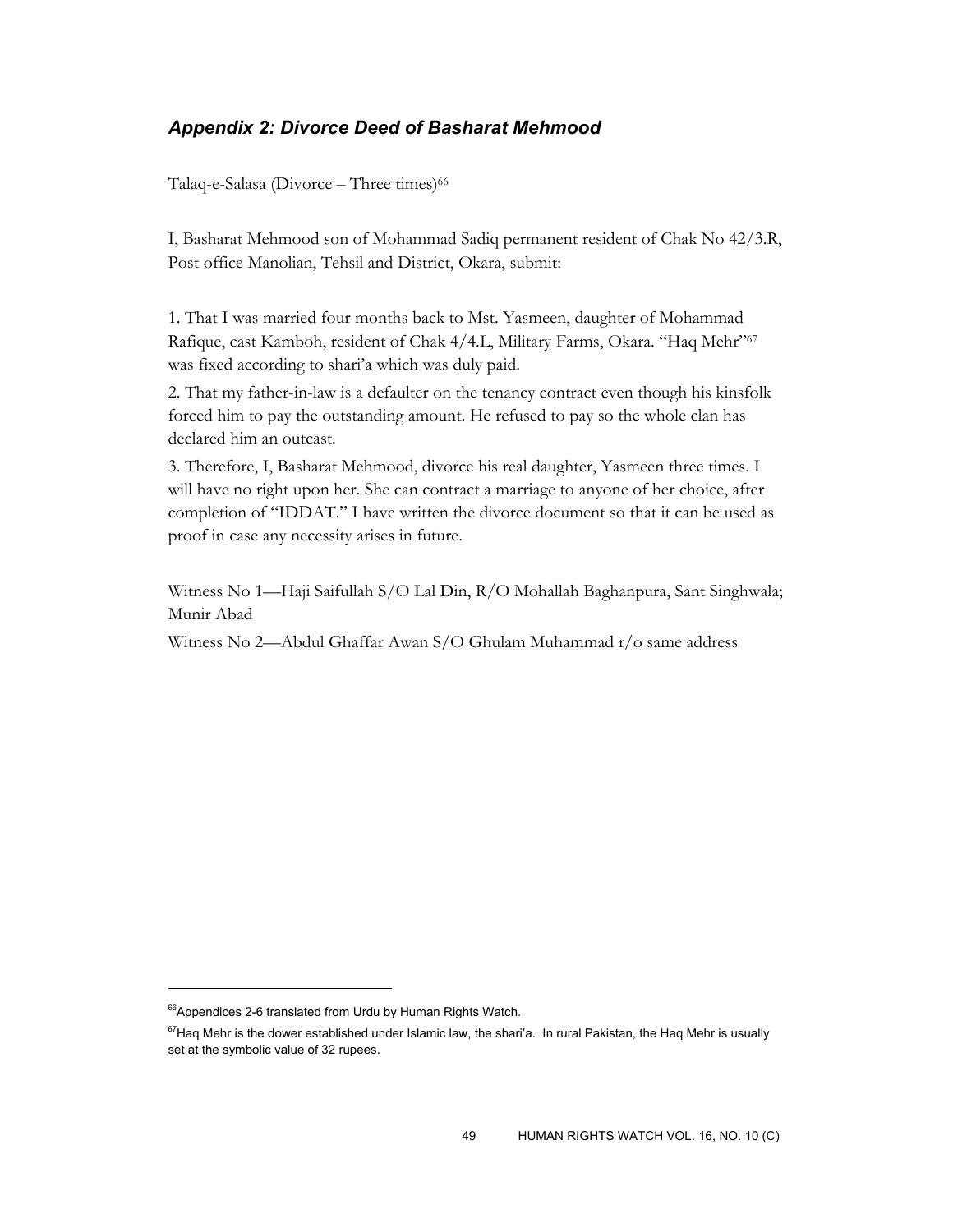# *Appendix 3: Request for Confirmation of Divorce to Union Council*

To the Nazim, Union Council # 10, Chak # 4/4-L Tehsil and Zilla Okara

Subject: Confirmation of divorce given by Basharat Mehmood to Yasmin d/o Mohammed Rafiq

Dear Sir,

It is respectfully stated that I, Basharat Mehmud s/o Mohammad Sadiq am a permanent resident of Chak # 42/3-R Minolian, Post Office, Tehsil and Zilla Okara. I was married off to one Yasmin d/o Mohammed Rafiq r/o Chak # 4/4-L Military Farm Okara, on the 2nd of February 2003, around four months ago. When my father-in-law refused to make a deal with the military and sign a contract with them, our community decided to boycott him. In order to demonstrate that I was with my community I divorced his daughter. Please accept this divorce and declare it legal.

Signed: Basharat Mehmud s/o Mohammed Sadiq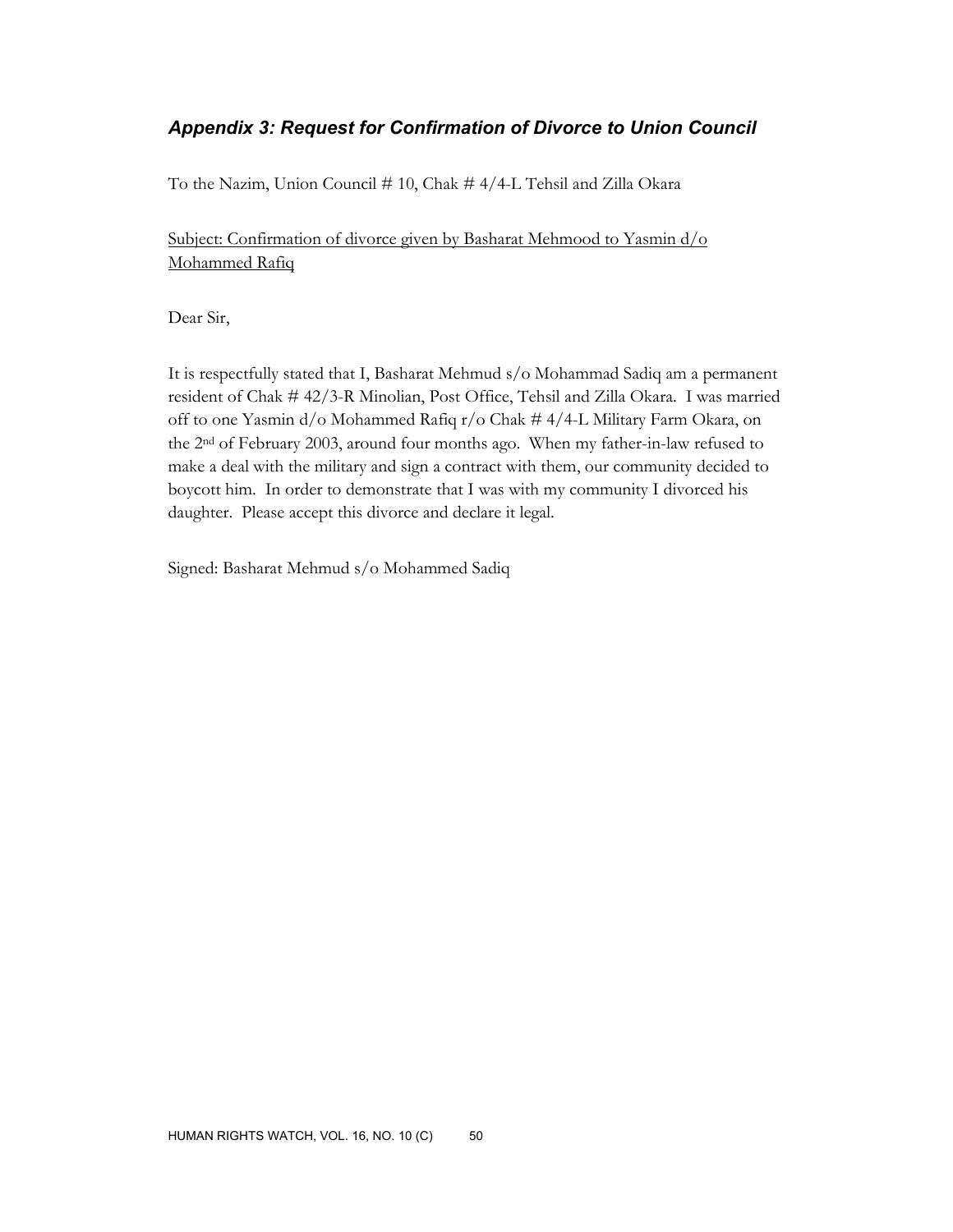# *Appendix 4: Union Council's Notice on Request for Confirmation of Divorce*

Application was presented today, on July 7, 2003. The first party, Basharat Mehmood, when called, came in person. He filed the divorce application on July 3, 2003. As the first party filed the divorce application in prescribed period, therefore, the divorce application is disposed of today, July 7, 2003.

Thumb impression of Basharat Mehmood

Witness No-1 Nadeem Iqbal s/o Mohammad Sharif ,cast, 'Arain' r/o 42/3-R,Shubhan wala. ID Card No 340-75-665143

Witness No—2 Maqsood Ahmad s/o Abdul Rehman,r/oChak 4/4-L ID card No 340- 70-136568

\*\*\*\*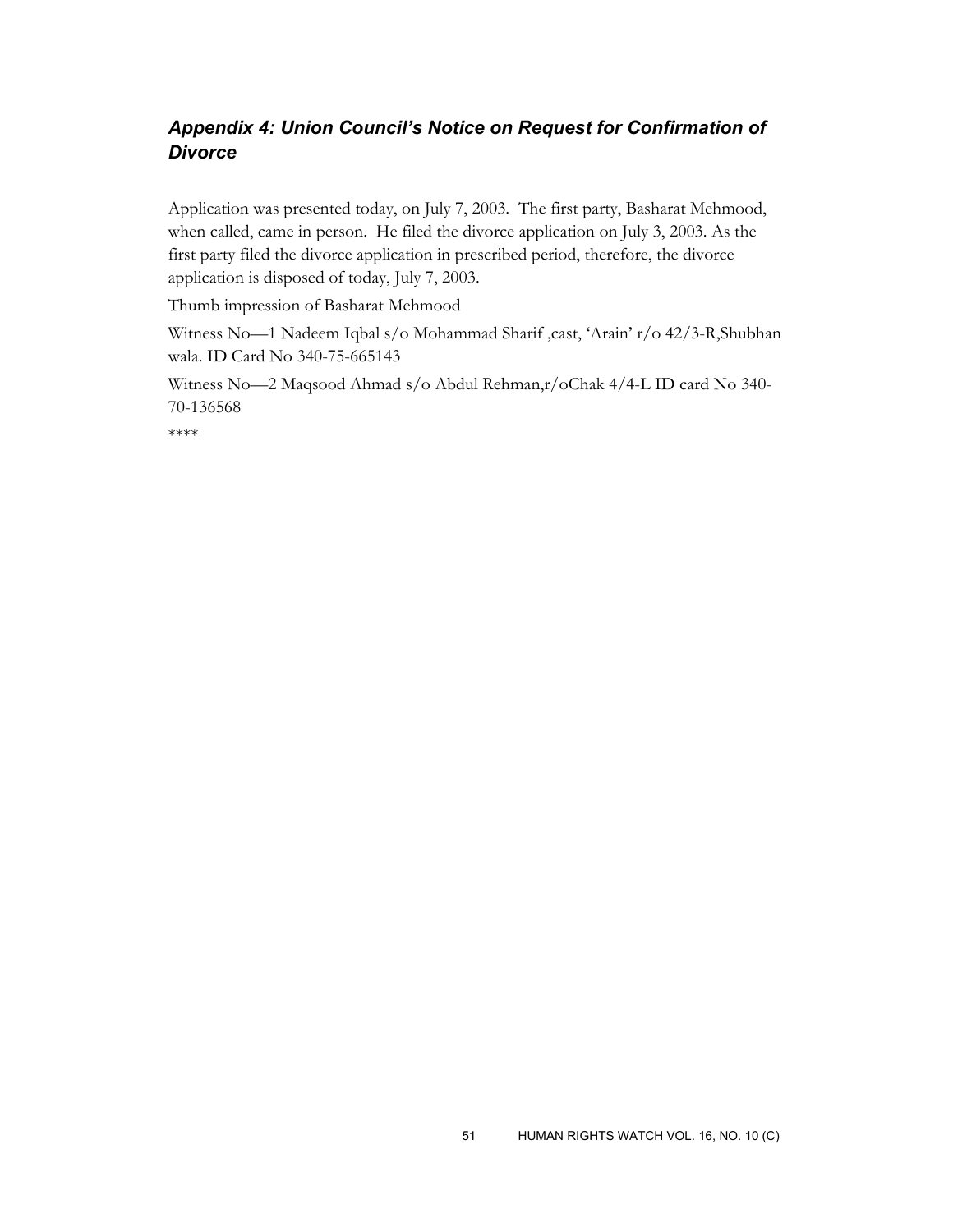# *Appendix 5: Union Council's Notice on Receipt of Request for Cancellation of Divorce*

An application was presented today on August 5, 2003. Basharat Mehmood, first party, was called in person. He stated that he had divorced his wife, Mst Yasmeen, out of pressure. "I do not want to divorce my wife. I request to dispose of my divorce application." Bashir Hussain son of Mohammad Rafique, brother of second party, came on behalf of his sister. The application for cancellation of divorce has been received from Basharat Mehmood, the first party. The date of hearing in Union Council is fixed on August 7, 2003. Thumb Impression of Basharat Mehmood

Witness No 1—SAME

Witness No 2—SAME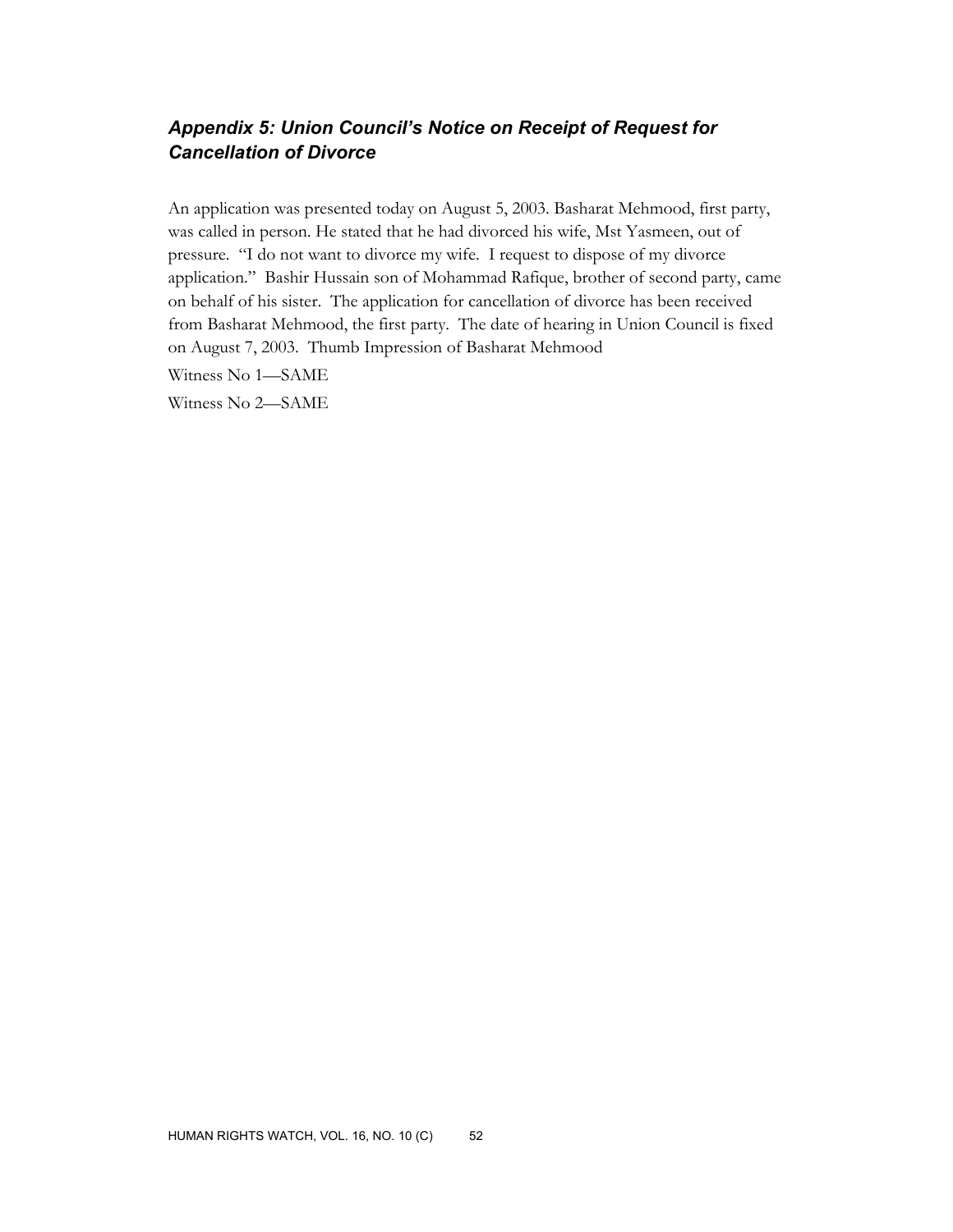# *Appendix 6: Affidavit from Basharat Mehmood Seeking Withdrawal of "Forced" Divorce*

From Basharat Mehmood s/o Mohammad Sadiq, cast Kamboh, R/O Chak No 42/3-R, Tehsial & district, Okara.

I solemnly declare that I had contracted marriage to Mst. Yasmeen daughter of Mohammad Rafique cast Kamboh, resident of Chak 4/4-L, Okara. She had not given birth to any child out of this said marriage.

2. That, I solemnly declare, there has been conflict between tenants and Rangers in District Okara. My father-in-law has acquired land for cultivation at military farms, Okara. The Rangers want my father-in-law to sign the contract. He has refused.

3. That, the Rangers out of said anger, beat me after kidnapping me and forced me to sign divorce document on June 18, 2003. They told me to ask my father-in-law to sign the tenancy contract. They warned me that otherwise I would face dire consequences. They said they would not spare my brothers, Shakeel Ahmad and Mohammad Shafique, if I failed to comply with their demands.

4. That, I solemnly declare, the Rangers forced me by threatening and beating, to sign divorce paper for their own interests. My wife and I have no conflict at all. I want to continue with my marriage and my wife also wants to live with me out of her own will. The divorce paper is fabricated and I was forced to write it. Now I want to withdraw it. I request cancellation of my divorce papers.

5. I solemnly declare that all the information given above is correct and I have not concealed any fact.

Thumb impression – Basharat Mehmood

Witness No 1. – Same

Witness No 2. – Same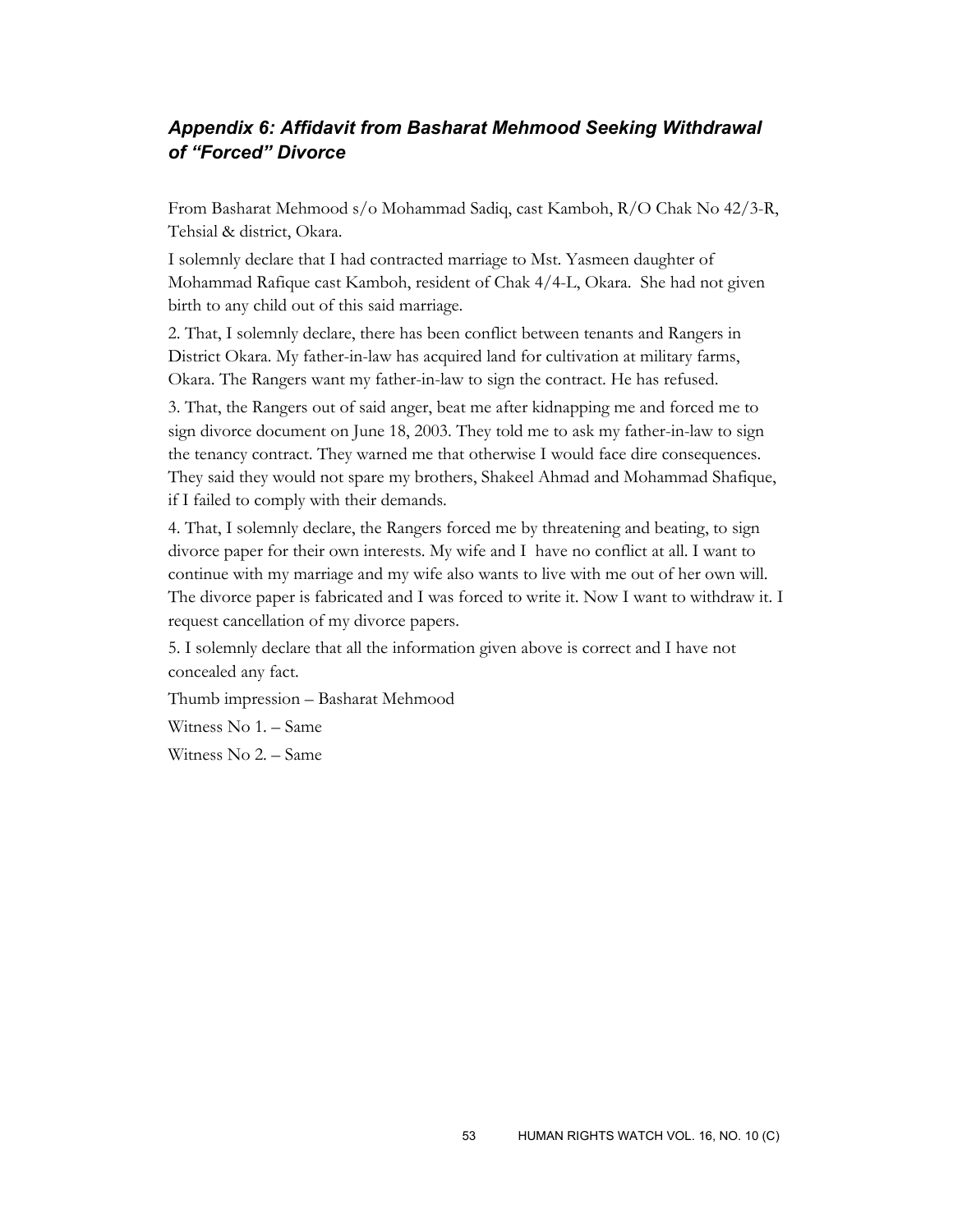## **VIII. Acknowledgements**

This report was researched and written by Ali Dayan Hasan, researcher with the Asia Division of Human Rights Watch. Brad Adams, director of the Asia Division; Jim Ross, general counsel and Joseph Saunders, deputy program director, edited the report. It was reviewed by Zama Coursen-Neff, counsel to the Children's Rights Division and Saman Zia-Zarifi, deputy director of the Asia Division. Jo-Anne Prud'homme, Liz Weiss, Andrea Holley, Veronica Matushaj, Jagdish Parikh, Fitzroy Hepkins, and Jose Martinez provided production assistance. Human Rights Watch gratefully acknowledges the input and assistance of Aasim Sajjad Akhtar and the Peoples' Rights Movement (PRM), the Human Rights Commission of Pakistan (HRCP), Asma Jahangir, Reza Ali, Sahr Ataullah, Ahmed Rafay Alam, Ayesha Salma Karriapar and the office bearers and members of the Punjab Tenant Farmers' Association (AMP).